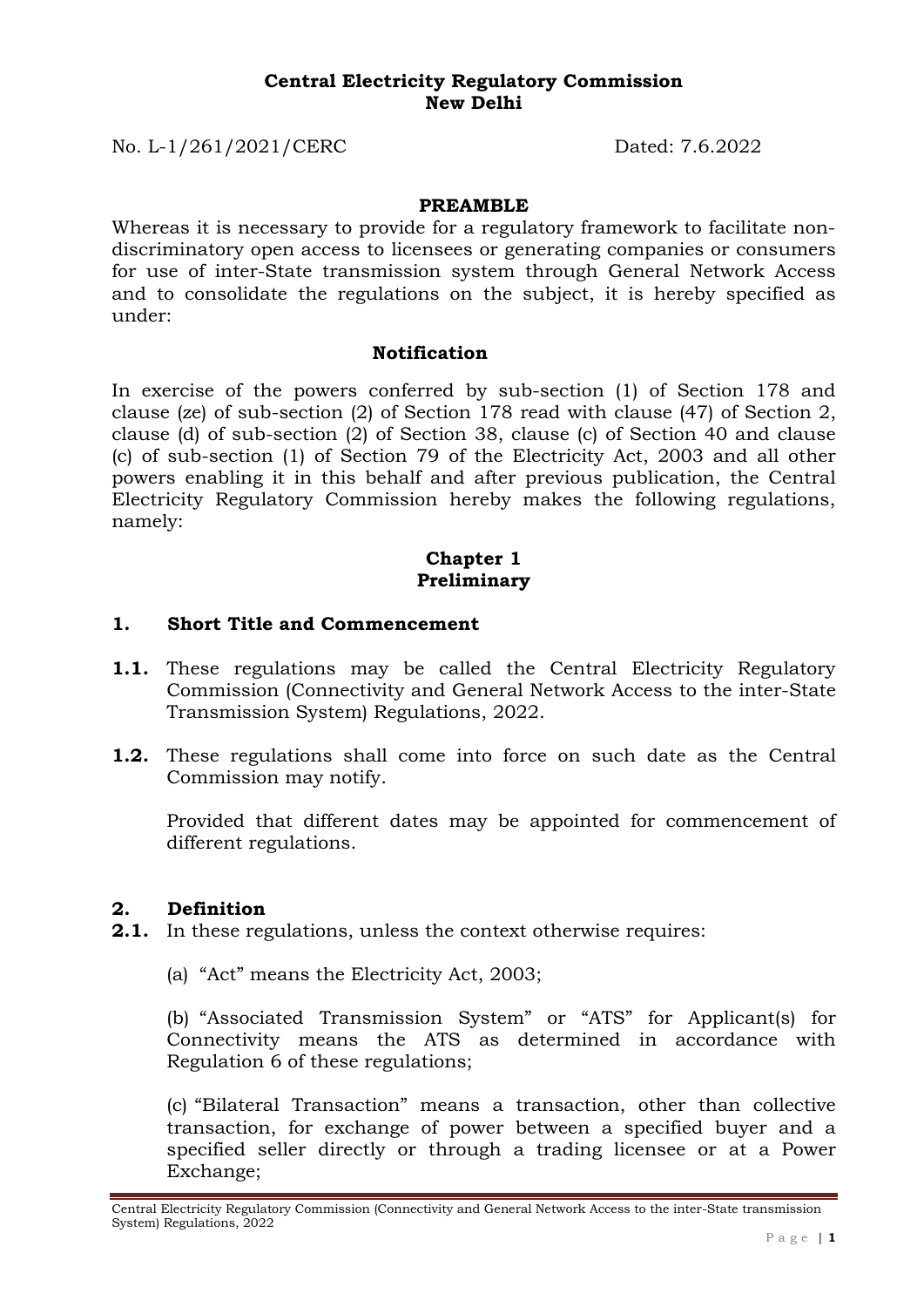(d) "CEA Registry" means the Registry for maintaining database of generating stations as specified in the CEA Technical Standards for Connectivity ;

(e) "CEA Technical Standards for Connectivity" means the Central Electricity Authority (Technical Standards for Connectivity to the Grid) Regulations, 2007;

(f) "CEA Technical Standards for Construction" means the Central Electricity Authority (Technical Standards for Construction of Electrical Plants and Electric Lines) Regulations, 2010;

(g) "Central Commission" means the Central Electricity Regulatory Commission referred to in sub-section (1) of Section 76 of the Act;

(h) "Central Transmission Utility" or "CTU" shall have the same meaning as defined in sub-section 10 of Section 2 of the Act;

(i) "Collective Transactions" means the Collective Transactions as defined in the Power Market Regulations;

(j) "Communication Regulations" means the Central Electricity Regulatory Commission (Communication System for inter-State transmission of electricity) Regulations, 2017;

(k) "Connectivity" means the state of getting connected to the inter-State transmission system in accordance with these regulations;

(l) "Connectivity Regulations, 2009" means the Central Electricity Regulatory Commission (Grant of Connectivity, Long-term Access and Medium-term Open Access in inter-State Transmission and related matters) Regulations, 2009;

(m) "Cross Border Regulations" means the Central Electricity Regulatory Commission (Cross Border Trade of Electricity) Regulations, 2019;

(n) "day" means the day starting at 00.00 hours and ending at 24.00 hours;

(o) "dedicated transmission lines" shall have the same meaning as defined in sub-section (16) of Section 2 of the Act;

(p) "DSM Regulations" means the Central Electricity Regulatory Commission (Deviation Settlement Mechanism and related matters), Regulations, 2014;

(q) "Energy Storage System" or "ESS" in relation to the electricity system, means a facility where electrical energy is converted into any form of

Central Electricity Regulatory Commission (Connectivity and General Network Access to the inter-State transmission System) Regulations, 2022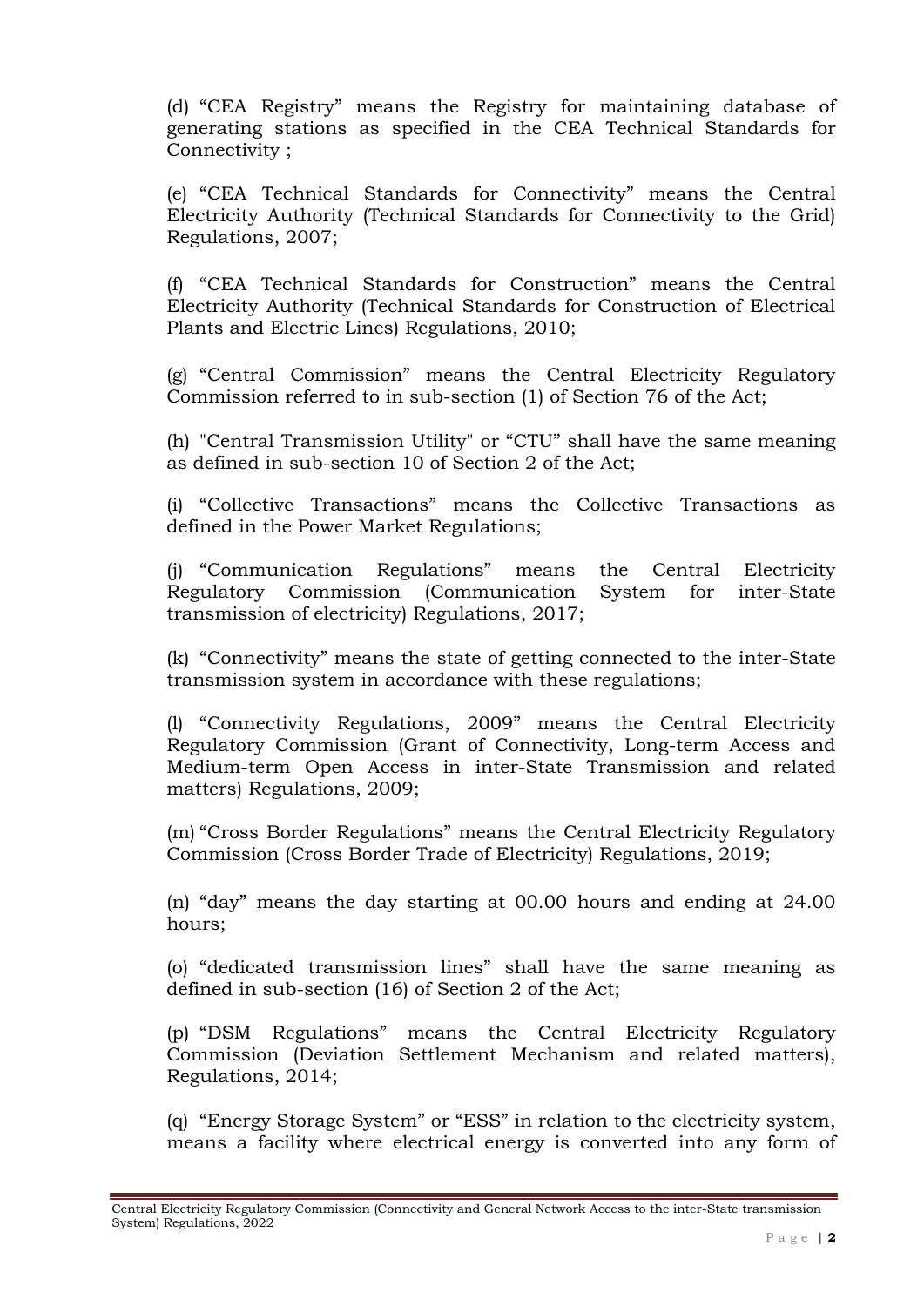energy which can be stored, and subsequently reconverted into electrical energy and injected back into the grid;

(r) "General Network Access" or "GNA" means open access to the ISTS granted under these regulations;

(s) "General Network Access Grantee" or "GNA Grantee" means a person who has been granted GNA or is deemed to have been granted GNA under these regulations;

(t) "Grid Code" means the Grid Code specified by the Central Commission under clause (h) of sub-section (1) of Section 79 of the Act;

(u) "inter-State transmission system" or "ISTS" means inter-State transmission system as defined in sub-section (36) of Section 2 of the Act;

(v) "intra-State entity" means a person whose metering is done either by the State Transmission Utility or the Distribution Licensee, as the case may be, and energy accounting is done by the State Load Despatch Centre or any other agency so authorized;

(w) "Interface Meter" shall have the same meaning as defined in the Central Electricity Authority (Installation and Operation of Meters) Regulations, 2006;

(x) "Lead ESS" means

(i) an ESS which is authorized by one or more ESS(s) or generating station(s) through an agreement for applying for Connectivity to the ISTS at a single inter-connection point: or

(ii) an ESS already having Connectivity to the ISTS, and through whose electrical system, Connectivity is being sought by one or more ESS(s) or generating station(s) through an agreement.

(y) "Lead Generator" means,

(i) a generating station which is authorized by one or more generating station(s) or ESS(s) through an agreement for applying for Connectivity to the ISTS at a single connection point: or

(ii) a generating station already having Connectivity to the ISTS, and through whose electrical system, Connectivity is being sought by one or more generating station(s) or ESS(s) through an agreement.

(z) "National Load Despatch Centre" or "NLDC" means the National Load Despatch Centre (NLDC) established under sub-section (1) of Section 26 of the Act;

(aa) "National Open Access Registry" or "NOAR" means the Registry as specified under Regulation 27 of these regulations;

Central Electricity Regulatory Commission (Connectivity and General Network Access to the inter-State transmission System) Regulations, 2022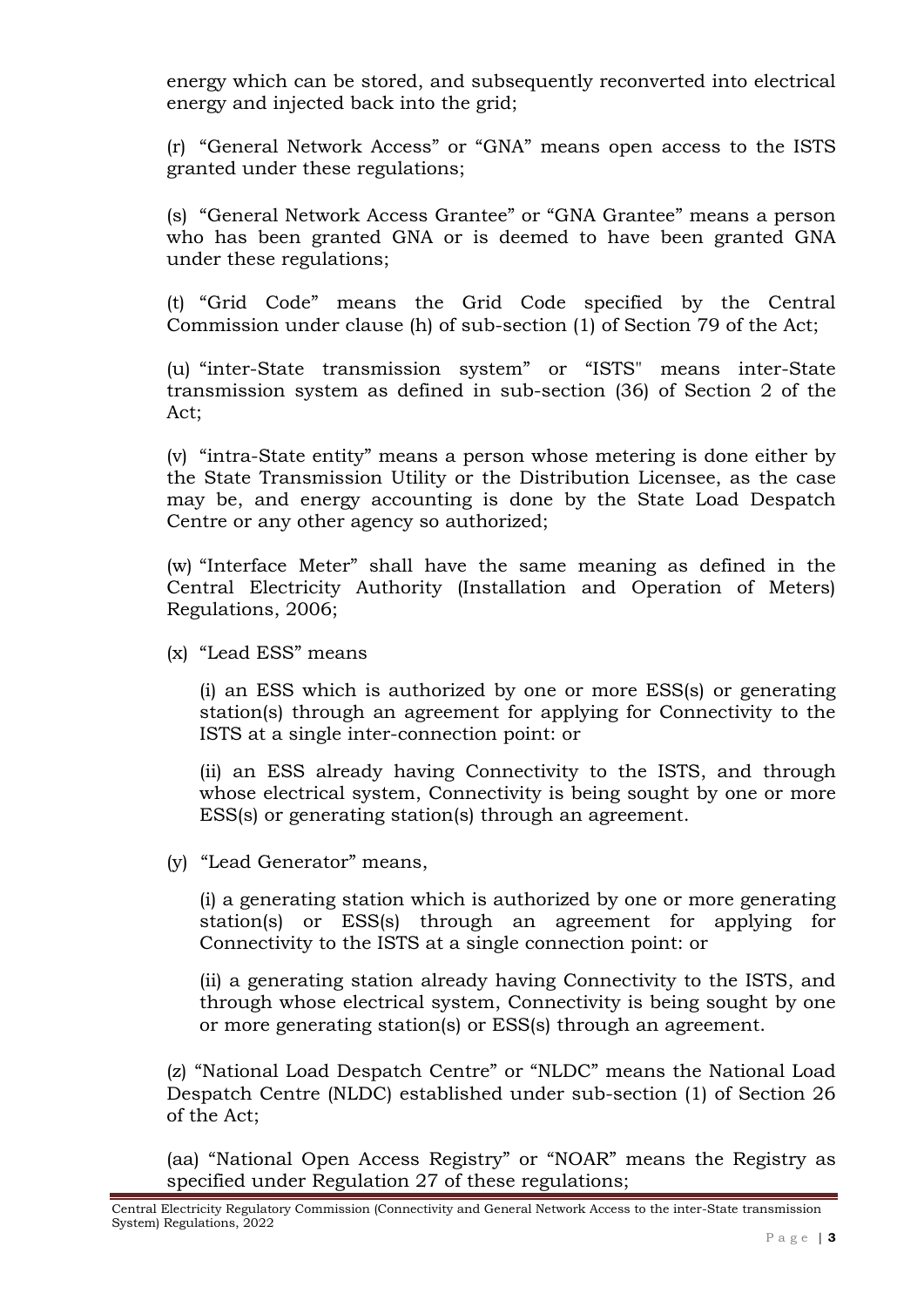(ab) "Nodal Agency" means

(i) the agency designated for Connectivity or GNA to the ISTS, which shall be the Central Transmission Utility (CTU), for the purpose of Regulations 3 to 25 and Regulation 37 of these regulations;

(ii) the agency designated for T-GNA for bilateral transactions which shall be RLDC of the region where point of drawal is located, for the purpose of Regulations 26 to 36 of these regulations;

(iii) the agency designated for T-GNA for collective transactions which shall be NLDC, for the purpose of Regulations 26 to 36 of these regulations;

(iv) the agency for implementation and operation of NOAR which shall be NLDC, for the purpose of Regulation 27 of these regulations;

(ac) "Open Access Regulations" means the Central Electricity Regulatory Commission (Open Access in inter-State Transmission) Regulations, 2008;

(ad) "Power Market Regulations" means the Central Electricity Regulatory Commission (Power Market) Regulations, 2021;

(ae) "Regional Entity" shall have the same meaning as defined in the Grid Code;

(af) "Regional Load Despatch Centre" or "RLDC" means the Regional Load Despatch Centre established under sub-section (1) of Section 27 of the Act;

(ag) "Renewable Energy Generating Station" or "REGS" means a generating station based on a renewable source of energy with or without Energy Storage System and shall include Renewable Hybrid Generating Station;

(ah) "Renewable Hybrid Generating Station" or "RHGS" means a generating station based on hybrid of two or more renewable source(s) of energy with or without Energy Storage System, connected at the same inter-connection point;

(ai) "Renewable Power Park Developer" means an entity authorised by the Central Government or a State Government as Power Park developer for Renewable Energy Generating Station(s);

(aj) "RLDC Fees and Charges Regulations" means Central Electricity Regulatory Commission (Fees and Charges of Regional Load Despatch Centre and other related matters) Regulations, 2019;

Central Electricity Regulatory Commission (Connectivity and General Network Access to the inter-State transmission System) Regulations, 2022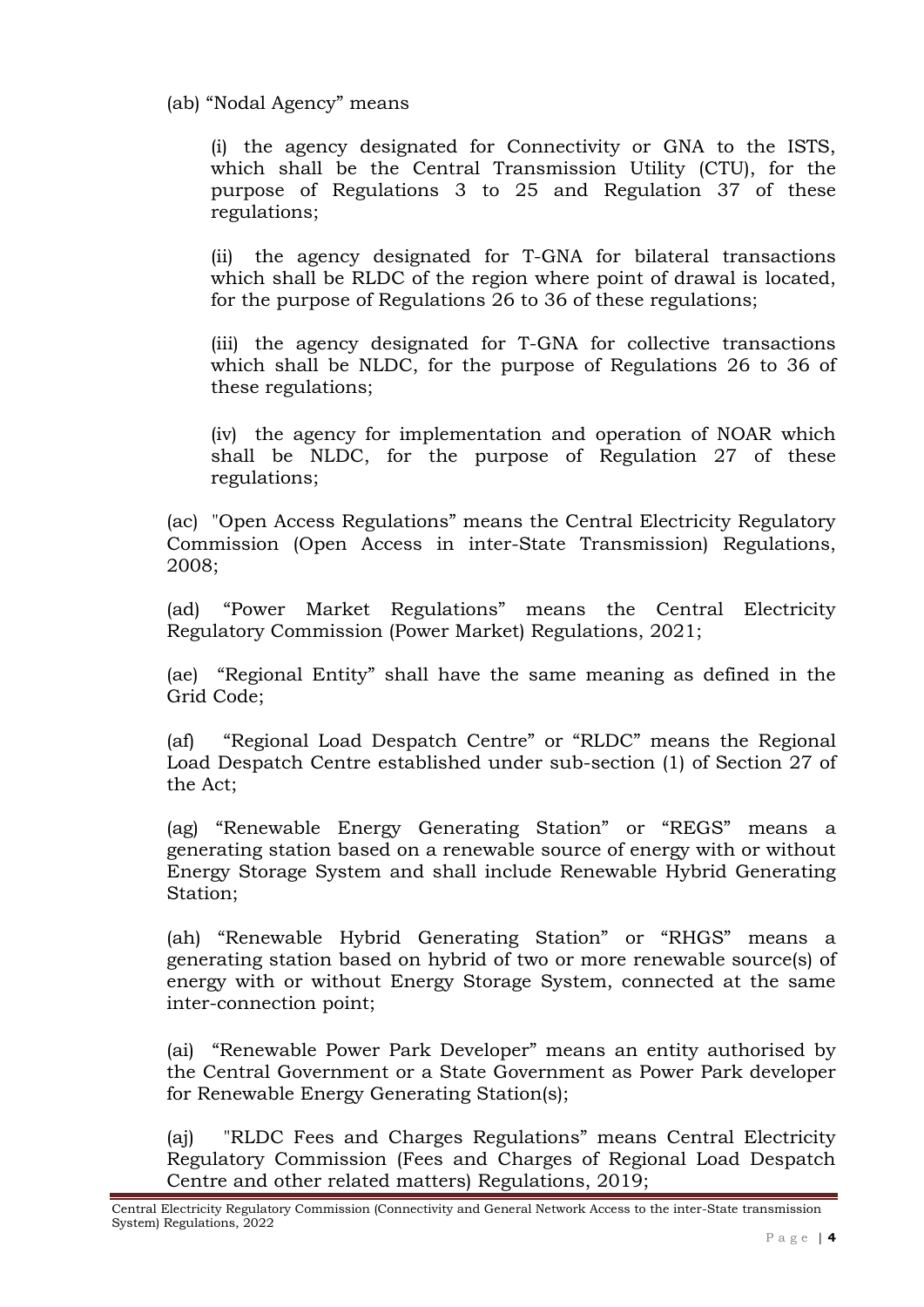(ak) "Sharing Regulations" means Central Electricity Regulatory Commission (Sharing of inter-State Transmission Charges and Losses) Regulations, 2020;

(al) "Standing Clearance" means the clearance issued by concerned State Load Despatch Centre as specified in Regulation 31 of these regulations;

(am) "State Transmission Utility" or "STU" shall have the same meaning as defined in sub-section (67) of Section 2 of the Act;

(an) "Temporary GNA" or "T-GNA" means open access to the ISTS granted in terms of Chapter 6 of these regulations;

(ao) "terminal bay" means the bay at ISTS sub-station where dedicated transmission lines of a Connectivity grantee terminate;

(ap) "T-GNA Grantee" means a person which has been granted T-GNA under these regulations.

- **2.2.** Words and expressions used in these regulations and not defined herein but defined in the Act or any other regulations specified by the Central Commission shall, unless the context otherwise requires, have the meanings assigned to them under the Act or other regulations specified by the Central Commission, as the case may be.
- **2.3.** Reference to any Acts, Rules and Regulations shall include amendments or consolidation or re-enactment thereof.

## **Chapter 2 General Provisions**

### **3. Application for Grant of Connectivity and GNA**

- **3.1.** Applications for grant of Connectivity or grant of GNA, as the case may be, shall be made online to the Nodal Agency and shall be digitally signed by the Applicant.
- **3.2.** Each application for grant of Connectivity shall be accompanied by an application fee of Rs.5 lakh along with applicable taxes.
- **3.3.** Each application for grant of GNA shall be accompanied by an application fee of Rs.5 lakh along with applicable taxes.

Provided that no application fee shall be payable by the State Transmission Utilities while applying for GNA.

Central Electricity Regulatory Commission (Connectivity and General Network Access to the inter-State transmission System) Regulations, 2022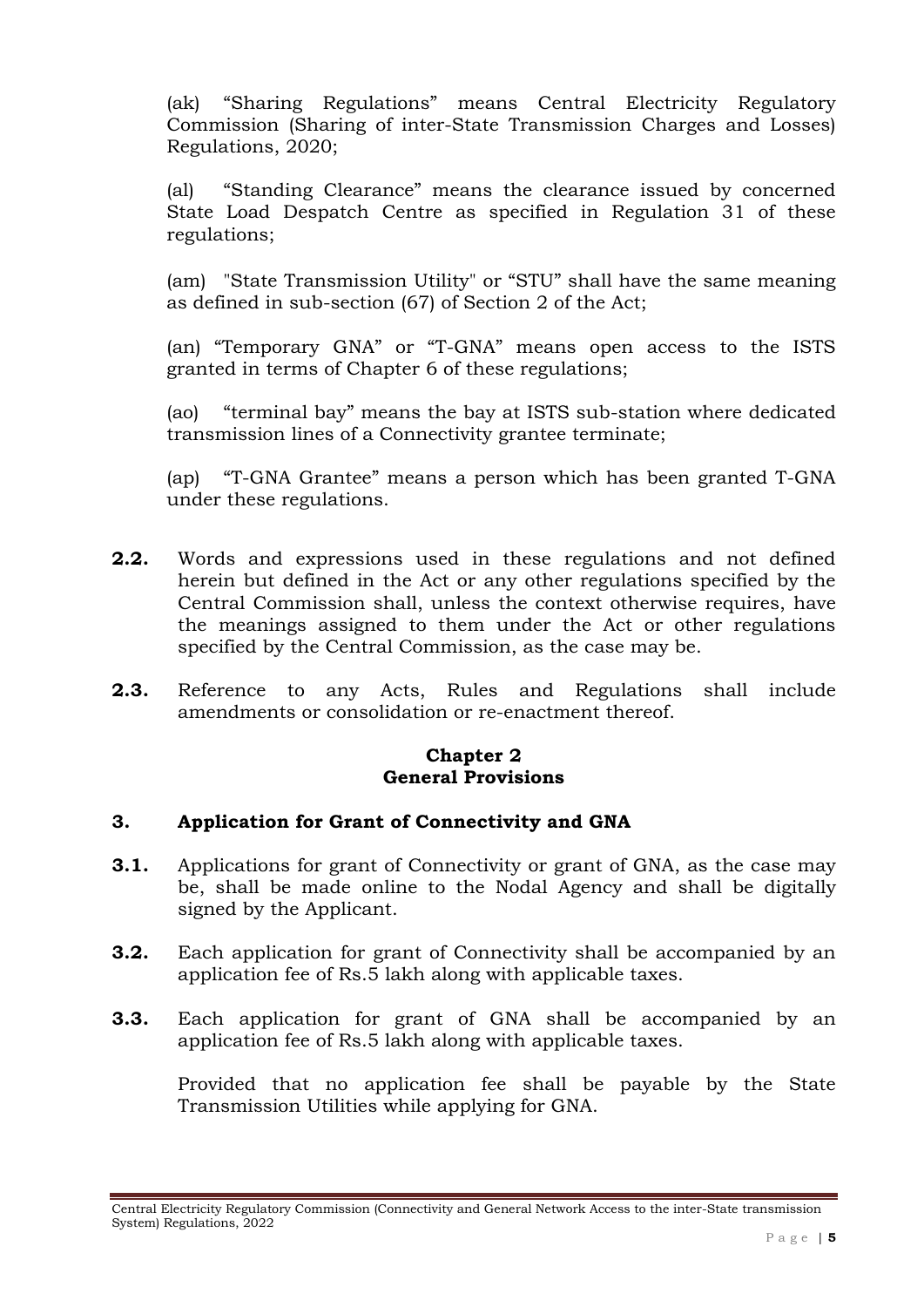- **3.4.** An auto-generated acknowledgement for receipt of application bearing date and time of application shall be issued to the Applicant and a copy thereof shall be displayed on the website of the Nodal Agency.
- **3.5.** After scrutiny, the Nodal Agency shall intimate the deficiencies, if any, in the application for grant of Connectivity or grant of GNA, to the Applicant within one week of the receipt of application, in order of date and time of receipt of application. The Applicant shall rectify the deficiency within one week thereafter, failing which the application shall be closed and 20% of the application fee shall be forfeited. Balance 80% of the application fee shall be refunded by the Nodal Agency to the Applicant within 15 days of closure of the application.
- **3.6.** All applications for grant of Connectivity received from the Applicants covered under Regulation 4.1 of these regulations, during the month by 2400 hours of the last day of the month, shall be processed together. The inter-se priority of applications shall be accorded as per the date and time of receipt of the application, wherever required.
- **3.7.** If any application for grant of Connectivity or grant of GNA is withdrawn before the in-principle grant of Connectivity in terms of Regulation 7 of these regulations or grant of GNA in terms of Regulation 22 of these regulations, 50% of the application fee shall be forfeited. Balance 50% of the application fee shall be refunded by the Nodal Agency to the Applicant within 15 days of withdrawal of the application:

Provided that if any application is withdrawn after the in-principle grant of Connectivity or grant of GNA, such application shall be closed by the Nodal Agency within a period of 15 days from the date of withdrawal and 100% of the application fee shall be forfeited.

# **Chapter 3 Connectivity**

# **4. Eligibility for Connectivity to ISTS**

**4.1.** The following entities shall be eligible as Applicants to apply for grant of Connectivity or for enhancement of the quantum of Connectivity:

(a) Generating station(s), including REGS(s), with or without ESS, with an installed capacity of 50 MW and above individually or with an aggregate installed capacity of 50 MW and above through a Lead Generator or a Lead ESS;

(b) Captive generating plant with capacity for injection to ISTS of 50 MW and above;

(c) Standalone ESS with an installed capacity of 50 MW and above individually or with an aggregate installed capacity of 50 MW and above through a Lead ESS or Lead Generator;

Central Electricity Regulatory Commission (Connectivity and General Network Access to the inter-State transmission System) Regulations, 2022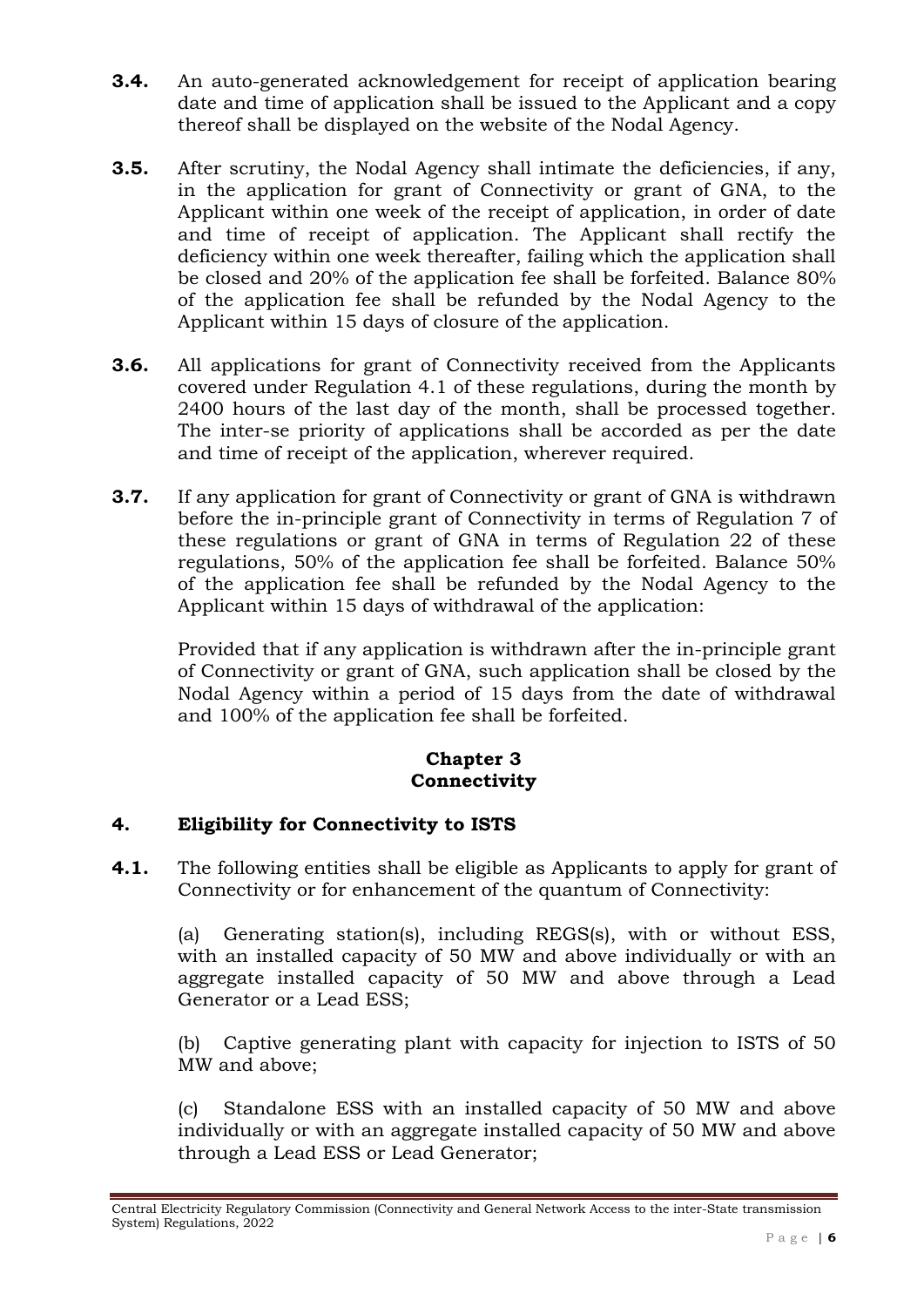(d) Renewable Power Park Developer;

(e) REGS or standalone ESS with an installed capacity of 5 MW and above applying for grant of Connectivity to ISTS through the electrical system of a generating station already having Connectivity to ISTS:

Provided that such an entity applying for grant of Connectivity to ISTS has an agreement with the said generating station to share its electrical system and dedicated transmission lines, if any.

- **4.2.** Notwithstanding anything contained in Regulation 4.1, the entities having Connectivity shall be eligible, on payment of application fees, to apply for enhancement of Connectivity of less than 50 MW subject to available capacity in transmission system.
- **4.3.** A generating station, already connected to or intending to connect to intra-State transmission system shall also be eligible as an Applicant for Connectivity.

# **5. Application for Grant of Connectivity**

**5.1.** An Applicant, which is a generating station including REGS, shall apply for grant of Connectivity to the Nodal Agency for the quantum equal to the installed capacity of the generating station:

Provided that if such an Applicant already has Connectivity to intra-State transmission system for part of its installed capacity, it may apply for Connectivity to the ISTS for a quantum not exceeding the balance of the installed capacity;

Provided further that if such an Applicant is a Renewable Hybrid Generating Station or REGS with storage, it may apply for grant of Connectivity for a quantum less than or equal to the installed capacity.

**5.2.** Notwithstanding anything contained in Regulation 5.1, a generating station or ESS, with prior approval of CTU, shall be eligible to add, within the quantum of Connectivity granted to it, additional generation capacity, including ESS.;

Provided that for such additional generation capacity, the said generating station shall be responsible for compliance with the Grid Code and other regulations of the Central Commission.

**5.3.** An Applicant, which is a captive generating plant, shall apply for grant of Connectivity for a quantum of its proposed maximum injection to ISTS.

Central Electricity Regulatory Commission (Connectivity and General Network Access to the inter-State transmission System) Regulations, 2022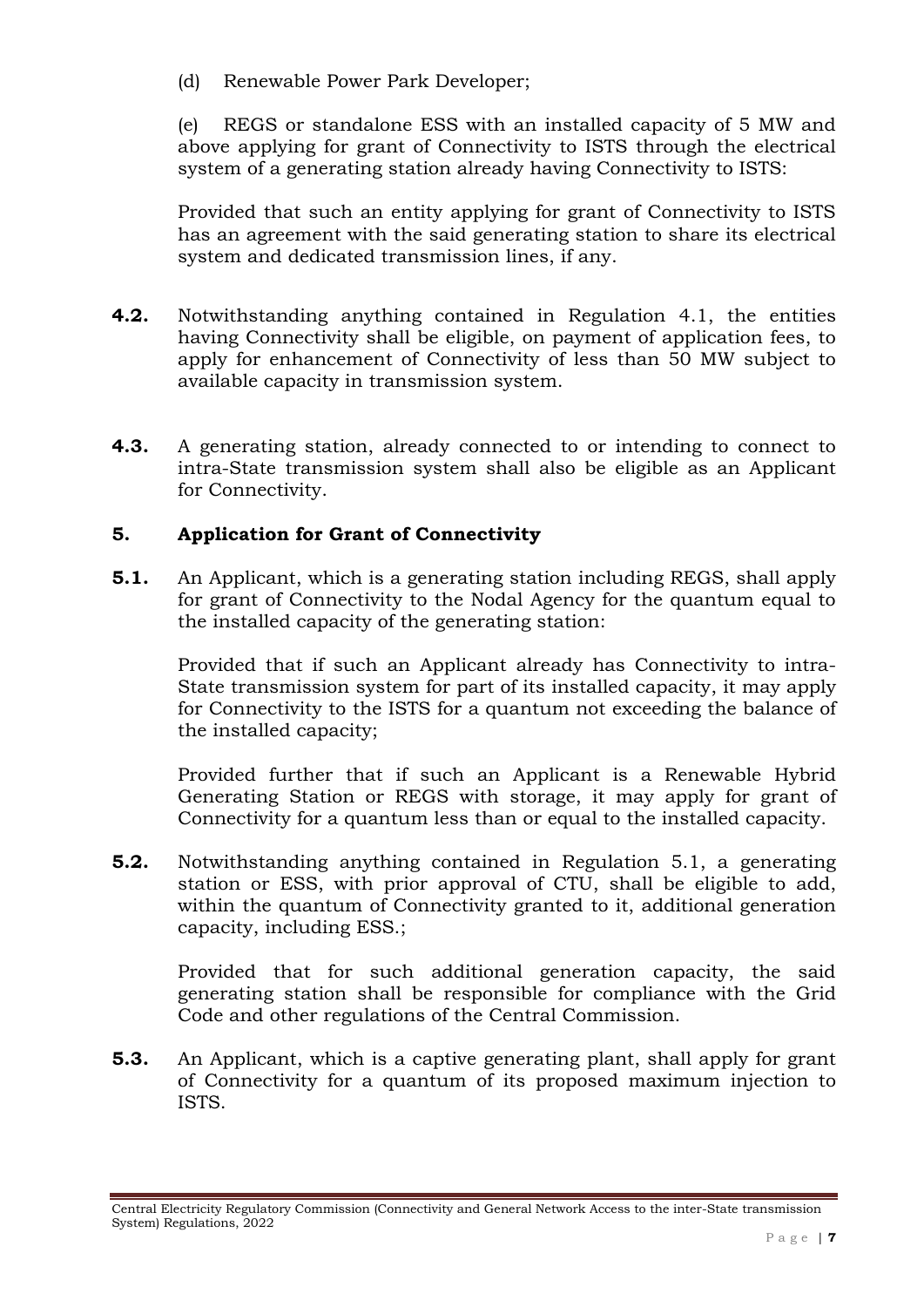- **5.4.** An Applicant, which is a standalone ESS, shall apply for grant of Connectivity for a quantum of its proposed maximum injection to ISTS or proposed maximum drawal from ISTS, whichever is higher.
- **5.5.** An Applicant, which is a Renewable Power Park Developer, shall apply for grant of Connectivity for the quantum for which it has been authorised by the Central Government or a State Government as a Renewable Power Park developer.
- **5.6.** An Applicant may apply for grant of Connectivity at (i) a terminal bay of an ISTS sub-station already allocated to another Connectivity grantee or (ii) switchyard of a generating station having Connectivity to ISTS, with an agreement duly signed between the Applicant and the said Connectivity grantee or the generating station having Connectivity to ISTS, as the case may be, for sharing the terminal bay or the switchyard and the dedicated transmission lines, if any. The applicable Connectivity Bank Guarantee as per Regulation 8 of these regulations shall be submitted by such Applicant.
- **5.7.** Two or more Applicants may apply for grant of Connectivity at a common terminal bay with an agreement duly signed by such Applicants for sharing the dedicated transmission lines and the terminal bay(s). The applicable Connectivity Bank Guarantee as per Regulation 8 of these regulations shall be submitted by each such Applicant.
- **5.8.** The application for grant of Connectivity shall contain, inter alia, the following details, as applicable, duly supported with relevant affidavit, as stipulated in the Detailed Procedure for Connectivity and GNA issued in accordance with Regulation 39.1:

(i) Geographical location and installed capacity under Regulation 4.1 of these regulations;

(ii) Maximum quantum of power to be interchanged with ISTS and preferred point of connection to ISTS;

- (iii) Date from which Connectivity is being sought;
- (iv) Bank generated proof of digital payment for application fee;

(v) In case of a Company, Board Resolution authorizing a designated person for filing of application for grant of Connectivity;

(vi) Registration Number along with certificate issued by the CEA Registry;

(vii) In case of Renewable Power Park Developer, authorisation by the Central Government or the State Government, as applicable, to undertake infrastructural activities including arrangement for

Central Electricity Regulatory Commission (Connectivity and General Network Access to the inter-State transmission System) Regulations, 2022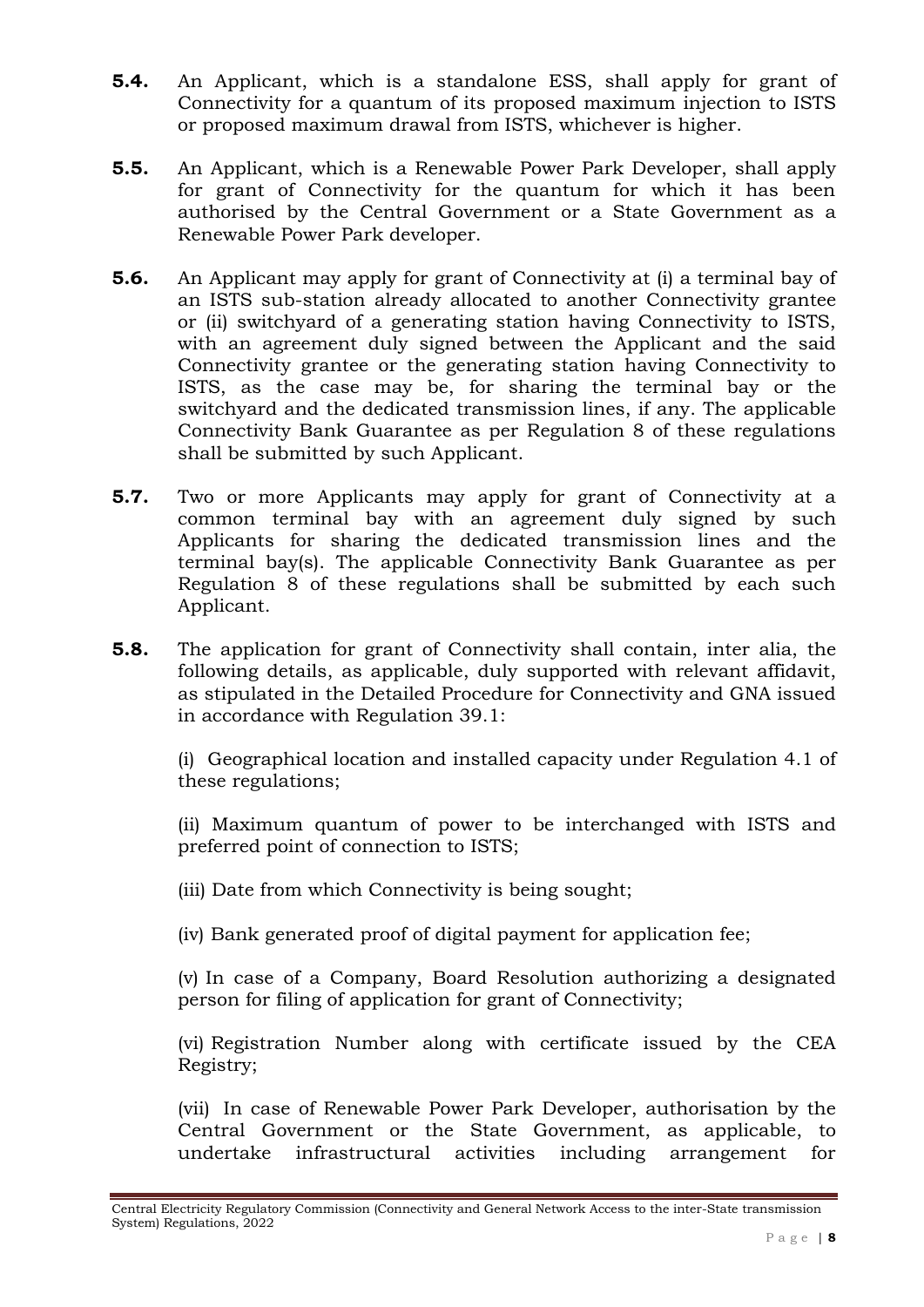Connectivity on behalf of solar power generators or wind power generators;

(viii) In case of application through Lead generator or Lead ESS, as the case may be, the Agreement for sharing the dedicated transmission lines and terminal bay and the consent of the Lead Generator or Lead ESS, as the case may be, to be responsible for compliance of the provisions of the Grid Code and other regulations of the Central Commission;

(ix) In case of the Applicant covered under Regulation 5.6 of these regulations, the Agreement between the Applicant and the Connectivity grantee or the generating station having Connectivity to ISTS, for sharing the terminal bay or the switchyard, as the case may be, and the dedicated transmission lines, if any.

(x) In case of Applicant covered under Regulation 5.7 of these regulations, the Agreement between the Applicant(s) for sharing the terminal bay and the dedicated transmission lines, if any.

## **6. Interconnection Study by the Nodal Agency and ATS**

**6.1.** On receipt of applications for grant of Connectivity, the Nodal Agency shall carry out interconnection study as specified in the CEA Technical Standards for Connectivity along with requirement of augmentation to the existing ISTS , if any, for enabling transfer of power over ISTS under General Network Access:

Provided that the existing ISTS for the purpose of this Regulation shall include transmission system which has been awarded for implementation, as on the last day of the month in which application for grant of Connectivity complete in all respects, has been received:

Provided further that if any additional transmission system gets awarded for implementation before completion of interconnection study, such additional transmission system shall also be considered as existing ISTS.

**6.2.** Of the augmentation requirement as identified under Regulation 6.1 of these regulations, augmentation required for immediate evacuation of power of the Applicant (s), excluding terminal bay(s), shall be considered as the Associated Transmission System (ATS) for the Applicant(s).

# **7. In-principle Grant of Connectivity by the Nodal Agency**

**7.1.** In the event the Nodal Agency after the interconnection study undertaken in accordance with Regulation 6.1 of these regulations, determines that no ATS is required, the Nodal Agency shall intimate inprinciple grant of Connectivity to the Applicant within 30 days from the last day of the month in which the application had been received along

Central Electricity Regulatory Commission (Connectivity and General Network Access to the inter-State transmission System) Regulations, 2022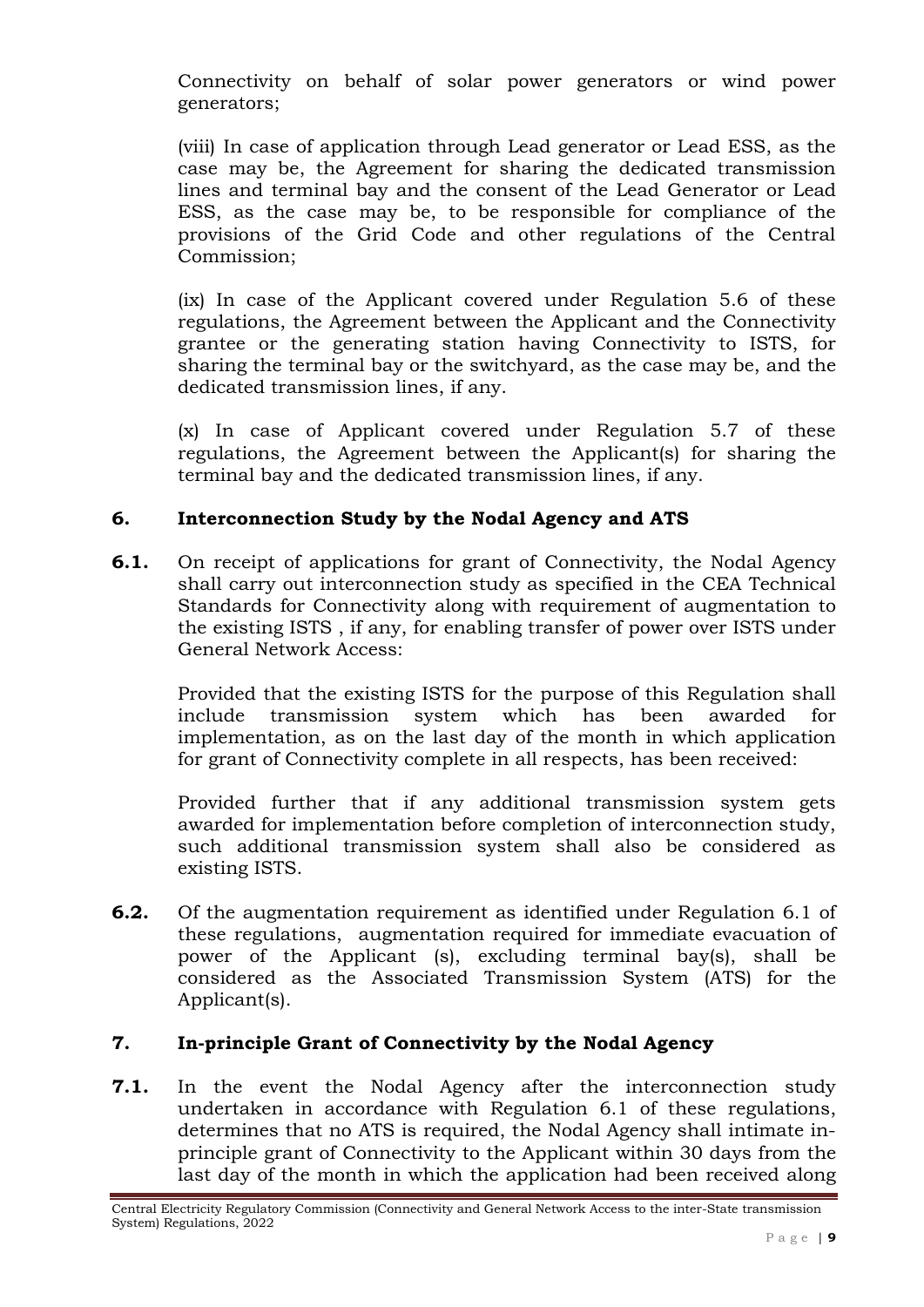with details such as terminal bay(s), already available or to be developed under ISTS through CTU, and minimum design features for dedicated transmission lines to be constructed by the Applicant.

**7.2.** In case the Nodal Agency, after the interconnection study undertaken in accordance with Regulation 6.1 of these regulations, determines that ATS is required, the Nodal Agency shall intimate in-principle grant of Connectivity to the Applicant within 60 days from the last day of the month in which the application had been received:

Provided that intimation for in-principle grant of Connectivity shall mention the ATS and terminal bay(s), estimated cost of such ATS and terminal bay(s), minimum design features for dedicated transmission lines to be constructed by the Applicant and the likely date of start of Connectivity:

Provided further that the firm date of start of Connectivity shall be confirmed at the time of final grant of Connectivity.

## **8. Connectivity Bank Guarantee**

- **8.1.** Connectivity Bank Guarantee shall be submitted by an Applicant in three parts, Conn-BG1 amounting to Rs. 50 lakhs, and Conn-BG2 and Conn-BG3, as provided in Regulations 8.2 and 8.3 of these regulations.
- **8.2.** For cases covered under Regulation 7.1 of these regulations, Conn-BG2 and Conn-BG3, shall be furnished as under:
	- (a) Conn-BG2 towards terminal bay(s) shall be furnished on the basis of number of terminal bay(s) allocated as under:

| Voltage level of allocated<br>terminal bay | Conn-BG2 (per terminal bay) |
|--------------------------------------------|-----------------------------|
| 132 kV                                     | Rs. 2 crore                 |
| 220/230 kV                                 | Rs. 3 crore                 |
| 400 kV                                     | Rs. 6 crore                 |
| 765 kV                                     | Rs. 12 crore                |

Provided that if the entity (i) proposes to construct the terminal bay(s) on its own under Regulation 12.4 of these regulations, or (ii) seeks Connectivity at a terminal bay constructed or being constructed by another Connectivity grantee, or (iii) seeks Connectivity through electrical system or switchyard of a generating station, no Conn-BG2 is required to be furnished.

(b) Conn-BG3 @ Rs. 2 lakh/MW, for the existing ISTS, shall be furnished by the entity.

Central Electricity Regulatory Commission (Connectivity and General Network Access to the inter-State transmission System) Regulations, 2022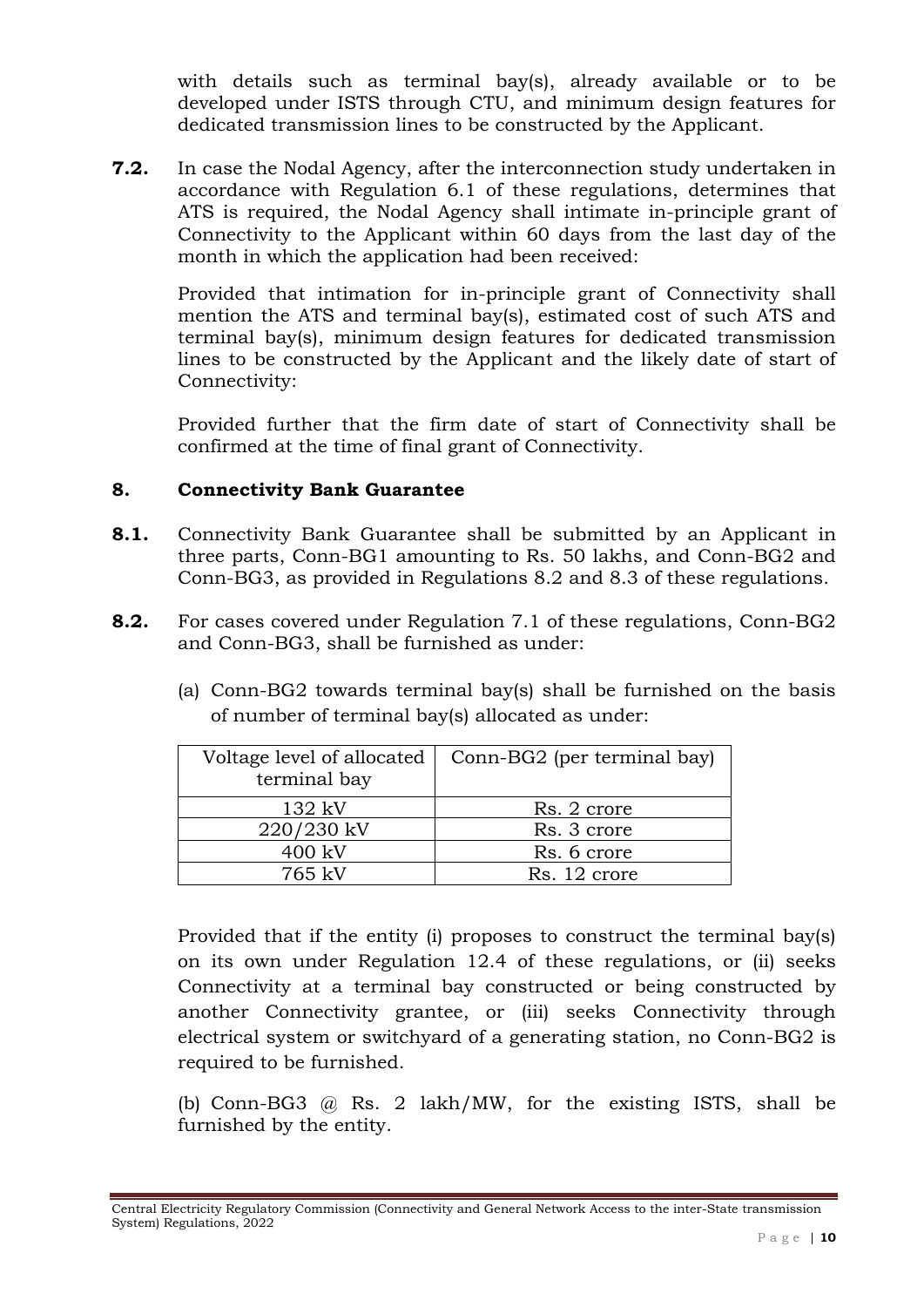(c) Conn-BG1, Conn-BG2 and Conn-BG3, as applicable, shall be furnished within 1 (one) month of intimation of in-principle grant of Connectivity, failing which the application for Connectivity shall be closed and application fee shall be forfeited.

**8.3.** For cases covered under Regulation 7.2 of these regulations, the following procedure shall be followed:

(a) The entity that has been intimated in-principle grant of Connectivity, shall submit its consent for execution of ATS and terminal bay(s), as intimated under Regulation 7.2 of these regulations, along with Conn-BG1, within one month of intimation of in-principle grant of Connectivity, failing which the application for Connectivity shall be closed and application fee shall be forfeited.

(b) The Nodal Agency, within 6 (six) months of furnishing of Conn-BG1 as per clause (a) of this Regulation, shall intimate to such entity, (i) amount of Conn-BG2 to be furnished towards ATS and terminal bay(s), which shall not exceed the estimated cost intimated under Regulation 7.2 of these regulations, (ii) the timeline for completion of ATS and terminal bay(s), and (iii) firm date of start of Connectivity:

Provided that if such ATS and terminal bay(s) are planned for more than one entity, Conn-BG2 shall be furnished in proportion to the quantum of Connectivity applied for by such entities:

(c) In the event, the Nodal Agency does not intimate the details as per clause (b) of this Regulation within 6 (six) months, the Nodal Agency shall furnish the reasons for such non-intimation to the entity with a copy to the Central Commission within one month of expiry of such period of six months with a probable date by which the details of Conn-BG2 and such timeline shall be furnished:

Provided that in the event of non-intimation by Nodal Agency within six months, the entity shall have the option of withdrawing the application for Connectivity and in such a case, the Conn-BG1 shall be returned within one month of exercising option of withdrawal by the entity and application shall be closed.

(d) The amount for which Conn-BG2 is to be furnished as per clause (b) of this Regulation, shall be equal to estimated cost of ATS and terminal bay(s) and the timeline for completion of ATS and terminal bay(s) shall be based on the scheduled date of commercial operation for such ATS and terminal bay(s).

(e) The entity that has been intimated in-principle grant of Connectivity shall furnish Conn-BG2 within 1 (one) month of intimation by the Nodal Agency under sub-clause (b) of this Regulation, failing which application for Connectivity shall be closed, Conn-BG1 shall be encashed and application fee shall be forfeited.

Central Electricity Regulatory Commission (Connectivity and General Network Access to the inter-State transmission System) Regulations, 2022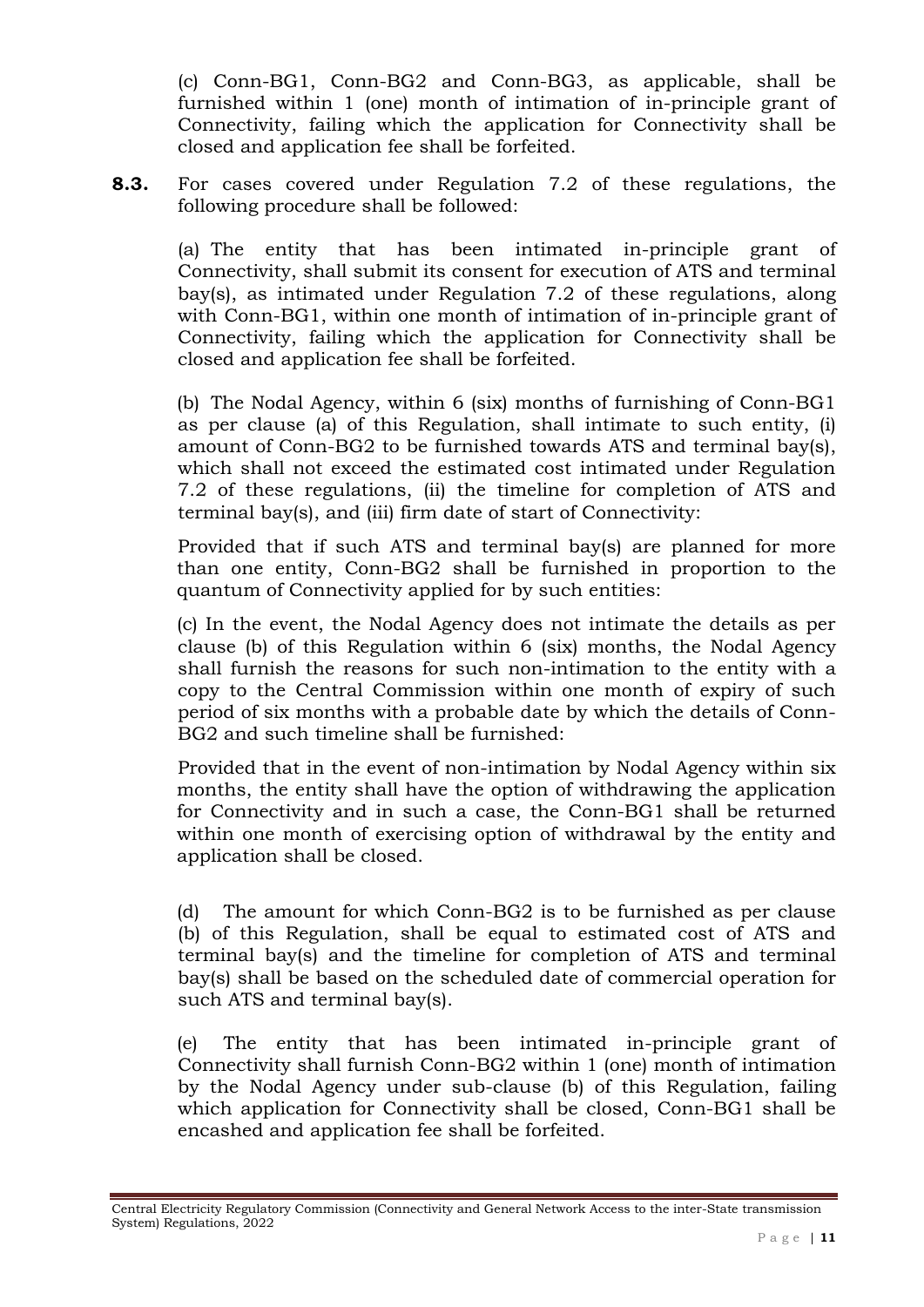**8.4.** Conn-BG1, Conn-BG2 and Conn-BG3 shall be issued by any scheduled commercial bank recognized by the Reserve Bank of India, in favour of CTU, as per the Format stipulated in the Detailed Procedure for Connectivity and GNA issued in accordance with Regulation 39.1.

## **9. Final Grant of Connectivity by the Nodal Agency**

**9.1.** Within 15 days of receipt of Conn-BG2 and Conn-BG3, as applicable, the Nodal Agency shall intimate the final grant of Connectivity to the entity that has been intimated in-principle grant of Connectivity. The intimation shall contain, inter alia, the following:

(a) Name of the ISTS sub-station or switchyard of the generating station, as the case may be, where Connectivity is granted.

(b) In case of an existing ISTS sub-station, the terminal bay location along with Single Line Diagram.

(c) In case of an ISTS sub-station under-construction, the coordinates and scheduled date of commercial operation of such ISTS sub-station, terminal bay location along with Single Line Diagram.

(d) In case of a proposed ISTS sub-station, the tentative coordinates and the scheduled date of commercial operation of such ISTS substation.

(e) The broad design features of the dedicated transmission lines including voltage level.

**9.2.** Where an Applicant has applied for Connectivity at the terminal bay already allocated to another Connectivity grantee or where two or more Applicants have applied for Connectivity at a common terminal bay, final grant of Connectivity as intimated under Regulation 9.1 of these regulations shall be subject to availability of capacity in the dedicated transmission lines.

### **10. Connectivity Agreement**

**10.1.** An entity which has been intimated the final grant of Connectivity, shall furnish technical connection data, inter alia, generator data for fault studies, dynamic simulation data, details of data and voice communication, to the Nodal Agency as stipulated in the Detailed Procedure for Connectivity and GNA issued in accordance with Regulation 39.1:

Provided that in case the entity is not in possession of the final technical connection data, it may furnish tentative data to form part of the Connectivity Agreement and furnish the final data at least 1 (one) year prior to the physical connection. Such final technical connection data shall be appended with the Connectivity Agreement.

Central Electricity Regulatory Commission (Connectivity and General Network Access to the inter-State transmission System) Regulations, 2022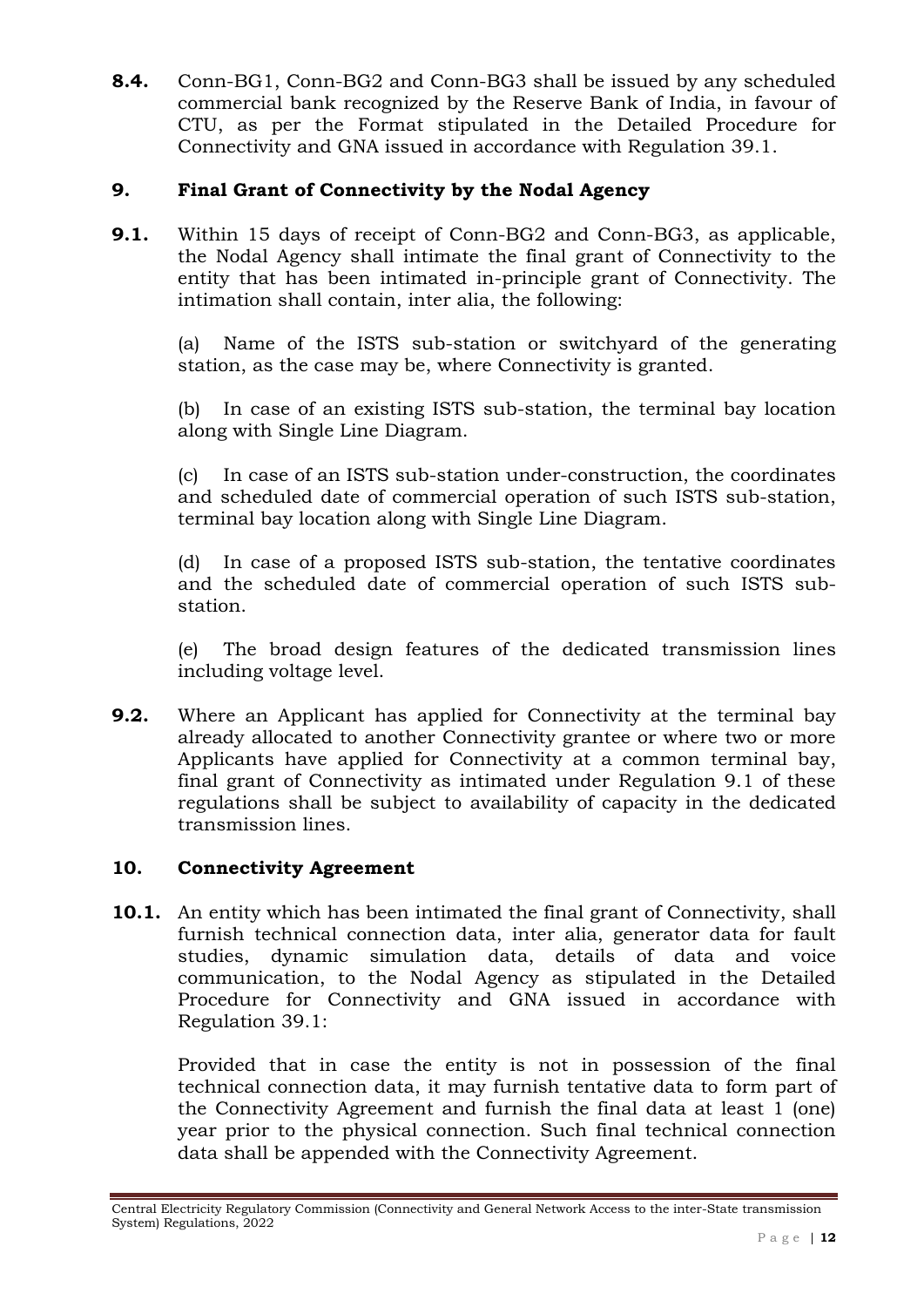- **10.2.** The Nodal Agency shall intimate the connection details, inter alia, details of protection equipment, system recording, SCADA and communication equipment, within a period of one month from the date of receipt of technical connection data under Regulation 10.1.
- **10.3.** Within 30 days of the intimation of connection details by the Nodal Agency under Regulation 10.2, Connectivity Agreement shall be signed between the Nodal Agency and the entity which has been intimated final grant of Connectivity. On signing of the Connectivity Agreement such entity shall become the Connectivity grantee.
- **10.4.** The technical connection data indicated at Regulation 10.1 and connection details indicated at Regulation 10.2 shall form part of the Connectivity Agreement.
- **10.5.** Where Connectivity is granted at a proposed ISTS sub-station, the Nodal Agency, shall confirm the final coordinates within 2 months of signing of the Connectivity Agreement and such coordinates shall not be outside the radius of 5 km of the tentative coordinates already intimated.
- **10.6.** In case of failure to sign the Connectivity Agreement by the entity that has been intimated final grant of Connectivity, as required under Regulation 10.3, the Nodal Agency may extend the time for signing the Connectivity Agreement for a maximum period of 30 days, failing which the final grant of Connectivity shall be revoked by the Nodal Agency under intimation to the Applicant, the Conn-BG1, Conn-BG2 shall be encashed, and Conn-BG3 shall be returned.

Provided that where no construction of ATS or terminal bays has been awarded for implementation, Conn-BG2 shall be returned within a month of such revocation.

**10.7.** The Connectivity Agreement, inter alia, shall include the following and other details as may be stipulated in the 'Detailed Procedure for Connectivity and GNA' issued in accordance with Regulation 39.1:

(a) Details of the allocated terminal bay(s) at ISTS sub-station subject to provisions of Regulation 10.5 of these regulations;

(b) Start date of Connectivity; and

(c) Provision that in case of non-payment of transmission charges under Regulation 13 of the Sharing Regulations for more than 3 months from the due date, the same may be recovered by encashing Conn-BG1, Conn-BG2 and Conn-BG3, as required as per provision of Regulation 16.3 of these regulations.

Central Electricity Regulatory Commission (Connectivity and General Network Access to the inter-State transmission System) Regulations, 2022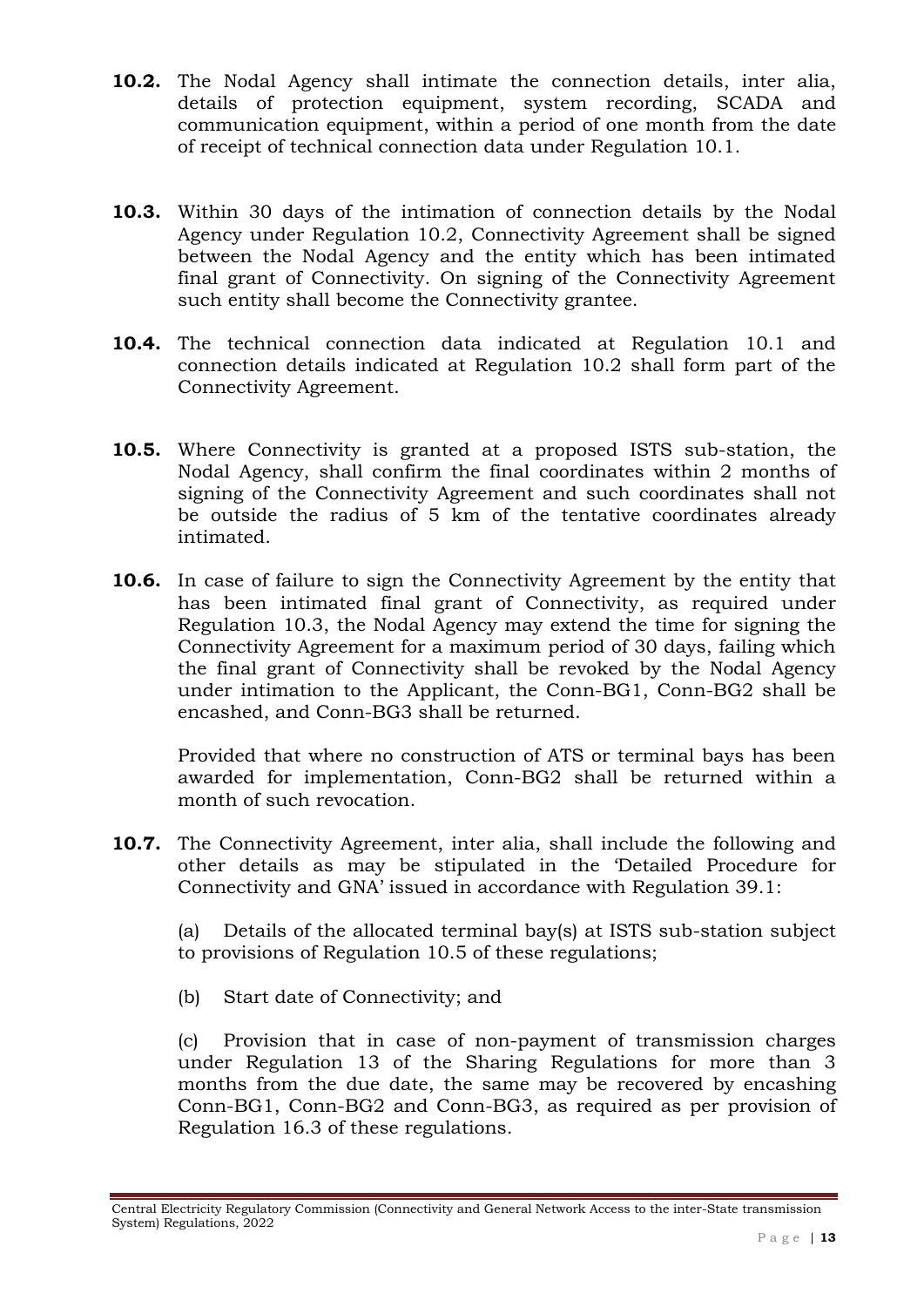- **10.8.** The entity, may, for drawal of Start-up power or injection of infirm power, identify elements in the ATS and seek COD of those elements prior to the Start date of Connectivity as agreed in the Connectivity Agreement. A separate agreement shall be signed between the Nodal Agency and the entity for the same covering the commercial terms and conditions. Such entity shall be liable to pay transmission charges as per Regulation 13 of the Sharing Regulations.
- **10.9.** Connectivity grantee shall submit a copy of the signed Connectivity Agreement to the RLDC, in whose control area it is located.
- **10.10.** Connectivity grantee shall comply with the provisions of the CEA Technical Standards for Connectivity.

## **11. Monitoring by the Nodal Agency**

- **11.1.** Connectivity grantee shall update the status of implementation of work under its scope, including dedicated transmission lines, every quarter to the Nodal Agency who shall update the same on its website.
- **11.2.** The Nodal Agency shall update the status of implementation of the ATS and terminal bays in respect of all Connectivity grantees, every quarter, on its website.
- **11.3.** The Nodal Agency shall review and take corrective action based on the status of implementation of work under the scope of the Connectivity grantee as submitted under Regulation 11.1 and status of implementation of the ATS and terminal bay(s) as updated under Regulation 11.2.
- **11.4.** For optimal utilisation of transmission system, the Nodal Agency with consent of the concerned Connectivity grantee(s), may rearrange the Connectivity across different terminal bay(s) of the same ISTS substation.
- **11.5.** The Nodal Agency shall display the updated status of allocation of terminal bay(s), inter alia, quantum of Connectivity granted bay-wise and balance quantum for which Connectivity can be granted bay-wise, at existing or proposed ISTS sub-stations on its website and the same shall be updated on monthly basis.

# **12. Dedicated Transmission Lines and Bay(s)**

- **12.1.** In case Connectivity grantee is a generating station or a captive generating plant or a standalone ESS, the dedicated transmission lines shall be established, operated and maintained by such Connectivity grantee.
- **12.2.** In case Connectivity grantee is a Renewable Power Park Developer, the dedicated transmission lines shall be established, operated and maintained by such Renewable Power Park Developer.

Central Electricity Regulatory Commission (Connectivity and General Network Access to the inter-State transmission System) Regulations, 2022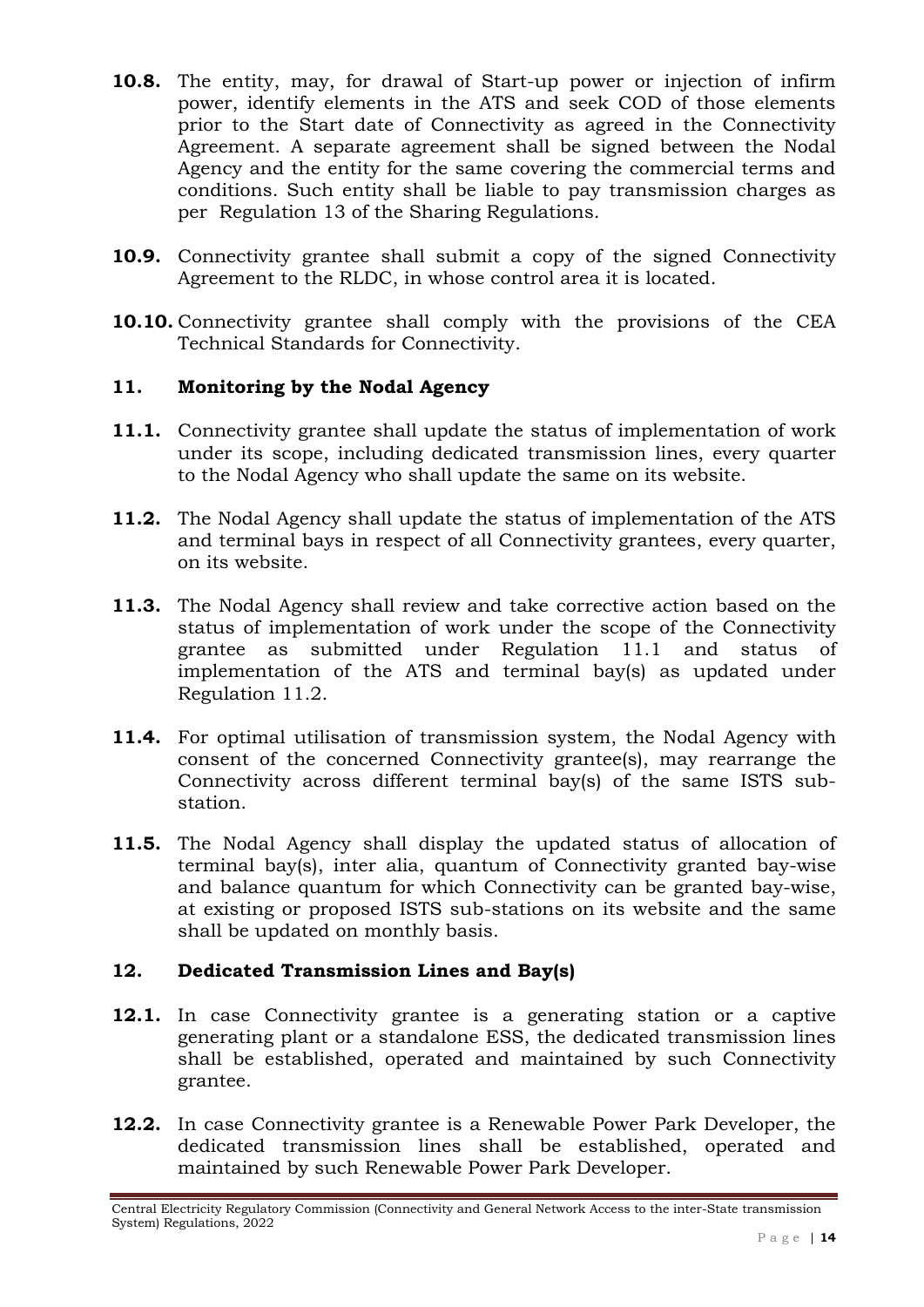- **12.3.** The dedicated transmission lines shall be constructed and maintained in accordance with CEA Technical Standards for Construction.
- **12.4.** The terminal bay(s) at the ISTS sub-station shall be under the scope of the transmission licensee owning the ISTS sub-station:

Provided that the Connectivity grantee may, if it so chooses, construct and maintain the terminal bay(s) at its own cost, by entering into an agreement with the transmission licensee owning the ISTS sub-station, subject to prior approval of the Nodal Agency:

Provided further that in case the Connectivity grantee chooses to construct the terminal bay(s) at its own cost, no cost towards such terminal bay(s) shall be claimed by the Connectivity grantee in the event of revocation of its Connectivity:

Provided also that in such case of revocation of Connectivity, the Connectivity grantee shall dismantle the terminal bay within 3 months failing which the CTU may utilise the bay for some other Connectivity applicant.

**12.5.** In case of an entity covered under Regulation 17.1(iii), the line to connect such an entity to the ISTS and necessary augmentation for providing connection to the ISTS, shall be constructed and maintained by a licensee at the cost of such entity:

### **13. Injection of Infirm Power and drawal of Start-up Power**

Connectivity grantee shall be eligible to inject infirm power and draw start-up power in accordance with the provisions of the Grid Code.

### **14. Interface Meters**

- **14.1.** Interface meters shall be installed by the Central Transmission Utility for and at the cost of the Connectivity grantee and the GNA grantee covered under Regulation 17.1(iii) of these regulations.
- **14.2.** Interface meters as installed under Regulation 14.1, shall be open for inspection by any person authorized by the Central Transmission Utility or the Regional Load Despatch Centre in whose control area it is located.

### **15. Transfer of Connectivity**

**15.1.** A Connectivity grantee shall not transfer, assign or pledge its Connectivity and the associated rights and obligations, either in full or in parts, to any person except as provided under Regulations 15.2 and 15.3 of these regulations.

Central Electricity Regulatory Commission (Connectivity and General Network Access to the inter-State transmission System) Regulations, 2022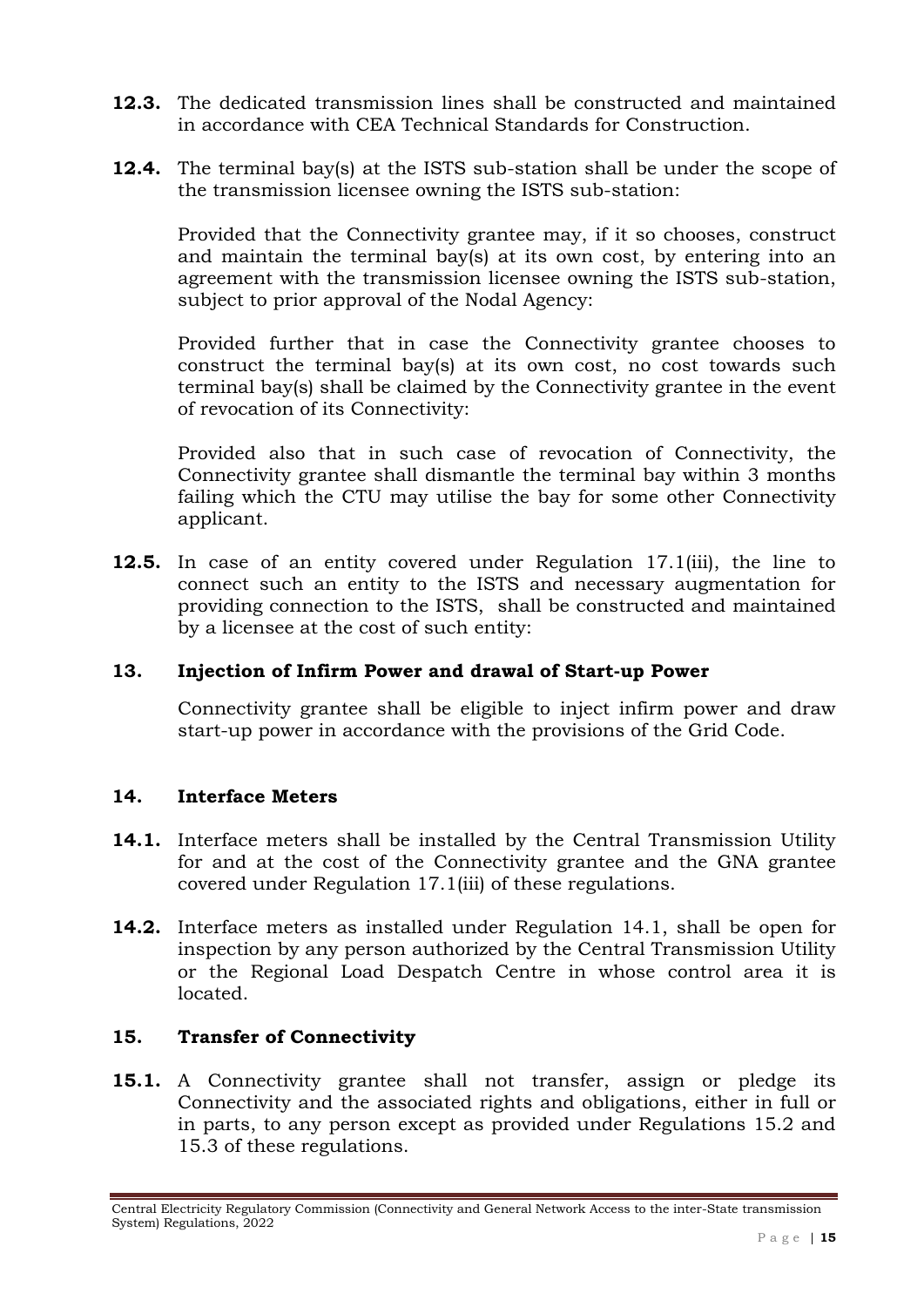Provided that Connectivity granted to a parent company may be utilised by its subsidiary companies and Connectivity granted to a subsidiary may be utilised by its parent company.

**15.2.** Where the Connectivity grantee is an REGS, it may split its Connectivity in parts, after COD of such part, subject to the minimum capacity in accordance with Regulation 4.1 of these regulations, and submit the installed capacity of each part to the Nodal Agency. In such an event, the Connectivity shall be deemed to have been split in proportion to installed capacity of each such part:

Provided that all liabilities and obligations in accordance with these regulations shall continue to remain with the Connectivity grantee for each part.

**15.3.** Any person which acquires 51% or more shareholding of the company or its subsidiary or affiliate company owning REGS or part thereof in terms of Regulation 15.2, may after COD of such split part, apply to the Nodal Agency for transfer of Connectivity. The Nodal Agency shall issue revised grant of Connectivity on submission of applicable Conn-BG2 and Conn-BG3 by such person. The original grantee may substitute its Conn-BG2 and Conn-BG3 with revised Conn-BG2 and Conn-BG3, to be intimated by CTU. On issue of revised grant of Connectivity, such person shall enter into a fresh Connectivity Agreement and be responsible for compliance with all applicable regulations.

Provided that all liabilities and obligations in accordance with these regulations, for the Connectivity not transferred, shall continue to remain with the original Connectivity grantee.

### **16. Treatment of Connectivity Bank Guarantee**

- **16.1.** Conn-BG1 shall be returned within 30 days of declaration of commercial operation of full capacity by the Connectivity grantee.
- **16.2.** Conn-BG2 and Conn-BG3 shall be returned in five equal parts over five years corresponding to the generation capacity which has been declared under commercial operation by the Connectivity grantee.
- **16.3.** In case of non-payment of transmission charges under Regulation 13 of the Sharing Regulations for more than 3 months from the due date, such transmission charges shall be recovered by encashing Conn-BG1 (if subsisting), Conn-BG2 and Conn-BG3, as required. Connectivity shall be revoked from the date when Conn-BG2 and Conn-BG3, as available is not sufficient to cover transmission charges under Regulation 13 of the Sharing Regulations.
- **16.4.** The proceeds of encashed Conn-BG1, Conn-BG2 and Conn-BG3 in terms of Regulation 16.3, shall be adjusted in Monthly Transmission charges under the Sharing Regulations.

Central Electricity Regulatory Commission (Connectivity and General Network Access to the inter-State transmission System) Regulations, 2022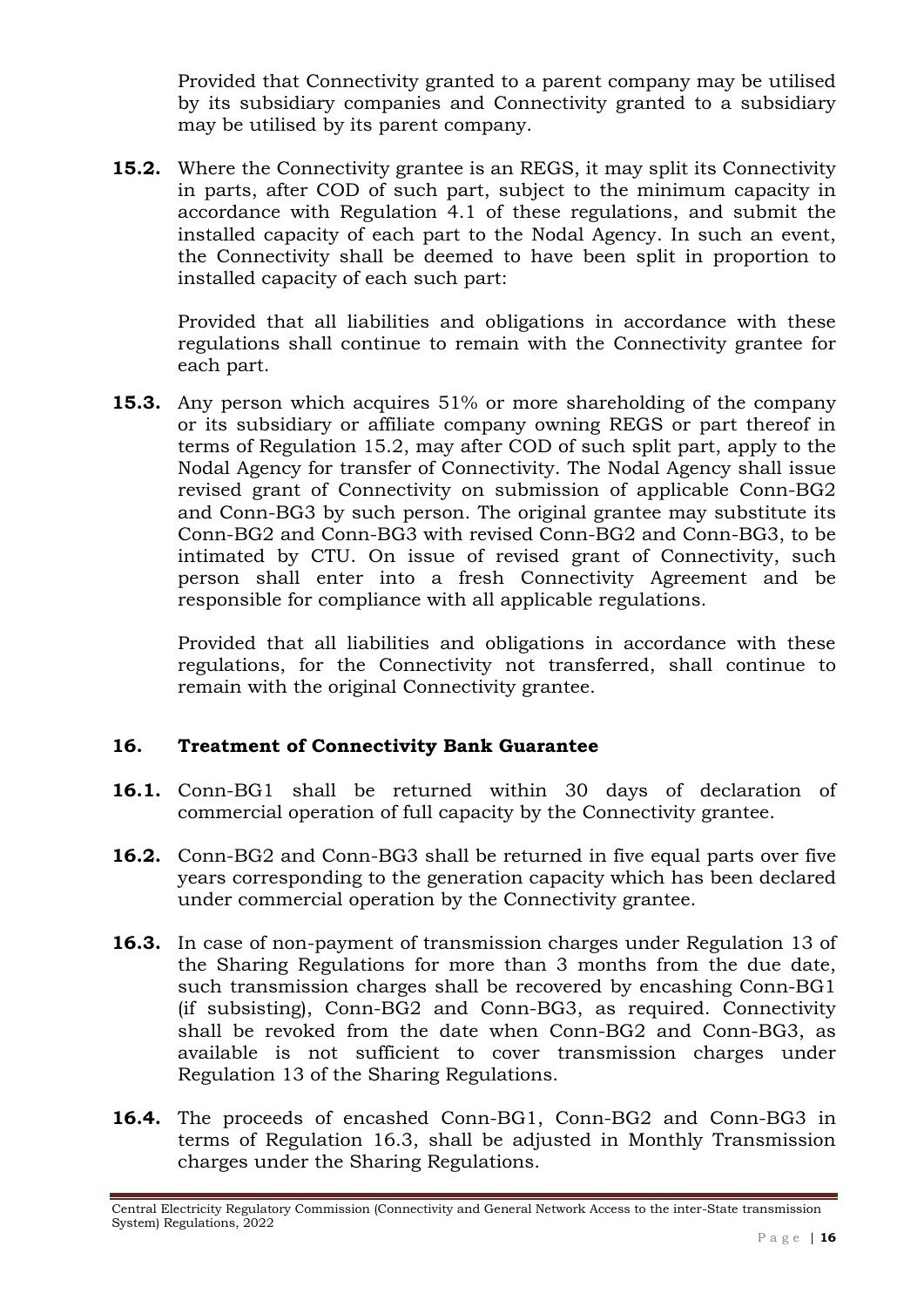#### **CHAPTER 4 General Network Access (GNA)**

### **17. Eligibility for GNA**

**17.1.** The following entities shall be eligible as Applicants to apply for grant of GNA or for enhancement of the quantum of GNA:

(i) State Transmission Utility on behalf of intra-State entities including distribution licensees;

(ii) A drawee entity connected to intra-State transmission system;

(iii) A distribution licensee or a Bulk consumer, seeking to connect to ISTS, directly, with a load of 50 MW and above;

(iv) Trading licensees engaged in cross border trade of electricity in terms of the Cross Border Regulations;

(v) Transmission licensee connected to ISTS for drawal of auxiliary power.

- **17.2.** Entities not covered under Regulation 17.1, which as on the date of coming into force of these regulations, are connected to the ISTS or for whom Connectivity granted under Connectivity Regulations,2009 has become effective, shall be eligible for applying for grant of GNA to the ISTS for the quantum equal to the quantum of Connectivity, which shall be processed as per Regulation 37.6 of these regulations.
- **17.3.** The Applicant covered under Regulation 17.1(iii) of these regulations, may seek to connect at a terminal bay of an ISTS sub-station already allocated to another such entity under regulation 17.1(iii), with an agreement duly signed between the Applicant and the said entity for sharing the terminal bay.

### **18. Deemed Grant of GNA**

**18.1.** On the date, these regulations come into force,

(a) GNA for a (i) State including intra-State entity(ies) and (ii) other drawee entities, shall be the average of 'A' for the financial years 2018- 19, 2019-20 and 2020-21:

where,

 $A' = \{0.5 \text{ X maximum } \text{ISTS} \text{ drawn in a time block during the year}\}$ {0.5 X [average of (maximum ISTS drawal in a time block in a day) during the year]}

Central Electricity Regulatory Commission (Connectivity and General Network Access to the inter-State transmission System) Regulations, 2022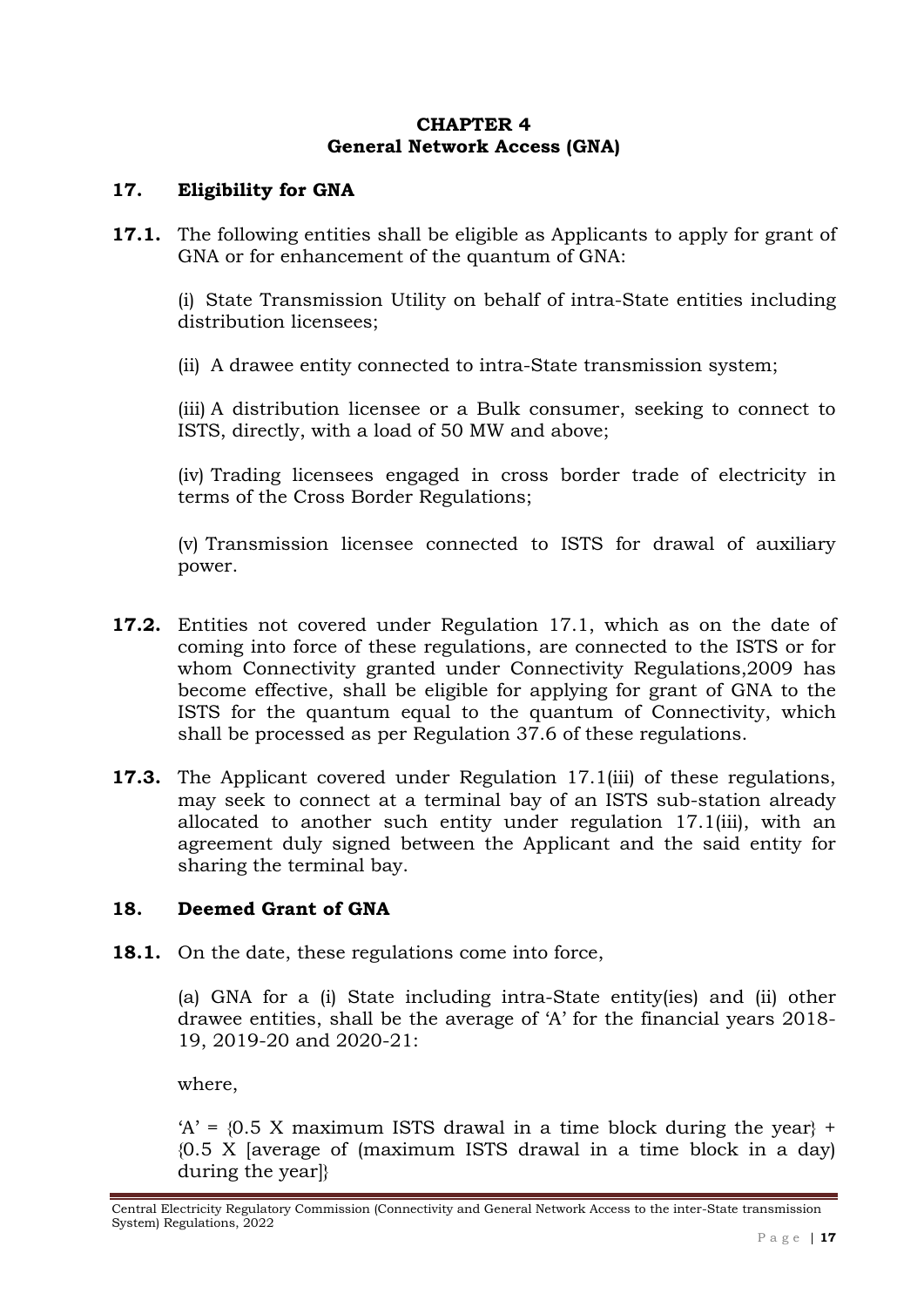(b) GNA computed as per clause (a) of this Regulation is given at Annexure-I to these regulations.

(c) GNA for a State including intra-State entity(ies) as per clause (b) of this Regulation shall be deemed to have been granted to STU of that State on behalf of such intra-State entities and shall remain valid until relinquished in accordance with these regulations.

(d) GNA deemed to have been granted to STU as per clause (c) of this Regulation, shall be published by the Nodal Agency within 30 days of notification of these regulations, as (i) GNA within the region and (ii) GNA from outside the region, in proportion to contracts, within the region or outside the region, under Long Term Access and Medium Term Open Access obtained in terms of the Connectivity Regulations, 2009.

(e) GNA deemed to have been granted to STU under clause(d) of this Regulation, shall be segregated for each intra-State entity, including distribution licensee, by the respective SLDC, and intimated to STU, Nodal Agency and NLDC within 1 month of publication of details by the Nodal Agency under clause (d) of this Regulation.

Provided that in case an SLDC fails to provide such segregation, the pro rata GNA shall be allocated to each intra-State entity in the ratio of their Long Term Access and Medium Term Open Access, as included in the first bill raised in the previous month under the Sharing Regulations.

(f) Entity(ies) covered under Regulation 4.1 of these regulations where Long Term Access granted to such entity or to its identified buyer, under the Connectivity Regulations, 2009 has become effective, shall be deemed to have been granted GNA equal to the quantum of such Long term Access, under these regulations.

(g) The Central generating stations which are connected to the grid and have not been granted Long term Access under the Connectivity Regulations, 2009 but whose power is allocated by the Ministry of Power, shall be deemed to have been granted GNA equal to the installed capacity of such generating station(s).

(h) Long Term Access granted to a Trading licensee, other than for cross border trade of electricity in terms of the Cross Border Regulations, shall be part of the GNA deemed to have been granted to the concerned grid connected entity(ies) under clauses (a) to (f) of this Regulation:

Provided that settlement of transmission charges inter-se between such trading licensee and the concerned grid connected entity(ies) shall be made in terms of the existing agreement between them or as may be mutually agreed.

Central Electricity Regulatory Commission (Connectivity and General Network Access to the inter-State transmission System) Regulations, 2022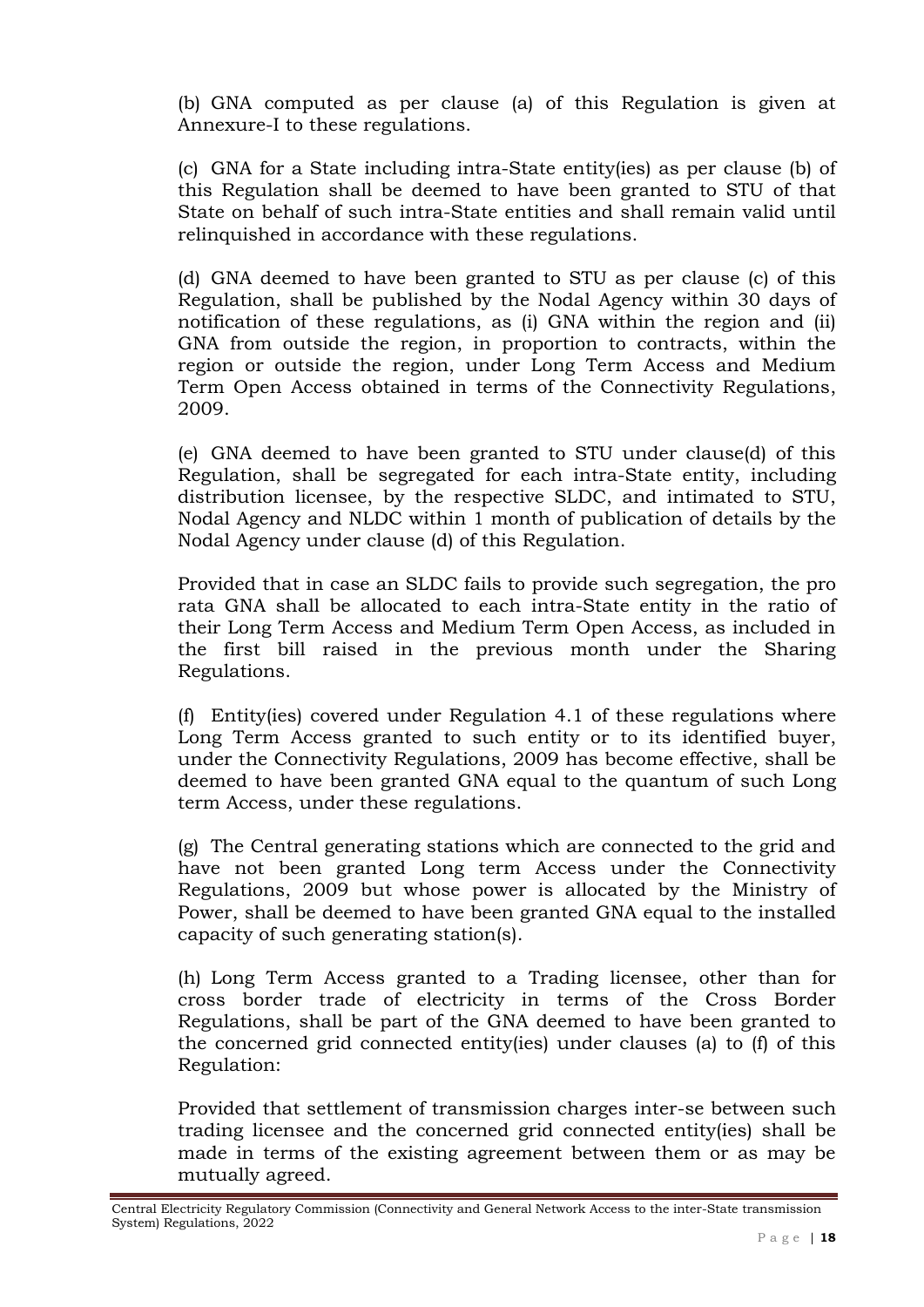(i) Long term Access granted to a Trading licensee engaged in cross border trade of electricity in terms of the Cross Border Regulations shall be the GNA deemed to have been granted to such trading license under these regulations for the period of such Long term Access.

**18.2.** Details of entities deemed to have been granted GNA under these regulations shall be published by the Nodal Agency on its website within 1 (one) month of coming into force of these regulations.

### **19. Application for Grant of additional GNA by STU**

- **19.1.** Within 3 months of coming into force of these regulations, STU may, on behalf of intra-State entities including distribution licensees, apply for additional GNA over and above the GNA deemed to have been granted under clauses (a) to (e) of Regulation 18.1 of these regulations (with entity-wise segregation) indicating GNA within the region and from outside the region.
- **19.2.** STU, on behalf of intra-State entities including distribution licensees, may apply, once in a financial year (starting from the financial year following the financial year in which these regulations have become effective) by the month of September each year, for additional GNA for the next 3 (three) financial years (with entity-wise segregation) indicating GNA within the region and from outside the region, as stipulated in the 'Detailed Procedure for Connectivity and GNA', issued in accordance with Regulation 39.1:

Provided that such additional GNA quantum to be added in each of the next three financial years shall be applicable from a specified date of the respective financial year.

### **20. Application for Grant of GNA by entities other than STU**

**20.1.** Entities covered under clauses (ii) and (iii) of Regulation 17.1 of these regulations, may apply for GNA indicating bifurcation of GNA within the region and outside the region, from a specified date, for a specified quantum, and for a specified period of more than eleven months.

Provided that the entities covered under clause (ii) of Regulation 17.1 of these regulations shall furnish consent of the concerned STU in terms of availability of transmission capacity in intra-State transmission system for such quantum and period of GNA.

**20.2.** Entities covered under Regulation 17.1(iv) of these regulations, may apply separately for GNA for injection into Indian grid or drawal from Indian grid, for a specified quantum, and for a specified period of more than eleven months.

Central Electricity Regulatory Commission (Connectivity and General Network Access to the inter-State transmission System) Regulations, 2022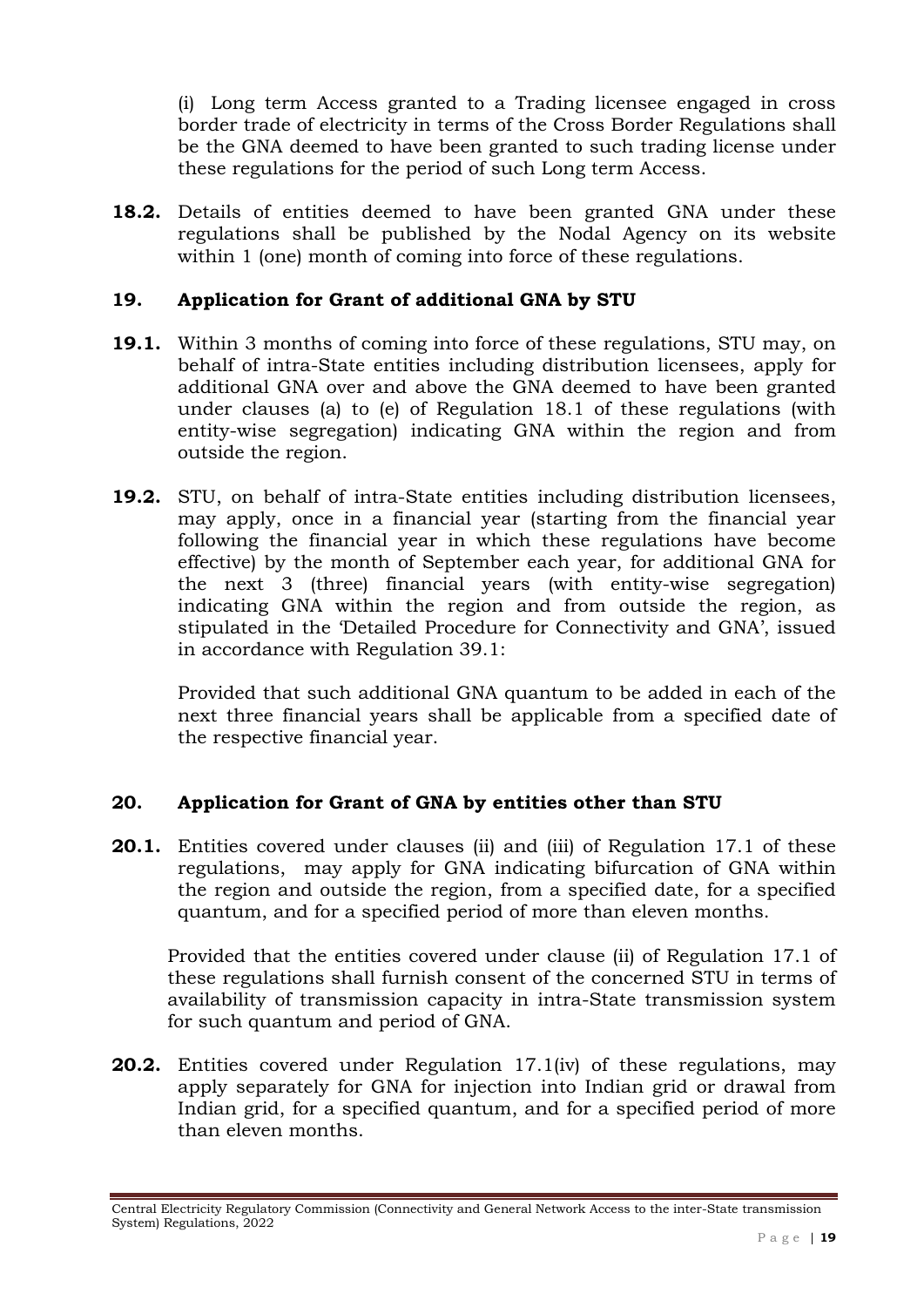**20.3.** Entities covered under clause (v) of Regulation 17.1 of these regulations, may apply for GNA from a specified date, for a specified quantum, and for a specified period of more than eleven months.

### **21. System Study by the Nodal Agency**

The Nodal Agency, based on the applications received for grant of additional GNA, shall carry out system study in accordance with the Rules and Regulations made under the Act and the CEA Transmission Planning Criteria specified under the Act.

### **22. Grant of GNA**

#### **22.1. Grant of additional GNA to STU**

(a) The Nodal Agency shall process all applications received under Regulation 19.1 of these regulations together, within two months from last day of receipt of applications and grant additional GNA to STU based on available transmission capacity, or on pro-rata basis, if necessary. GNA once granted shall remain valid until relinquished.

(b) The Nodal Agency shall grant additional GNA to STU based on applications received under Regulation 19.2 of these regulations by 31st March of the same financial year, keeping in view the available transmission capacity or timeline of augmentation, indicating the date from which such additional GNA shall be effective. GNA once granted shall remain valid until relinquished.

(c) The total GNA of STU shall be the sum of GNA deemed to have been granted under Regulation 18.1 and additional GNA granted under this Regulation.

(d) Intra-State entity-wise GNA deemed to have been granted to STU under Regulation 19.1 and additional GNA granted under this Regulation shall form the basis for raising the bills under the Sharing Regulations to such intra-State entities.

### **22.2. Grant of GNA to entities other than STU**

(a) Connectivity grantees covered under Regulation 4.1 of these regulations shall be deemed to have been granted GNA, equal to the quantum of Connectivity from the start date of Connectivity. In the event of split or transfer of Connectivity in terms of Regulation 15 of these regulations, the corresponding GNA shall be deemed to have been split or transferred, as the case may be.

(b) The Nodal Agency shall grant GNA to entities covered under clauses (ii) to (v) of Regulation 17.1 specifying start date of GNA, as per the following timeline:

Central Electricity Regulatory Commission (Connectivity and General Network Access to the inter-State transmission System) Regulations, 2022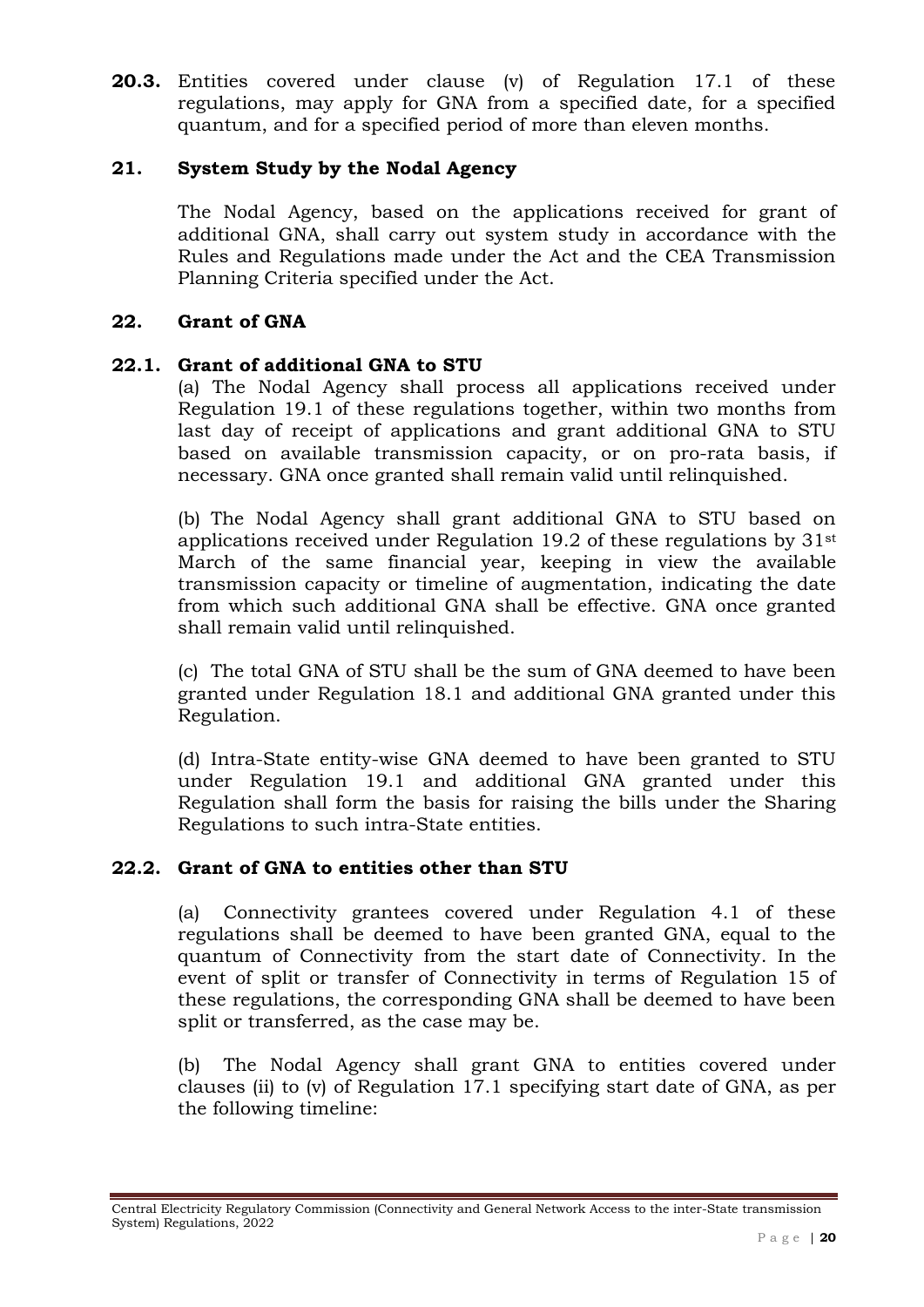(i) where GNA is granted on the existing system: by the end of the month subsequent to the month in which application complete in all respects has been received;

(ii) where augmentation of transmission system is required: within 180 days from the end of the month in which application complete in all respects has been received:

Provided that the Nodal Agency shall grant GNA with start date of GNA keeping in view the timeline of augmentation of the transmission system.

(c) Entities covered under clause (iv) of Regulation 17.1 and

(i) applying GNA for injection into the Indian Grid shall comply with all requirements as applicable to entities under Regulation 4.1:

(ii)For entities covered under Regulation 22.2 (c) (i), Conn-BG1, Conn-BG2 and Conn-BG3 shall be returned in accordance with Regulation 16 of these regulations or on expiry of period of GNA, whichever is earlier;

(iii) applying GNA for drawal from the Indian Grid shall comply with all requirements as applicable to entities under Regulation 17.1(iii).

(d) Entities covered under Regulation 4.1 and clause (iii) of Regulation 17.1 of these regulations shall furnish one-time GNA charge for Rs. one lakh per MW for the quantum of GNA one month prior to the start date of GNA. In case, such charges are not furnished by the entity within the specified timeline, the same shall be recovered by encashment of Conn-BG1, Conn-BG2 and Conn-BG3 as required. The proceeds of such onetime GNA charge shall be used for reducing Monthly Transmission Charges under the Sharing Regulations.

Provided that the entities covered under Regulation 17.1(iii) shall pay monthly transmission charges for its GNA in addition to one time GNA charge in accordance with the Sharing Regulations.

- **22.3.** Details of entities which have been granted GNA along with quantum, period and start date of GNA shall be published by the Nodal Agency, on its website, within one (01) month of grant of GNA.
- **22.4.** Effective Date of GNA

(a) For Connectivity grantees covered under Regulation 4.1 of these regulations, the effective date of GNA of such Connectivity grantees shall be the start date of Connectivity or COD of ATS, whichever is later.

Central Electricity Regulatory Commission (Connectivity and General Network Access to the inter-State transmission System) Regulations, 2022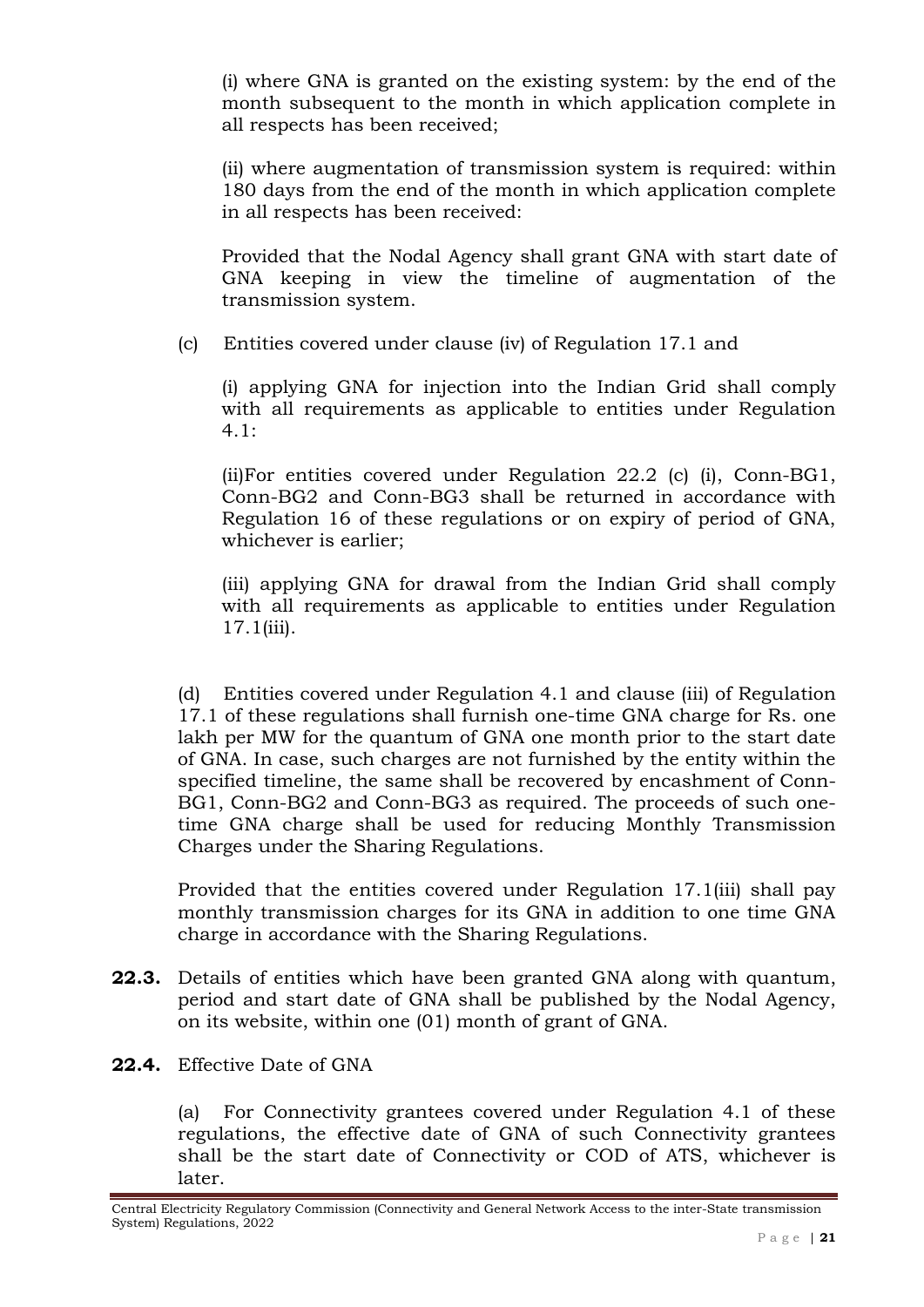Provided that where only some of the transmission elements of the ATS have achieved COD before the COD of the ATS and the Connectivity grantee seeks part effectiveness of its Connectivity, the Nodal Agency shall make such part Connectivity and corresponding GNA effective, subject to availability of transmission system.

Provided also that where such GNA is yet to become effective, such entity shall be eligible to get its power scheduled partly or fully of the quantum of Connectivity sought for, subject to availability of transmission system by treating such access as deemed T-GNA, and shall not be required to pay T-GNA charges.

(b) For entities covered under Regulation 17.1, in case the effective date of GNA intimated in the grant of GNA is to be revised keeping in view COD of the augmentation identified at the time of grant of the GNA, the Nodal Agency shall, at least 3 (three) months prior to the revised effective date of GNA, give a notice to such entities, indicating the revised date from which the GNA shall be effective.

(c) For entities covered under Regulation 17.1, where such entity seeks to advance the date from which GNA shall be effective for full or part quantum of GNA granted, the Nodal Agency shall make such GNA effective, subject to availability of transmission system.

# **23. Use of GNA by other GNA grantee(s)**

**23.1.** An entity covered under Regulation 17.1 which is a GNA grantee, may authorise other entities covered under Regulation 17.1 which are GNA grantee(s), to use its GNA, in full or in part, with prior approval of the Nodal Agency, for a period not exceeding 1 (one) year at a time on mutually agreed terms and conditions:

Provided that payment liability for transmission charges shall continue to be with the original GNA grantee that authorised its GNA to be used by other GNA grantee(s):

Provided further that for the purpose of calculating the transmission deviation charges under the Sharing Regulations, GNA authorised to be used by other GNA grantee(s) shall be reduced from original GNA grantee that authorised its GNA to be used by other GNA grantee(s) and shall be added to GNA of other GNA grantee(s) which is using it.

**23.2.** The GNA grantee that intends to authorise the use of its GNA by other GNA grantee(s), shall apply to the Nodal Agency in terms of the Detailed Procedure for Connectivity and GNA issued in accordance with Regulation 39.1.

#### **Chapter-5**

Central Electricity Regulatory Commission (Connectivity and General Network Access to the inter-State transmission System) Regulations, 2022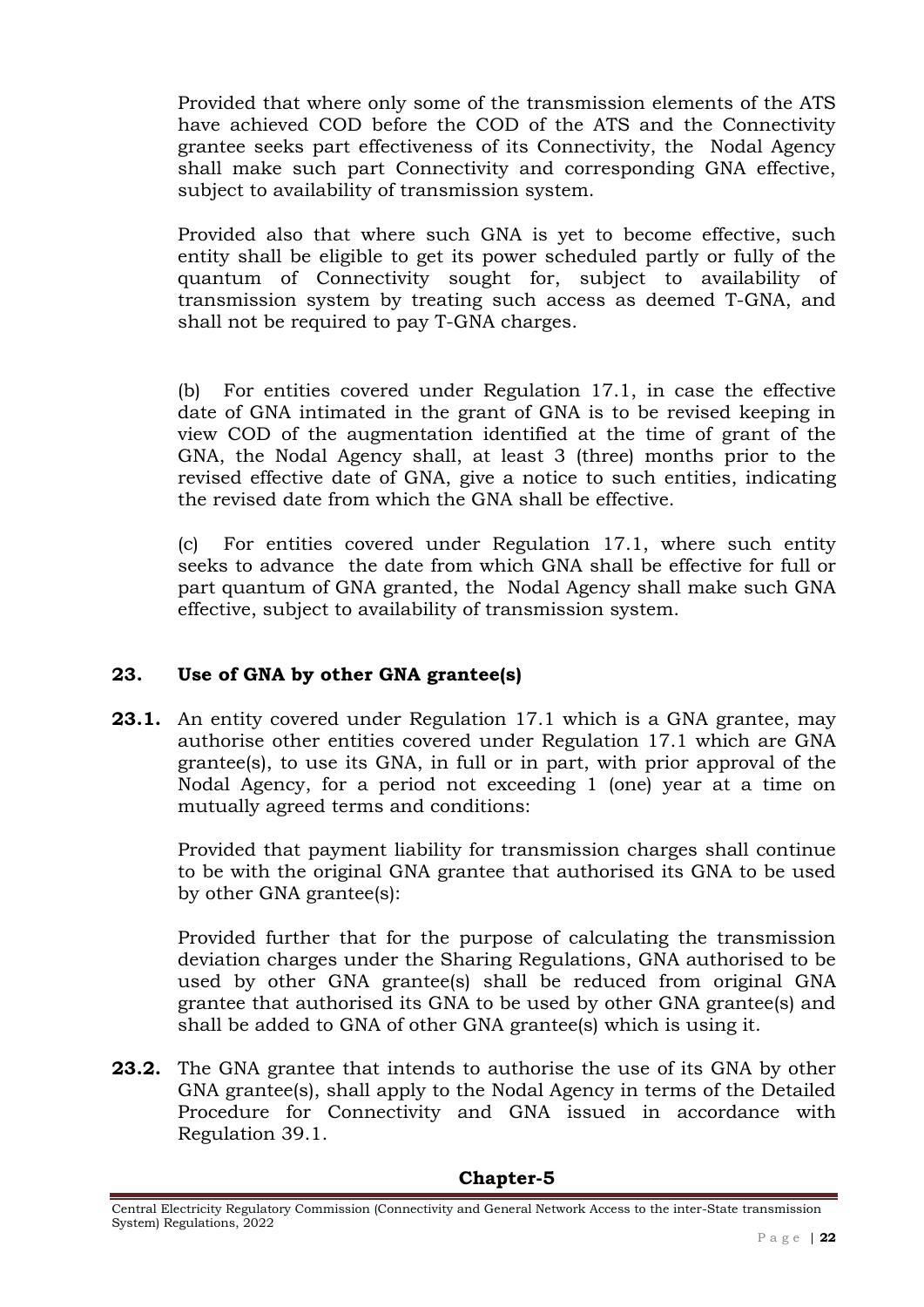## **Relinquishment of Connectivity and GNA**

### **24. Relinquishment of Connectivity**

- **24.1.** Connectivity grantee may relinquish, in full or in part, the Connectivity with a notice of 30 days to the Nodal Agency. The Nodal Agency shall issue revised grant of Connectivity to such Grantee, in case the Connectivity has been relinquished in part.
- **24.2.** For entities covered under Regulation 7.1 and where Conn-BG2 and Conn-BG3, as applicable, has been furnished as per Regulation 8.2 of these regulations, the following shall apply:

(a) In case of relinquishment of full quantum of Connectivity, (i) subsisting Conn-BG1 shall be encashed, (ii) subsisting Conn-BG2 shall be encashed if the terminal bay(s) are already developed or construction of which has already been awarded for implementation and (iii) subsisting Conn-BG3 shall be encashed.

(b) In case of relinquishment of part quantum of Connectivity, (i) subsisting Conn-BG2 shall be encashed in proportion to the relinquished quantum of Connectivity if the terminal bay(s) are already developed or the construction of which has already been awarded for implementation and (ii) subsisting Conn-BG3 corresponding to the relinquished quantum of Connectivity shall be encashed. Conn-BG1 shall be returned in terms of Regulation 16.1 considering full capacity after excluding such relinquished quantum.

**24.3.** For entities covered under Regulation 7.2 and where Conn-BG2 has been furnished as per Regulation 8.3 of these regulations, the following shall apply:

(a) In case of relinquishment of full quantum of Connectivity, subsisting Conn-BG1 shall be encashed and subsisting Conn-BG2 shall be encashed corresponding to the ATS and terminal bay(s), construction of which has already been awarded for implementation.

(b) In case of relinquishment of part quantum of Connectivity, subsisting Conn-BG2 shall be encashed in proportion to the relinquished quantum of Connectivity corresponding to the ATS and terminal bay(s), construction of which has already been awarded for implementation. Conn-BG1 shall be returned in terms of Regulation 16.1 considering full capacity after excluding such relinquished quantum.

**24.4.** In case of revocation of Connectivity or relinquishment of Connectivity, corresponding GNA shall be reduced. In case a Connectivity grantee relinquishes the Connectivity in full, it shall be disconnected from the ISTS from the date of relinquishment of Connectivity. On revocation,

Central Electricity Regulatory Commission (Connectivity and General Network Access to the inter-State transmission System) Regulations, 2022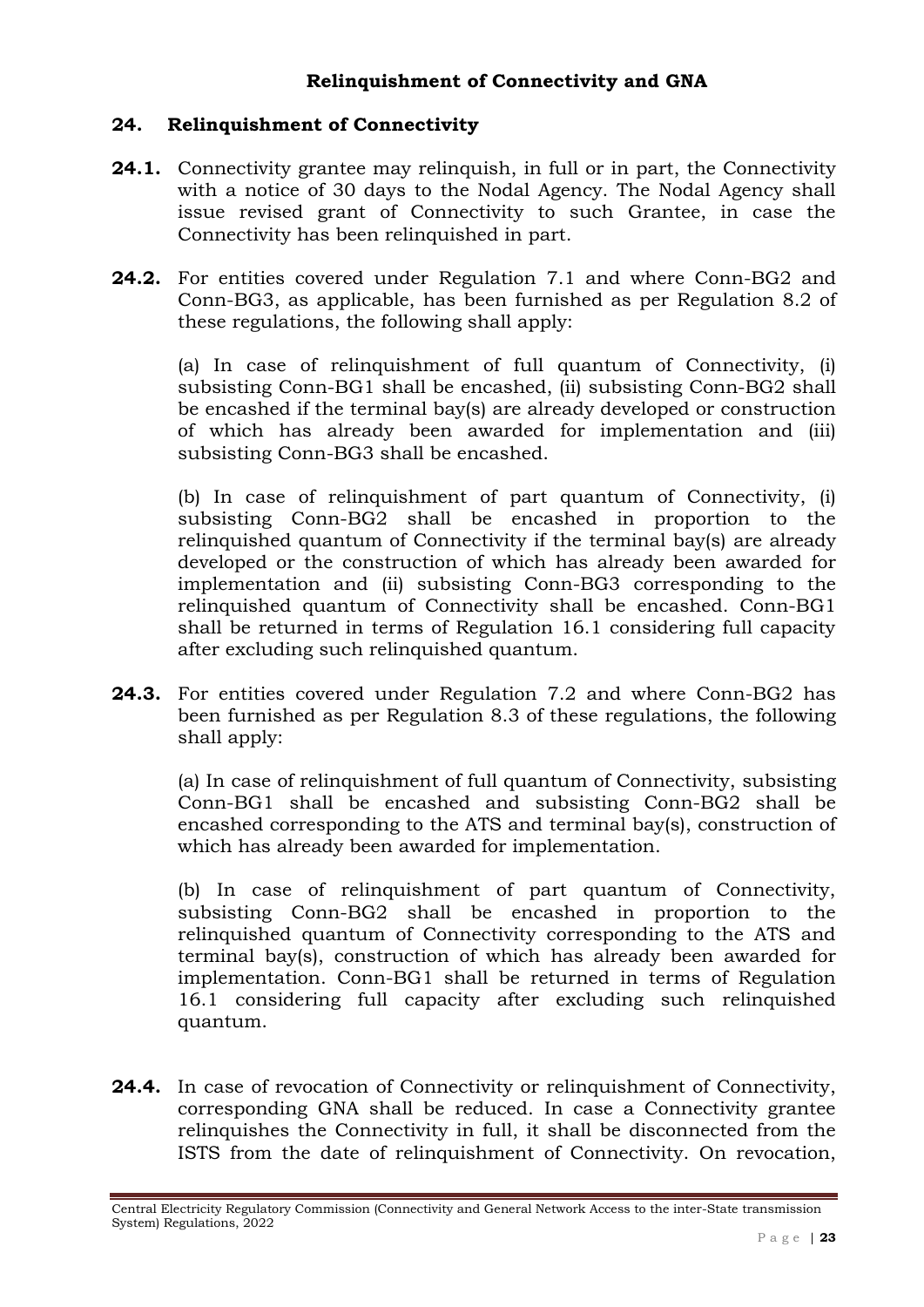there shall be no more billing for the corresponding quantum, under Regulation 13 of the Sharing Regulations.

**24.5.** The proceeds of encashed Conn-BG1, Conn-BG2 and Conn-BG3 in terms of Regulations 24.2 or 24.3 of these regulations, shall be used for reducing Monthly Transmission Charges under the Sharing Regulations.

## **25. Relinquishment of GNA**

**25.1.** For an entity covered under Regulation 17.1, GNA once granted can be relinquished with a notice of 30 days to the Nodal Agency, in full or in part, on payment of relinquishment charges in advance as per following:

(a) For an entity covered under clause (i) of Regulation 17.1 of these regulations, STU may relinquish GNA on behalf of identified intra-State entity. The relinquishment charges shall be equal to 24 times the transmission charges paid by such intra-State entity for the last billing month under the Sharing Regulations, corresponding to the relinquished quantum.

(b) For an entity covered under clauses (ii) to (iv) of Regulation 17.1 of these regulations, the relinquishment charges shall be equal to 24 times, the transmission charges paid by such entity for the last month under the Sharing regulations, corresponding to the relinquished quantum.

Provided that, if the balance period of GNA is less than 24 months, the relinquishment charges shall be equal to the number of balance months times the transmission charges paid by such entity for the last month under the Sharing Regulations, corresponding to the relinquished quantum.

(c) Relinquishment charges received under clauses (a) and (b) of this Regulation shall be used for reducing Monthly Transmission Charges under the Sharing Regulations.

(d) On relinquishment of full quantum of GNA by entity covered under clause (iii) of Regulation 17.1 of these regulations, such entity shall be disconnected from the grid.

**25.2.** In case an intra-State entity including a distribution licensee having GNA covered under clause (i) of Regulation 17.1, substitutes GNA with GNA under clause (ii) of Regulation 17.1, GNA for such intra-State entity shall be reduced from the total GNA of STU as held under clause (c) of Regulation 22.1, for the quantum so substituted and for such substituted period.

Central Electricity Regulatory Commission (Connectivity and General Network Access to the inter-State transmission System) Regulations, 2022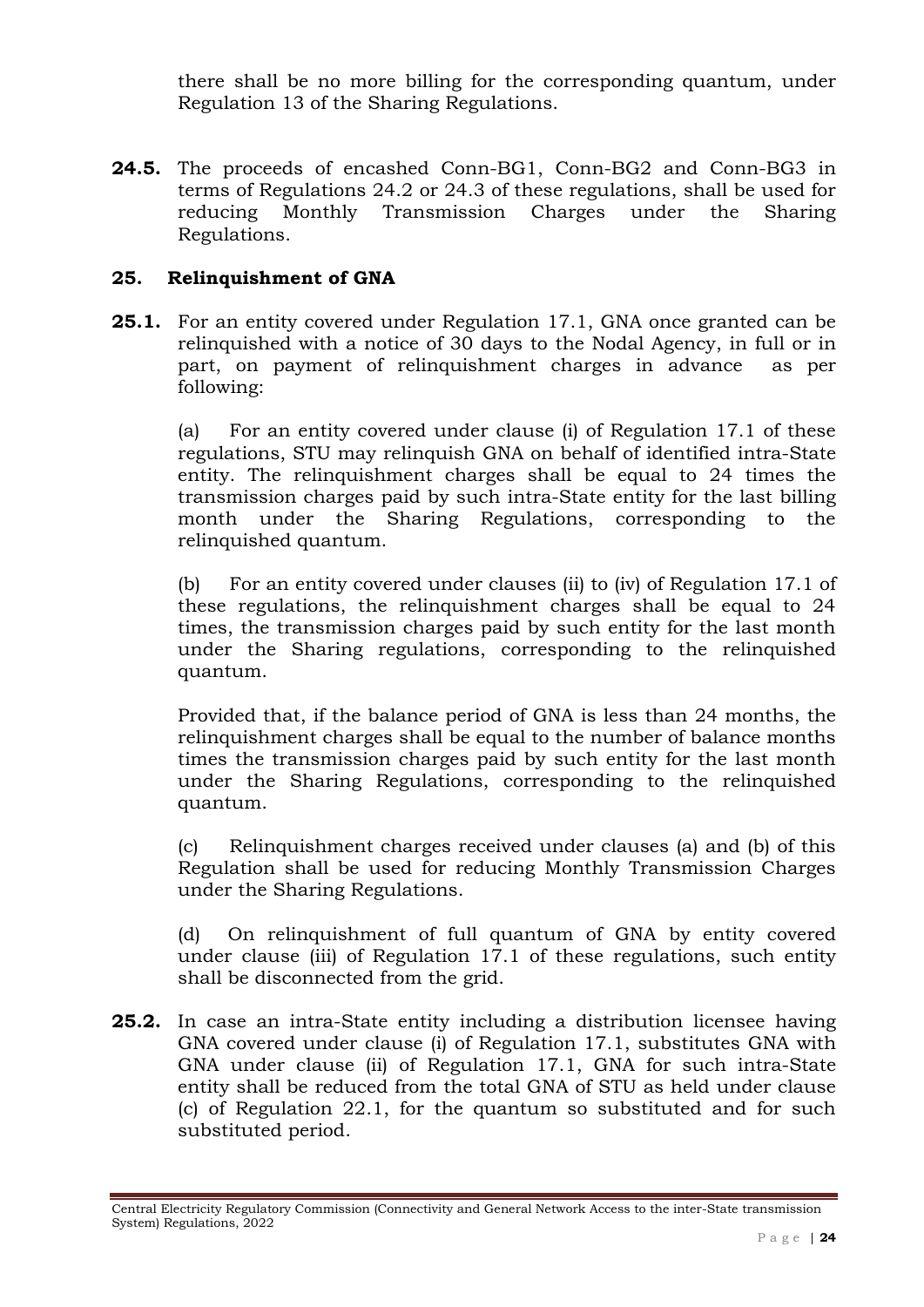### **CHAPTER 6 Temporary General Network Access**

#### **26. Eligibility for Temporary GNA**

- **26.1.** The following entities shall be eligible as Applicants to apply for T-GNA to ISTS:
	- (a) As buyers,
		- (i) Distribution licensee directly connected to ISTS;

(ii) Bulk consumer directly connected to ISTS;

(iii) A buying entity connected to intra-State transmission system or to distribution system connected to such intra-state transmission system;

(iv) Generating station including REGS for meeting its auxiliary consumption or start-up power or for meeting its supply obligations in terms of clause (3) of Regulation 6 of the Power Market Regulations;

- (v) Captive generating plant;
- (vi) Standalone ESS;
- (vii) REGS for drawal during non-generation hours.

(b) Trading licensee (i) on behalf of buyer(s) covered under clause (a) of this Regulation, and (ii) engaged in cross border trade of electricity in terms of the Cross Border Regulations for injection into or drawal from the Indian grid.

(c) Power exchange for collective transactions or bilateral transactions on behalf of (i) buyer(s) covered under clause (a) of this Regulation, and (ii) trading licensee(s) engaged in cross border trade of electricity in terms of the Cross Border Regulations for injection into or drawal from the Indian grid.

- **26.2.** A GNA grantee shall be eligible to apply for T-GNA over and above the GNA granted to it, as per eligibility under clause (a) of Regulation 26.1 this Regulation.
- **26.3.** The T-GNA applications shall be applied and processed through single window electronic platform, namely, National Open Access Registry (NOAR).

## **27. National Open Access Registry (NOAR)**

#### **27.1.** NOAR shall:

Central Electricity Regulatory Commission (Connectivity and General Network Access to the inter-State transmission System) Regulations, 2022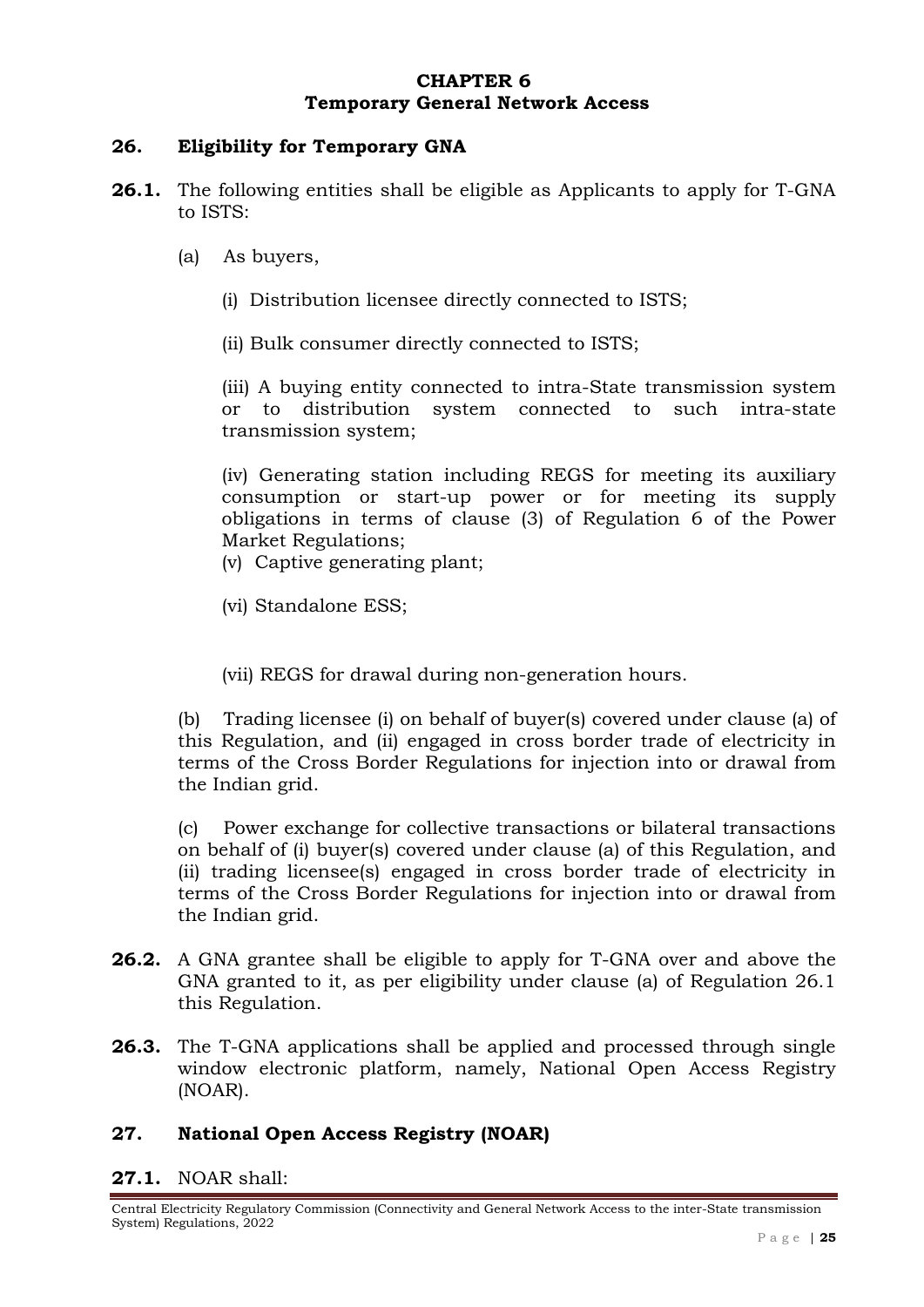(i) Provide the audit trail of T-GNA applications;

(ii) Provide an interface with the software of the RLDCs and SLDCs for processing T-GNA applications;

(iii) Provide an interface with the Power Exchange(s) for validation of standing clearance and processing of intra-day, day ahead contingency, term-ahead, day-ahead and real time transactions;

(iv) Provide a payment gateway for making payments related to T-GNA;

(v) Provide Dash Board facility with real time information to RLDCs and SLDCs and act as a repository of information related to T-GNA including standing clearance issued by RLDCs and SLDCs, availability of transmission corridor, pending applications, and T-GNA granted and rejected;

(vi) Facilitate generation of periodic reports for market monitoring and surveillance; and

(vii) Facilitate any other functions, as directed by the Commission from time to time.

**27.2.** NLDC shall be responsible for developing and maintaining NOAR and issue the Detailed Procedure for T-GNA issued in accordance with Regulation 39.2 to operationalize NOAR.

# **28. Application for grant of T-GNA**

- **28.1.** T-GNA may be applied for any period from 1 (one) time block and up to 11 (eleven) months.
- **28.2.** On-line application for grant of T-GNA to the Nodal Agency for a specified quantum and specified time period shall be accompanied by a non-refundable fee of Rupees five thousand (Rs.5000/-).
- **28.3.** An auto-generated acknowledgement for receipt of online application shall be issued. The acknowledgement shall have time and date of receipt of the application and shall be taken as the day (D) of the application for grant of T-GNA.
- **28.4.** Application for grant of T-GNA may be made under any of the following categories:

### A. For bilateral transactions

(a) Advance application for grant of T-GNA: Application made on the (D) day for grant of T-GNA starting on or after the (D+3) day, which may

Central Electricity Regulatory Commission (Connectivity and General Network Access to the inter-State transmission System) Regulations, 2022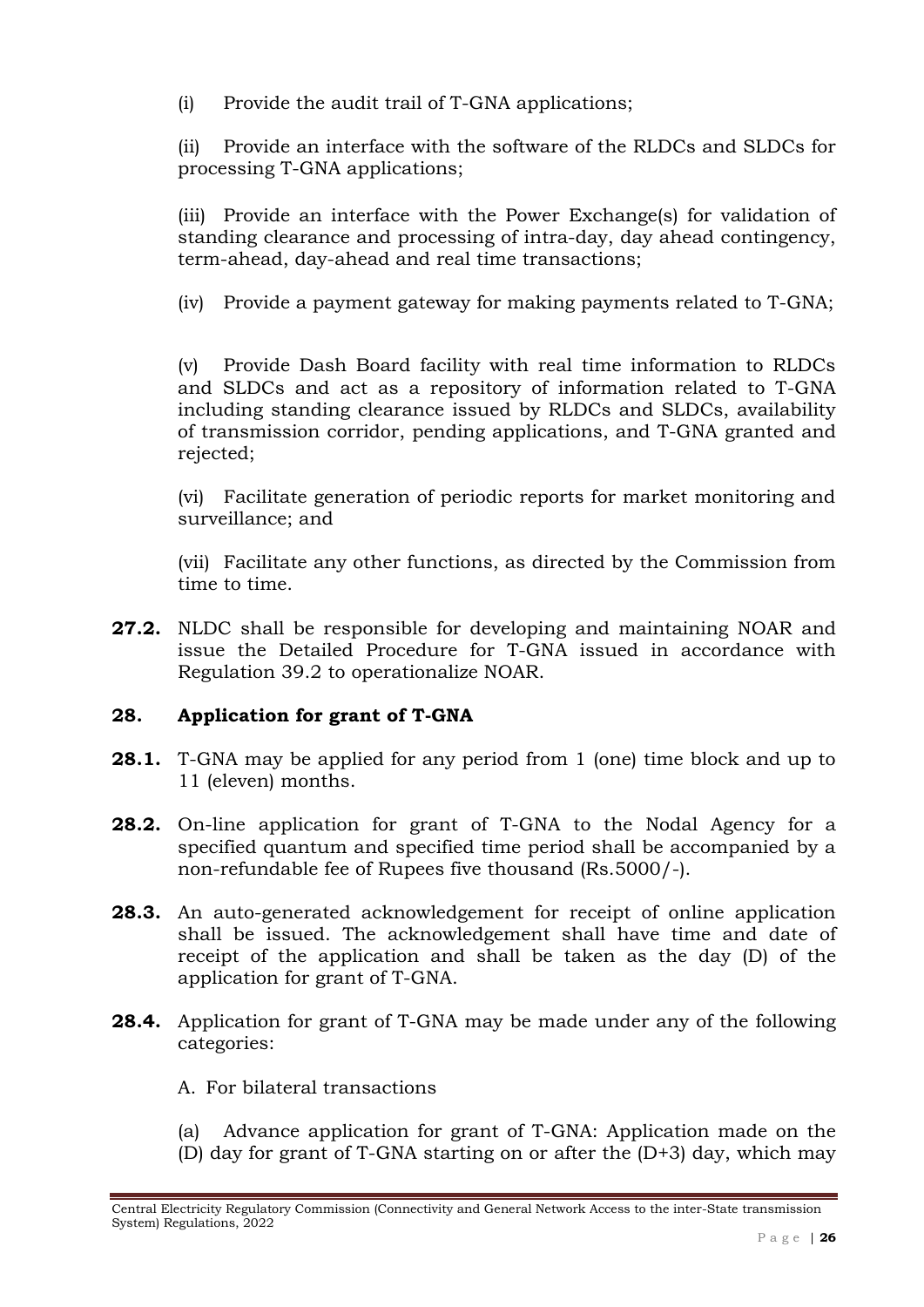fall either in the same month as the (D) day or in the subsequent month.

(b) Exigency application for grant of T-GNA: Application made on (D) day for grant of T-GNA with scheduling for (S) day, which may be (D) day or  $(D+1)$  day or  $(D+2)$  day, with a minimum start time of 7 (seven) time blocks unless specified otherwise in the Grid Code:

Provided that the Exigency application for grant of T-GNA shall be made for any time block(s) between 0000 hrs to 2400 hrs of the (S) day.

B. For collective transactions

Application shall be made by a power exchange as stipulated in the Detailed Procedure for T-GNA issued in accordance with Regulation 39.2.

- **28.5.** Application for grant of T-GNA for a bilateral transaction shall contain the following:
	- (a) Advance application category:
		- (i) Quantum of T-GNA in MW;
		- (ii) Start time of T-GNA in terms of time-block and date;
		- (iii) End time of T-GNA in terms of time-block and date;

(iv) Point of injection, if available, or in the absence of the point of injection, the target injection region;

Provided that in case of injection into the Indian grid in the course of cross border trade of electricity in terms of the Cross Border Regulations, point of injection shall be furnished along with the application.

(v) Point of drawal;

(vi) Standing Clearance of SLDC under whose jurisdiction the point of drawal is located, in case the buyer is an intra-State entity and;

(vii) In case the seller is an intra-State entity and the point of injection is available, Standing Clearance of SLDC under whose jurisdiction the point of injection is located:

Provided that in case the point of injection and corresponding Standing Clearance of SLDC under whose jurisdiction the point of injection is located is not available at the time of making the application, the same shall be submitted along with the scheduling request in terms of Regulation 33 of these regulations;

Central Electricity Regulatory Commission (Connectivity and General Network Access to the inter-State transmission System) Regulations, 2022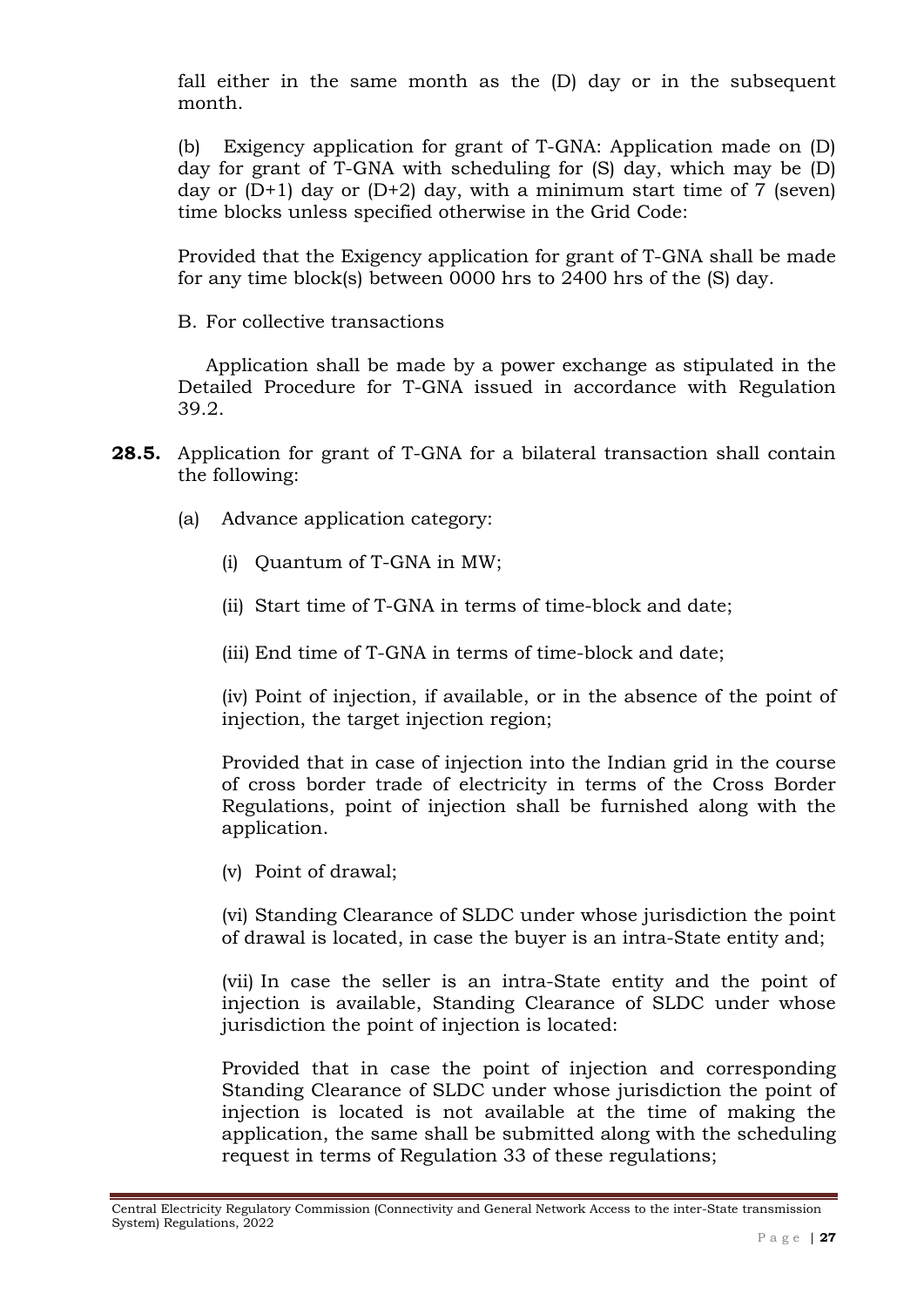(viii) In case the seller is a regional entity and the point of injection is not available at the time of making the application, the point of injection shall be submitted along with the scheduling request in terms of Regulation 33 of these regulations.

(b) Exigency application category:

(i) Contracted quantum of power (MW) to be scheduled at point of injection;

- (ii) Start time of T-GNA in terms of time-block and date;
- (iii) End time of T-GNA in terms of time-block and date;
- (iv) Point of injection;
- (v) Point of drawal;

(vi) Standing Clearance of SLDCs under whose jurisdiction the point of drawal and point of injection are located, in case the buyer or the supplier is an intra-State entity, as applicable.

(vii)Copy of the contract for sale and purchase of power

- **28.6.** Application for grant of T-GNA, under bilateral transactions, shall contain the following declarations by the Applicant:
	- (a) That necessary infrastructure for time-block wise metering and accounting in accordance with the provisions of the Grid code and appropriate communication system in accordance with the provisions of the Communication Regulations are in place for the point of drawal and point of injection, if available.
	- (b) That at the time of making of the Advance application for T-GNA, if the point of injection has not been identified, availability of necessary infrastructure for time-block wise metering and accounting in accordance with the provisions of the Grid code, appropriate communication system in accordance with the provisions of the Communication Regulations for the point of injection and, the Standing Clearance of SLDC, in case the seller is an intra-State entity, under whose jurisdiction such point of injection is located, shall be submitted along with the scheduling request in terms of Regulation 33 of these regulations.
	- (c) That the Applicant indemnifies the Nodal Agency at all times from any and all claims, actions and all other obligations by or to third parties arising out of or resulting from the transactions under T-GNA.
	- (d) That there is a valid contract for the proposed scheduling:

Central Electricity Regulatory Commission (Connectivity and General Network Access to the inter-State transmission System) Regulations, 2022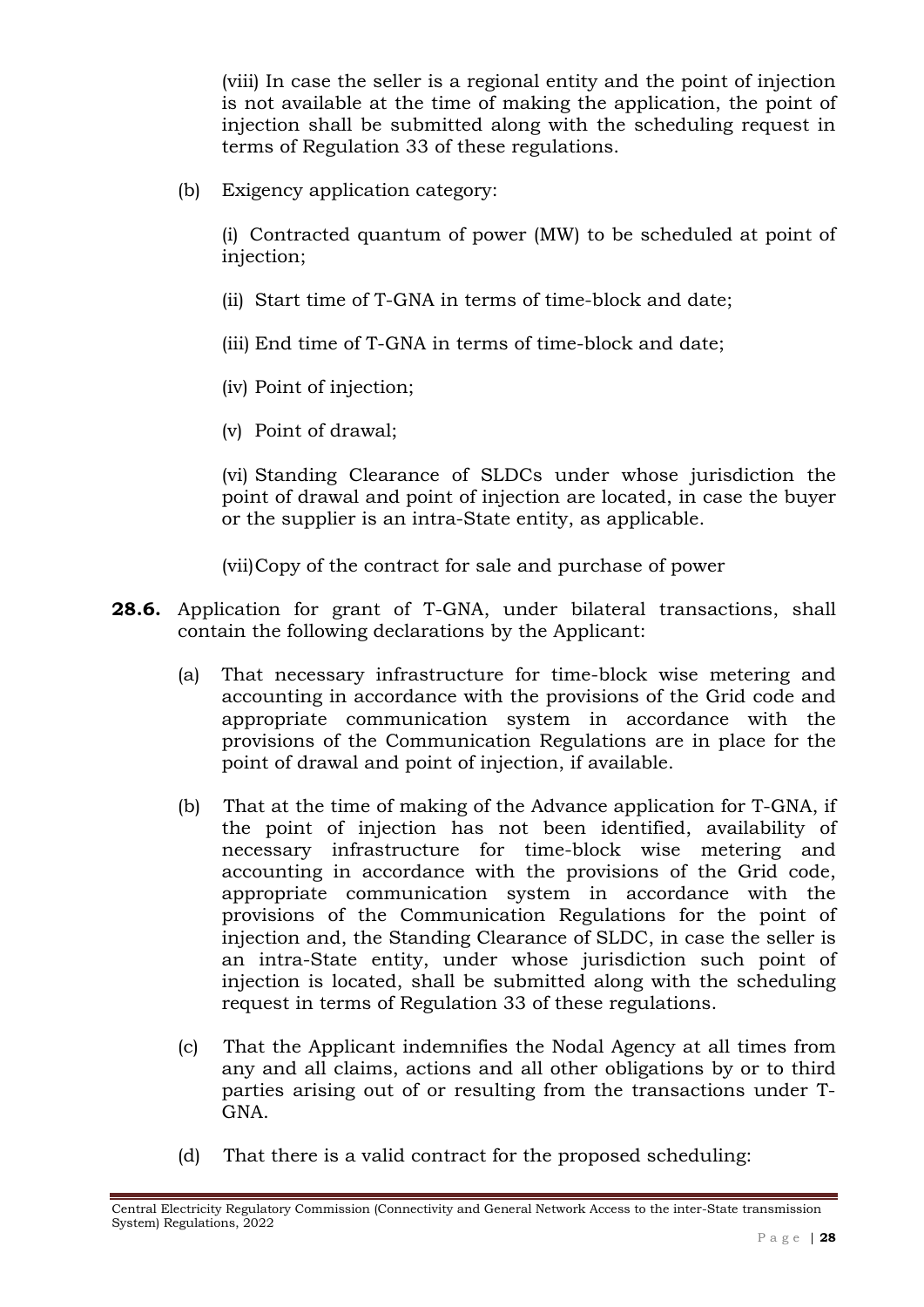Provided that in case of Advance application for T-GNA, the declaration that there is a valid contract for the proposed scheduling shall be submitted, if not already submitted at the time of making application for T-GNA, along with the scheduling request in terms of Regulation 33 of these regulations.

- **28.7.** Application for grant of T-GNA for collective transactions by a power exchange shall contain Regional entity-wise injection or drawal (in MW) for each block.
- **28.8.** The application fees in case of rejection of application for T-GNA shall be forfeited.

## **29. Processing of applications for grant of T-GNA by Nodal Agency**

- **29.1.** T-GNA shall be granted within the Available Transfer Capability (ATC) on the ISTS after accounting for GNA of the GNA grantees.
- **29.2.** The GNA grantees shall have priority over the T-GNA grantees for use of the ISTS.
- **29.3.** Advance applications for T-GNA shall be considered on first-come-firstserved basis and shall be processed latest by 23.59 hrs of the  $(D+1)$ day, 'D' being the date of making the application.
- **29.4.** Exigency applications for T-GNA with the schedule for (S) day shall be processed as under:
	- (a) Applications received till 1300 hrs of (S-1) day shall be processed after 1300 hrs on (S-1) day on first-come-first-served basis, and shall be finalised by 1400 hrs of (S-1) day.
	- (b) Applications received after 1300 hrs of (S-1) day or in the (S) day shall be processed within 4 time blocks, on first-come-first-served basis.
- **29.5.** T-GNA for collective transactions under day ahead market shall be processed by 1300 hrs of (S-1) day.
- **29.6.** T-GNA for collective transactions under real time market shall be processed within a time block.
- **29.7.** The Nodal Agency shall verify the following:
	- (A) In case of intra-State entity:

(i) In case buyer is an intra-State entity, Standing Clearance from SLDC under whose jurisdiction the point of drawal is located, confirming (a) existence of infrastructure necessary for time-block wise energy metering and accounting in accordance with the provisions of the Grid code, (b) appropriate communication system

Central Electricity Regulatory Commission (Connectivity and General Network Access to the inter-State transmission System) Regulations, 2022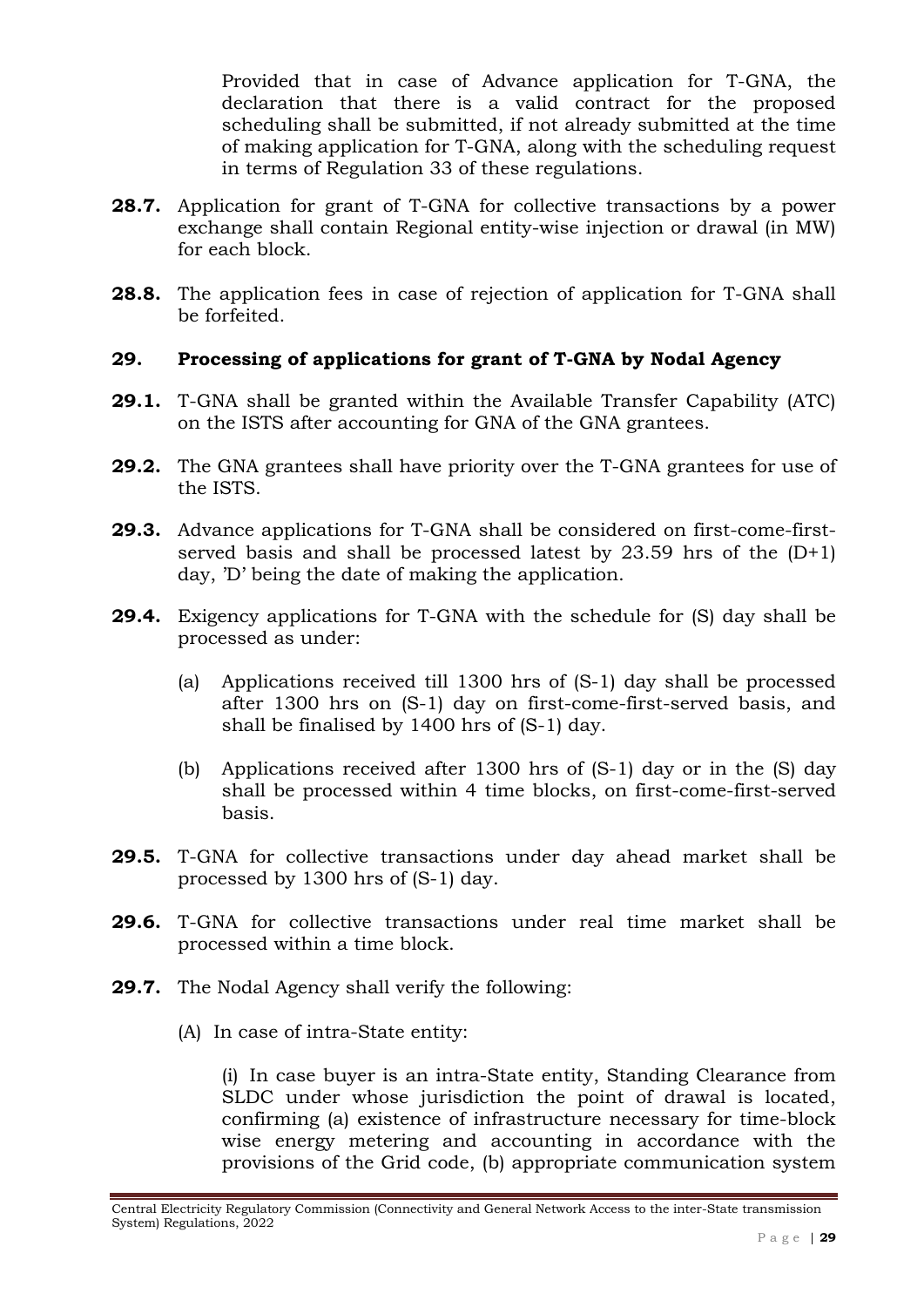in accordance with the provisions of the Communication Regulations and (c) availability of transmission capacity in the intra-State network;

(ii) In case the seller is an intra-State entity and the point of injection is available, Standing Clearance from SLDC under whose jurisdiction the point of injection is located, confirming (a) existence of infrastructure necessary for time-block wise energy metering and accounting in accordance with the provisions of the Grid code, (b) appropriate communication system in accordance with the provisions of the Communication Regulations and (c) Availability of transmission capacity in the intra-State network;

(iii) Available Transfer Capability (ATC) on the ISTS;

(iv) Declarations as provided in Regulation 28.6, as applicable, have been furnished.

(B) In case of Regional entity:

(i) In case the buyer (point of drawal) is a regional entity, confirmation through the RLDC under whose jurisdiction such point of drawal is located:

(a) existence of infrastructure necessary for time-block wise energy metering and accounting in accordance with the provisions of the Grid code and;

(b)appropriate communication system in accordance with the provisions of the Communication Regulations.

(ii) In case the seller is a regional entity having point of injection under regional control area, confirmation through the RLDC under whose jurisdiction such point of injection is located:

(a) existence of infrastructure necessary for time-block wise energy metering and accounting in accordance with the provisions of the Grid code; and

(b) appropriate communication system in accordance with the provisions of the Communication Regulations in force.

(iii) Available transfer capability (ATC) on ISTS.

(iv) Declarations as provided in Regulation 28.6, as applicable, have been furnished.

#### **30. Grant of T-GNA**

**30.1.** NLDC or the nodal RLDC, as the case may be, shall convey the grant or otherwise of T-GNA to the Applicant as per timelines stipulated in Regulation 29 of these regulations. In the event of rejection of

Central Electricity Regulatory Commission (Connectivity and General Network Access to the inter-State transmission System) Regulations, 2022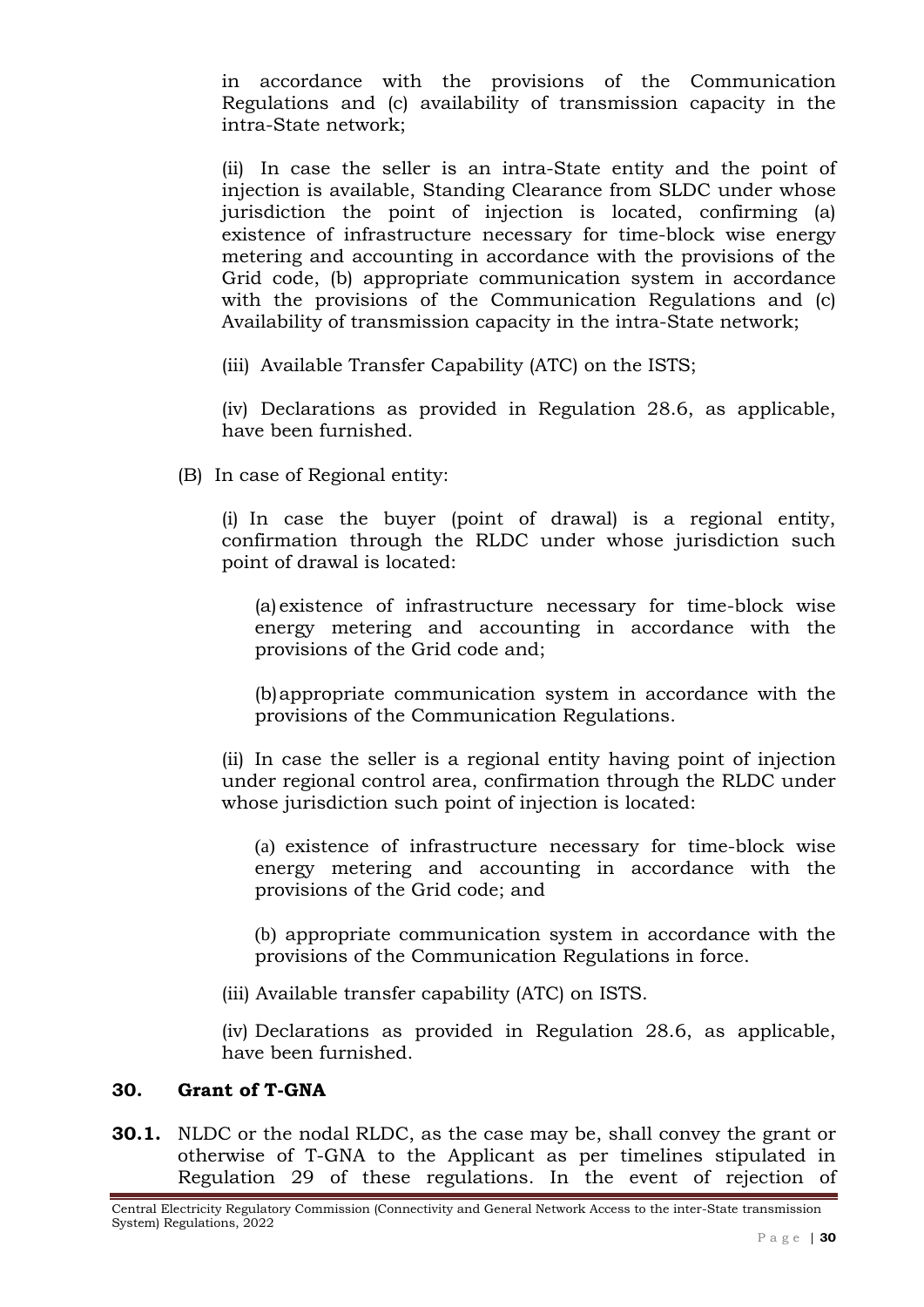application for grant of T-GNA, NLDC or the nodal RLDC, as the case may be, shall give reasons for such rejection to the Applicant in writing.

**30.2.** In the event T-GNA as applied for, cannot be granted for full quantum and full period as sought in the application, in view of constraints in transmission system, the application shall be rejected:

Provided that in case the Applicant has given consent in its application that T-GNA for part quantum or part period or both may be granted to it, T-GNA for such part quantum and part period or both shall be granted as per available transmission capacity.

## **31. Standing Clearance for grant of T-GNA**

- **31.1.** The application for Standing Clearance from SLDC, for grant of T-GNA, shall be made online for a specified quantum and specified period.
- **31.2.** Where the existence of necessary infrastructure and availability of surplus transmission capacity in the intra-State transmission network have been established, the concerned SLDC shall issue Standing Clearance within three (3) working day of receipt of such application:

Provided that when application for Standing Clearance has been made for the first time by an entity, the concerned SLDC shall issue Standing Clearance to the Applicant, within seven (7) working days of receipt of the application.

**31.3.** In case the concerned SLDC refuses to issue Standing Clearance on the grounds of non-existence of necessary infrastructure or unavailability of surplus transmission capacity in intra-State transmission network, such refusal shall be communicated to the Applicant through NOAR within the period of three (3) working days or seven (7) working days, as the case may be, from the date of receipt of the application along with reasons for such refusal:

Provided that where the concerned SLDC has not communicated approval or refusal of application for Standing Clearance within the period of three working days or seven working days, as the case may be, the Standing Clearance shall be deemed to have been granted at the end of the next day after expiry of such period of three working days or seven working days, as the case may be, for a period for which such Standing Clearance was applied for or a period of 7 days, whichever is lower.

**31.4.** The T-GNA Grantee to whom the Standing Clearance has been issued in terms of Regulation 31.2 or deemed to have been issued in terms of Regulation 31.3, shall bid in the power exchange(s) in such a manner that the aggregate quantum in each time block for all the bid(s) under bilateral transactions and collective transactions shall not exceed the quantum of Standing Clearance:

Central Electricity Regulatory Commission (Connectivity and General Network Access to the inter-State transmission System) Regulations, 2022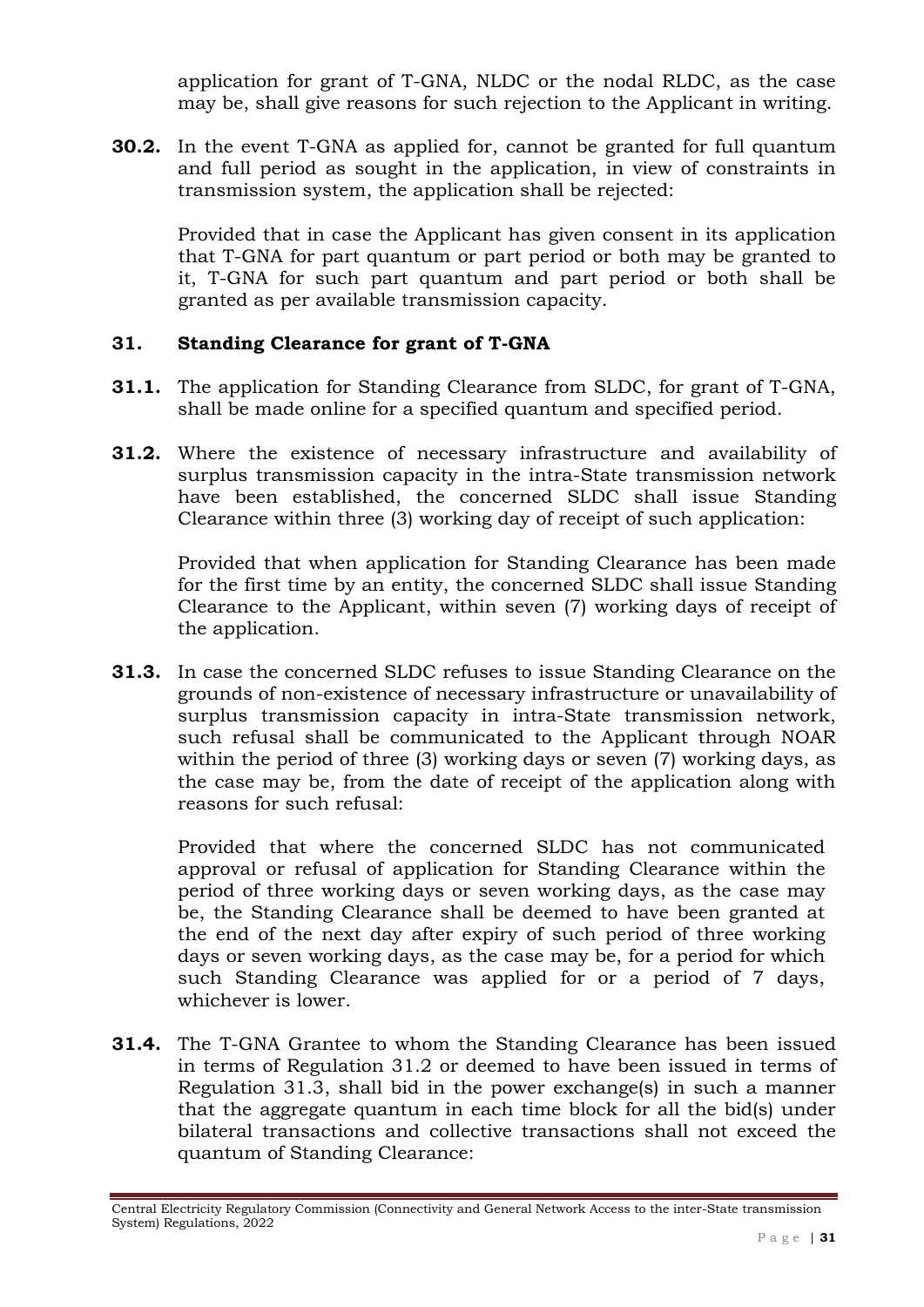Provided that if the aggregate quantum of bid(s) in the power exchange(s) under bilateral transactions and collective transactions by a T-GNA grantee exceeds the quantum of the Standing Clearance in any time block, NLDC shall debar such T-GNA grantee from participating in bilateral and collective transactions for a period of seven (7) days under intimation to the concerned SLDC;

Provided further that the list of such T-GNA grantees debarred in terms of the above proviso shall be displayed on NOAR.

**31.5.** The concerned SLDC may revise the quantum or period of the Standing Clearance issued in respect of any T-GNA grantee only in case of constraints in transmission system or in the interest of secure grid operation.

### **32. Revision of T-GNA**

- **32.1.** T-GNA granted under Exigency application category or under Advance application category for a period not exceeding one month cannot be revised.
- **32.2.** T-GNA granted under Advance application category for a period of more than one month may be reduced for the balance period with a prior notice of one (1) month by the T-GNA grantee:

Provided that applicable T-GNA charges for the quantum of T-GNA granted shall be payable for the notice period of one (1) month.

### **33. Scheduling request for power under T-GNA**

**33.1.** Advance application category:

(a) Scheduling request by T-GNA grantees under Advance application category shall be made on day ahead basis before the opening of bidding window for collective transactions under day ahead market, as per provisions of the Grid Code.

(a) In case the seller is an intra-State entity having point of injection under state control area, the scheduling request shall be accompanied by Standing Clearance in terms of sub clause (vii) of Clause (a) of Regulation 28.5 of these regulations.

(b) In case the seller is an regional entity having point of injection under regional control area, the point of injection shall be furnished in terms of sub-clause (viii) of clause (a) of Regulation 28.5 of these regulations.

(d) The scheduling request shall be accompanied by a declaration that there is a valid contract, in terms of Proviso to clause (d) of Regulation 28.6 of these regulations, along with a copy of contract for sale and purchase of power.

Central Electricity Regulatory Commission (Connectivity and General Network Access to the inter-State transmission System) Regulations, 2022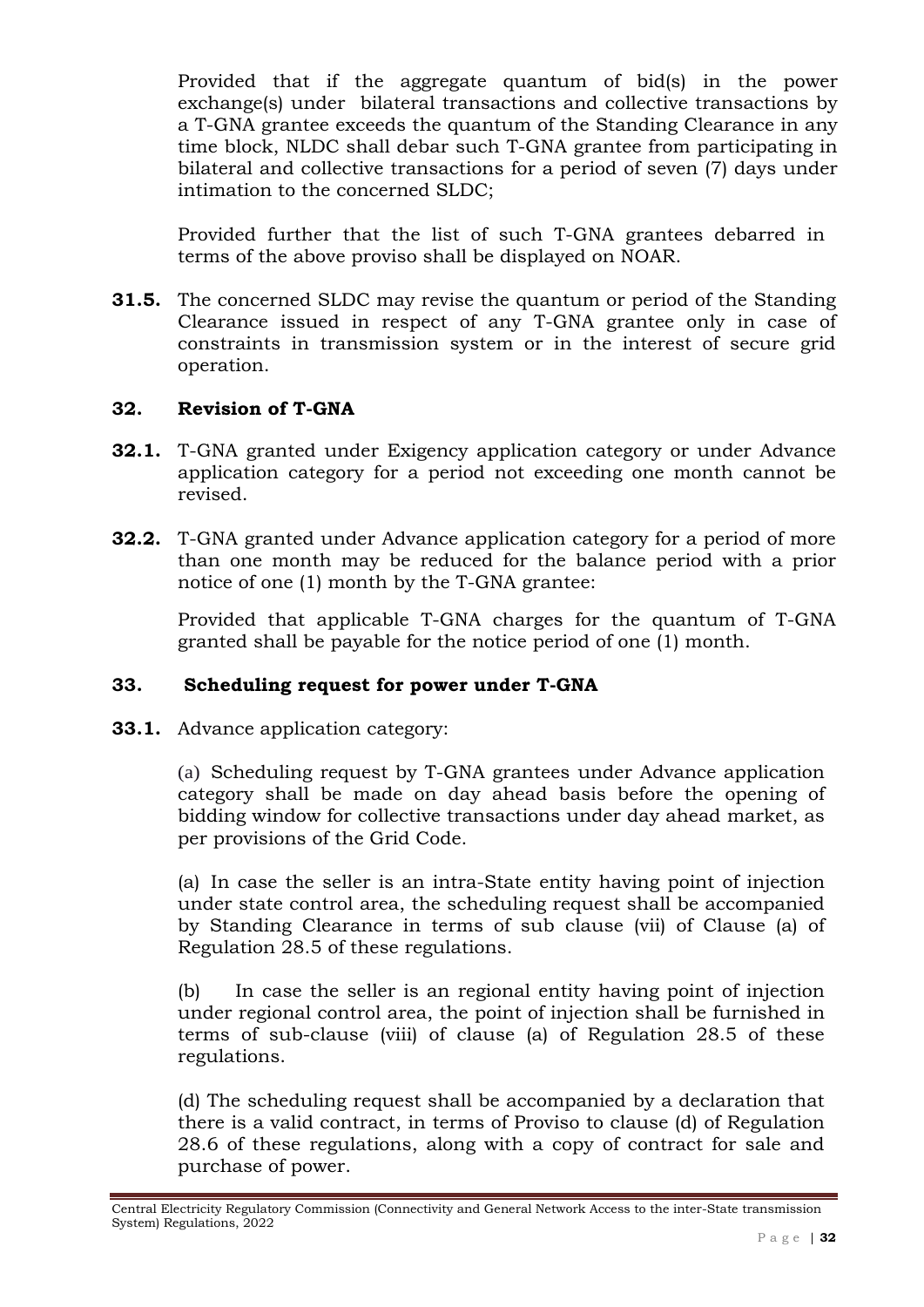- **33.2.** T-GNA granted under Exigency application category shall be considered as scheduled, which cannot be revised.
- **33.3.** T-GNA grantee under Advance application category may request to schedule power upto its T-GNA quantum at the time of making scheduling request, before the opening of bidding window for collective transactions under day ahead market for the next day:

Provided that in case such T-GNA grantee does not schedule power up to its T-GNA quantum at the time of making scheduling request, the unutilised quantum of T-GNA shall be released for collective transactions under day ahead market, schedule revision by GNA grantees, Exigency applications for T-GNA and collective transactions under real time market in terms of Regulation 36 of these regulations;

#### **34. Transmission charges for T-GNA**

- **34.1.** Transmission charge rate for T-GNA, in Rs./MW/time block, for a State shall be published for each month by the Implementing Agency in terms of the Sharing Regulations.
- **34.2.** Transmission charges for T-GNA, in case of bilateral and collective transactions, shall be payable only at point of drawal, as per the last published Transmission charge rate for T-GNA for the State where such point of drawal is located:

Provided that under collective transactions, transmission charges for T-GNA shall be payable for drawal schedules more than GNA quantum or T-GNA quantum or both, as applicable.

- **34.3.** The transmission charges for T-GNA shall not be revised with retrospective effect.
- **34.4.** Payment of transmission charges for T-GNA:

(a) Transmission charges for T-GNA under Advance application category shall be deposited by the T-GNA grantee with the Nodal Agency as under:

(i) For T-GNA up to one (1) month - within three (3) working days of grant of T-GNA:

Provided that where T-GNA is starting within next 3 working days, transmission charges for T-GNA shall be deposited before the start date of T-GNA;

(ii) For T-GNA for more than 1 month - charges for the first month, within three (3) working days of grant of T-GNA but before the start

Central Electricity Regulatory Commission (Connectivity and General Network Access to the inter-State transmission System) Regulations, 2022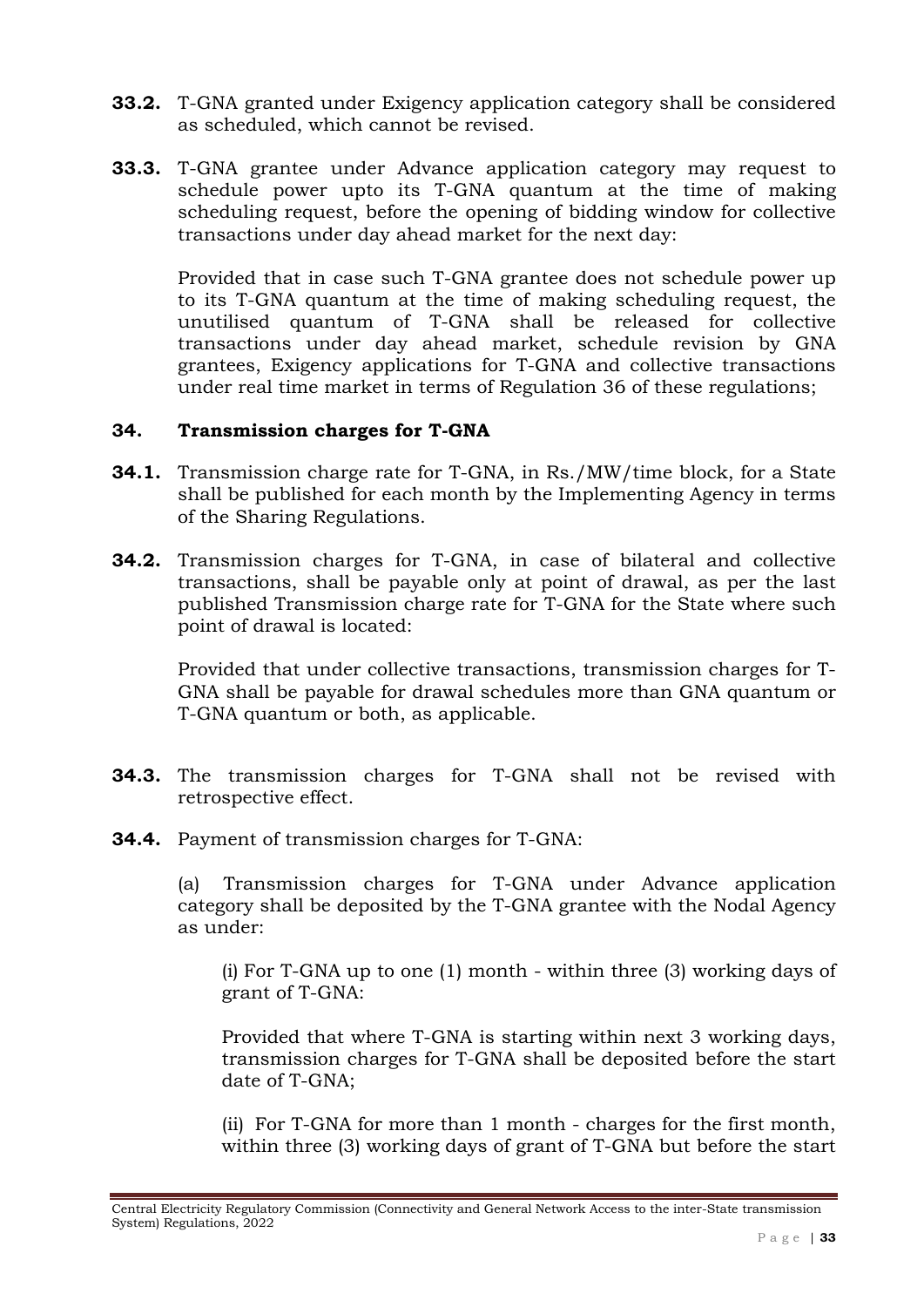date of T-GNA and charges for each subsequent month including part thereof, if any, on rolling basis, one month in advance.

(b) Transmission charges for T-GNA under Exigency application category shall be deposited along with the application. In case, the Exigency application is approved for part of the applied quantum or part of the applied period or is rejected, the corresponding transmission charges shall be returned by the next day from the date of approval or rejection:

Provided that the applicant may opt for keeping the excess transmission charges with the Nodal Agency to be adjusted against future T-GNA applications.

(c) Under collective transactions, the power exchange shall deposit the transmission charges for T-GNA with the Nodal Agency by the 2400 hrs of (D+2) day, (D) being the day of application for grant of T-GNA:

Provided that the transmission charges for T-GNA for use of intra-State transmission system shall be settled directly by the power exchange with respective State Load Despatch Centre.

(d) In case any scheduling request under T-GNA is not approved by RLDC on day ahead basis or curtailed for the reasons of transmission constraints or grid security, the transmission charges for such quantum not scheduled or curtailed shall be refunded to the T-GNA grantee by 15th day of the next month.

Provided that non-availability of Standing Clearance shall not be treated as constraint in transmission system.

- **34.5.** In case of default in payment of transmission charges for T-GNA, the T-GNA granted shall be cancelled.
- **34.6.** In case of delay in payment of T-GNA charges under collective transactions, simple interest at the rate of 0.04% for each day of default shall be payable by the power exchange.

# **35. Information about applications under T-GNA**

The information related to approvals or rejections of applications of T-GNA, revisions or curtailment of schedules, payment schedules and such other matters, shall be made available through NOAR to the respective market participants including providing alerts through email or SMS or such other electronic mode of communication.

### **Chapter 7 Allocation of Transmission Corridor under GNA and T-GNA**

# **36. Allocation of Transmission Corridor**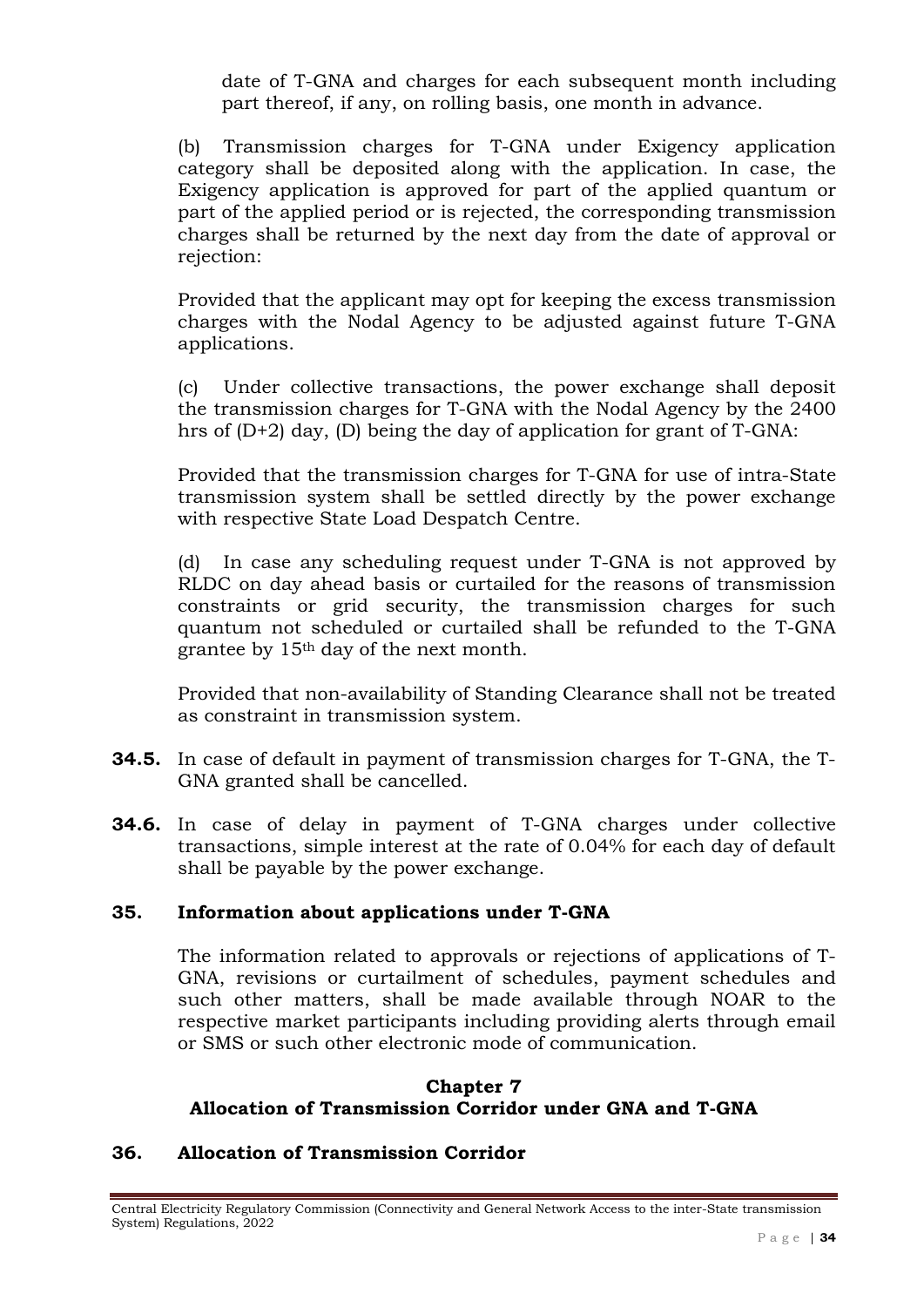**36.1.** GNA grantee shall be eligible to schedule power within the GNA granted to it under any contract subject to conditions specified in the Grid Code:

Provided that in case of constraint in transmission system, the available transmission corridor shall be allocated to the GNA grantees in proportion to their GNA within the region or from outside region and the GNA grantee shall be eligible to schedule power under any contract within such allocated transmission corridor.

**36.2.** T-GNA grantee under Advance application category, within the T-GNA granted to it, shall be eligible to schedule power under any contract subject to the conditions specified in the Grid Code:

Provided that in case the day ahead scheduling request of T-GNA grantees for full quantum of T-GNA cannot be accommodated due to non-availability of sufficient transmission corridor, scheduling shall be on pro rata basis for T-GNA grantees in proportion to their T-GNA.

- **36.3.** Once the day ahead schedule is finalised for the GNA grantees, schedule for T-GNA grantees under Advance application category of T-GNA shall be finalised over the balance transmission corridor.
- **36.4.** After allocation of transmission corridor to GNA grantees and T-GNA grantees under Advance application category, the balance transmission corridor shall be released for collective transactions under day ahead market.
- **36.5.** After finalisation of collective transactions under day ahead market, Exigency applications for grant of T-GNA received till 1300 hrs of 'S-1' day or such time as specified in the Grid Code, shall be allocated the transmission corridor.
- **36.6.** After the allocation of transmission corridors under Regulations 36.1 to 36.4, the balance transmission corridor may be utilised by GNA grantee by way of revision of schedule, as stipulated in the Grid Code, under any contract within its GNA or under Exigency application category or Real time market based on time stamp for such request.

### **Chapter 8 Miscellaneous**

### **37. Arrangement for Transition**

**37.1.** If an application for grant of Connectivity or grant of Long term Access or grant of Medium Term Open Access has been made in accordance with the Connectivity Regulations, 2009 and the same is yet to be granted as on the date of coming into effect of these Regulations, the applicant shall have the option of, either (a) to withdraw the application,

Central Electricity Regulatory Commission (Connectivity and General Network Access to the inter-State transmission System) Regulations, 2022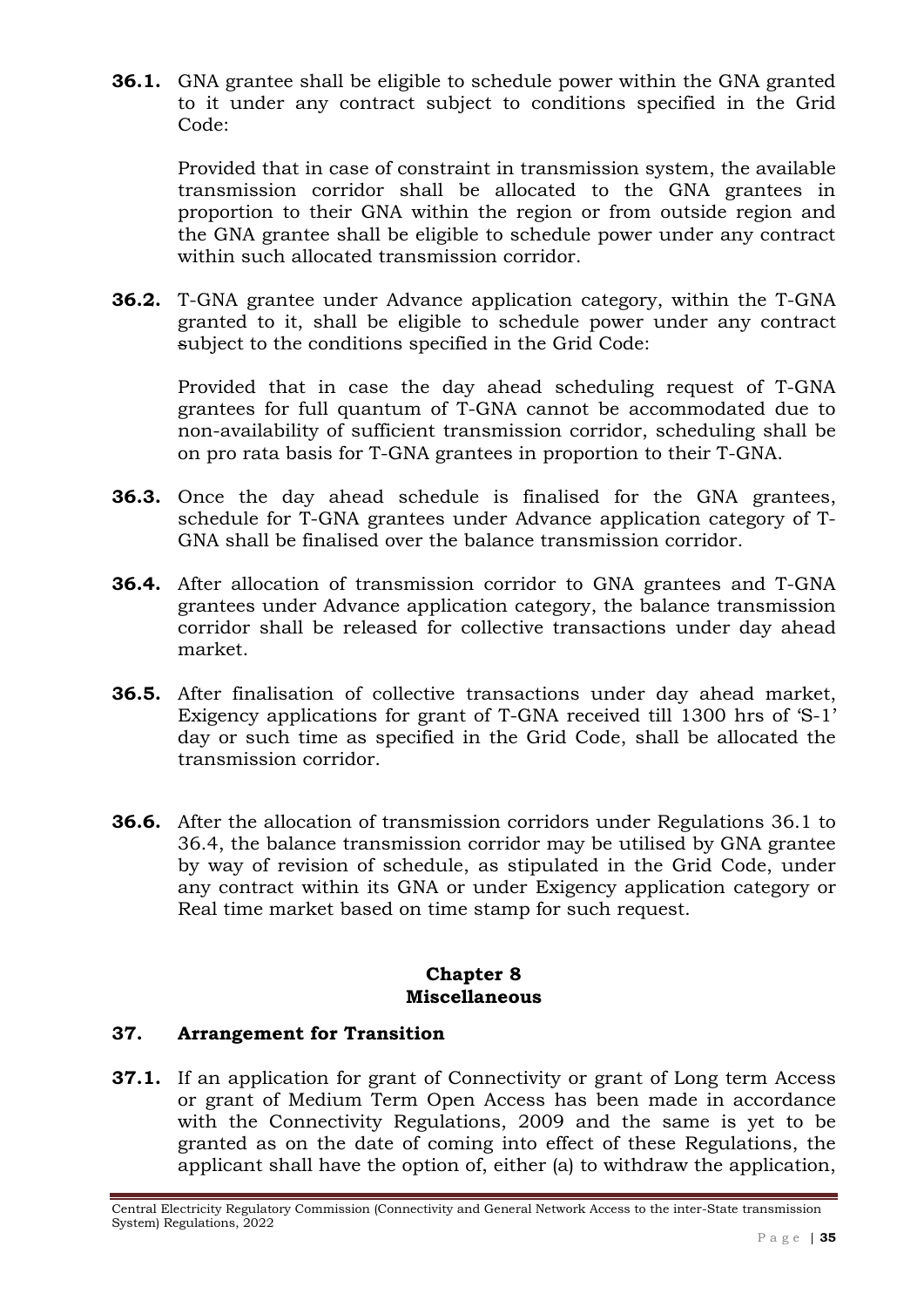in which case the application fee and bank guarantee, if any, shall be returned, or (b) to convert the application as an application made under these regulations by complying with the requirements under these regulations, which shall be processed in accordance with these regulations:

Provided that such option shall be exercised by the applicant within one month of coming into effect of these Regulations, failing which the application shall be closed and the application fee and bank guarantee, if any, shall be returned.

**37.2.** If Connectivity has been granted but Long Term Access has not been granted in accordance with the Connectivity Regulations, 2009 and Connectivity is yet to become effective as on the date of coming into effect of these regulations, the same shall be treated as under:

(a) The entity shall have the option of, either (i) to convert the Connectivity granted under the Connectivity Regulations, 2009 as Connectivity made under these Regulations complying with the requirements under these regulations, or (ii) to surrender such Connectivity.

(b) Such option under clause (a) of this Regulation shall be exercised by the applicant within one month of coming into effect of these Regulations, failing which the Connectivity granted under the Connectivity Regulations, 2009 shall be considered as surrendered.

(c) In case the Connectivity is surrendered in terms of option (ii) of clause (a) of this regulation or clause (b) of this regulation, Conn-BG1 and Conn-BG2, if any, furnished under the Connectivity Regulations, 2009 shall be returned.

Provided that in case the construction of terminal bay has been awarded for implementation under ISTS through CTU, Conn-BG2 furnished under the Connectivity Regulations, 2009 shall be encashed.

(d) In case, the entity exercises the option to convert the Connectivity granted under the Connectivity Regulations, 2009 as Connectivity under these Regulations in terms of option (i) of clause (a) of this regulation, the Nodal Agency shall, within next 30 days, intimate the amount of Conn-BG1, Conn-BG2 and Conn-BG3, to be paid by such entity in terms of Regulation 8 of these regulations, after adjusting bank guarantee, if any, paid by such entity under the Connectivity Regulations, 2009.

(e) Conn-BG1, Conn-BG2 and Conn-BG3 shall be furnished by the entity within two (2) months of intimation under clause (d) of this Regulation.

Central Electricity Regulatory Commission (Connectivity and General Network Access to the inter-State transmission System) Regulations, 2022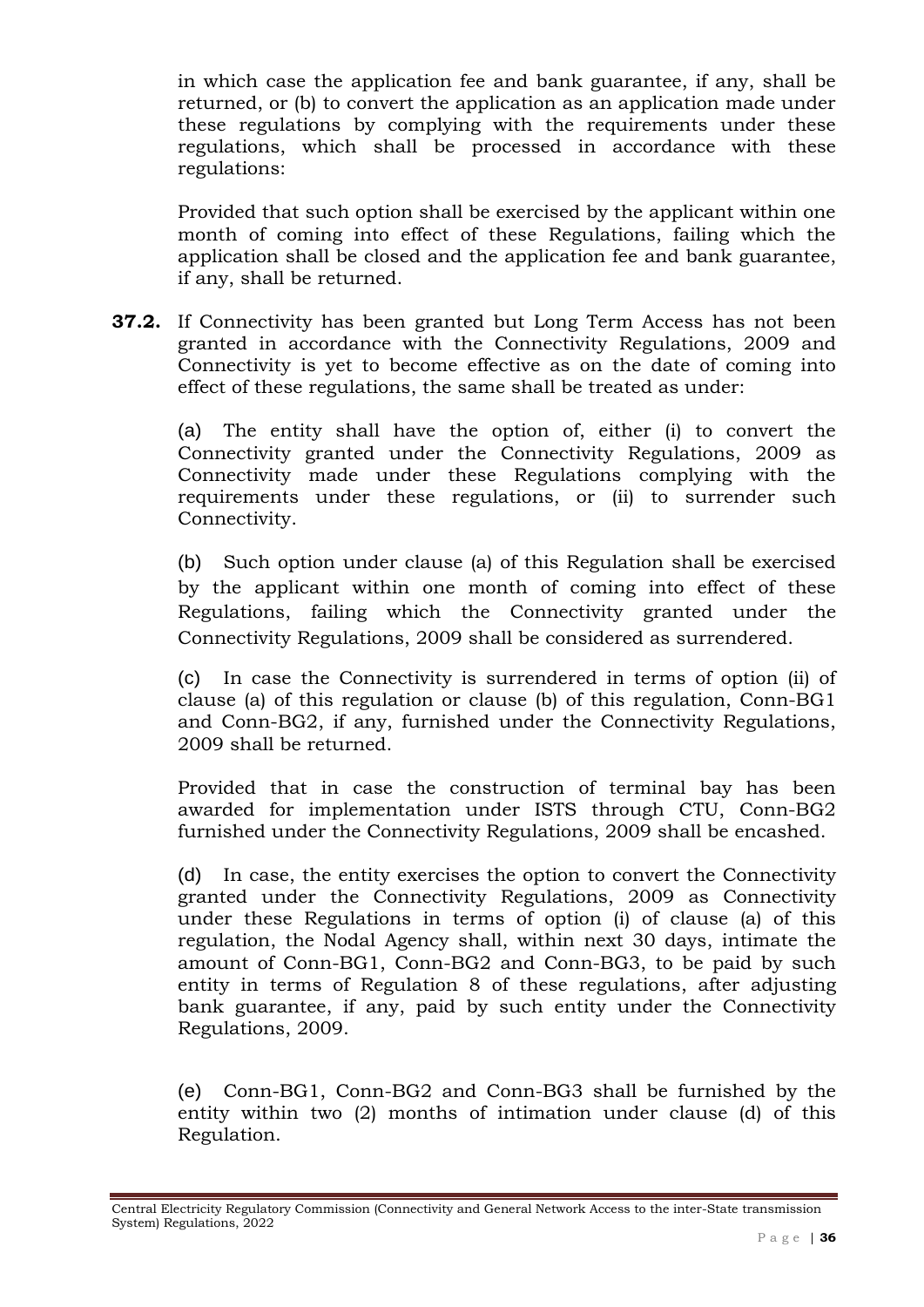(f) On furnishing of Conn-BG1, Conn-BG2 and Conn-BG3 under clause (e) of this Regulation, existing agreements between the entity and the Nodal Agency shall be aligned with provisions of Regulation 10.3 of these regulations.

(g) On alignment of existing agreements under clause (f) of this Regulation, the entity shall become Connectivity grantee for all purposes under these regulations.

(h) In case the entity fails to furnish Conn-BG1, Conn-BG2 and Conn-BG3 as intimated by the Nodal Agency in terms of clause (d) of this Regulation,

(i) the Connectivity granted to the entity under the Connectivity Regulations, 2009 shall be revoked by the Nodal Agency and

(ii) Conn-BG1 furnished, if any, under the Connectivity Regulations, 2009 shall be encashed and

(iii) Conn-BG2 furnished, if any under the Connectivity Regulations, 2009, shall be returned:

Provided that in case the construction of terminal bay has been awarded for implementation under ISTS through CTU, Conn-BG2 furnished under the Connectivity Regulations, 2009 shall be encashed.

**37.3.** If Connectivity and Long Term Access have been granted in accordance with the Connectivity Regulations, 2009 but either both Connectivity and Long term Access are yet to become effective or Connectivity is effective and Long term access is yet to become effective as on the date of coming into effect of these regulations, the same shall be treated as under:

(1) The quantum of Connectivity granted under the Connectivity Regulations, 2009, for which Long term Access has not been granted shall be treated in terms of clause (1) of Regulation 37.6 or Regulation 37.2 depending on whether such Connectivity quantum is effective or not effective.

(2) Where Long term Access has been granted on the existing system, the treatment of such Long term Access and corresponding quantum of Connectivity shall be as under:

(a) The entity shall have the option of, either (i) to convert the Long term Access granted under the Connectivity Regulations, 2009 as GNA under these Regulations, or (ii) to surrender such Long term Access.

(b) Option under clause (a) of this Regulation shall be exercised by the entity within one month of coming into effect of these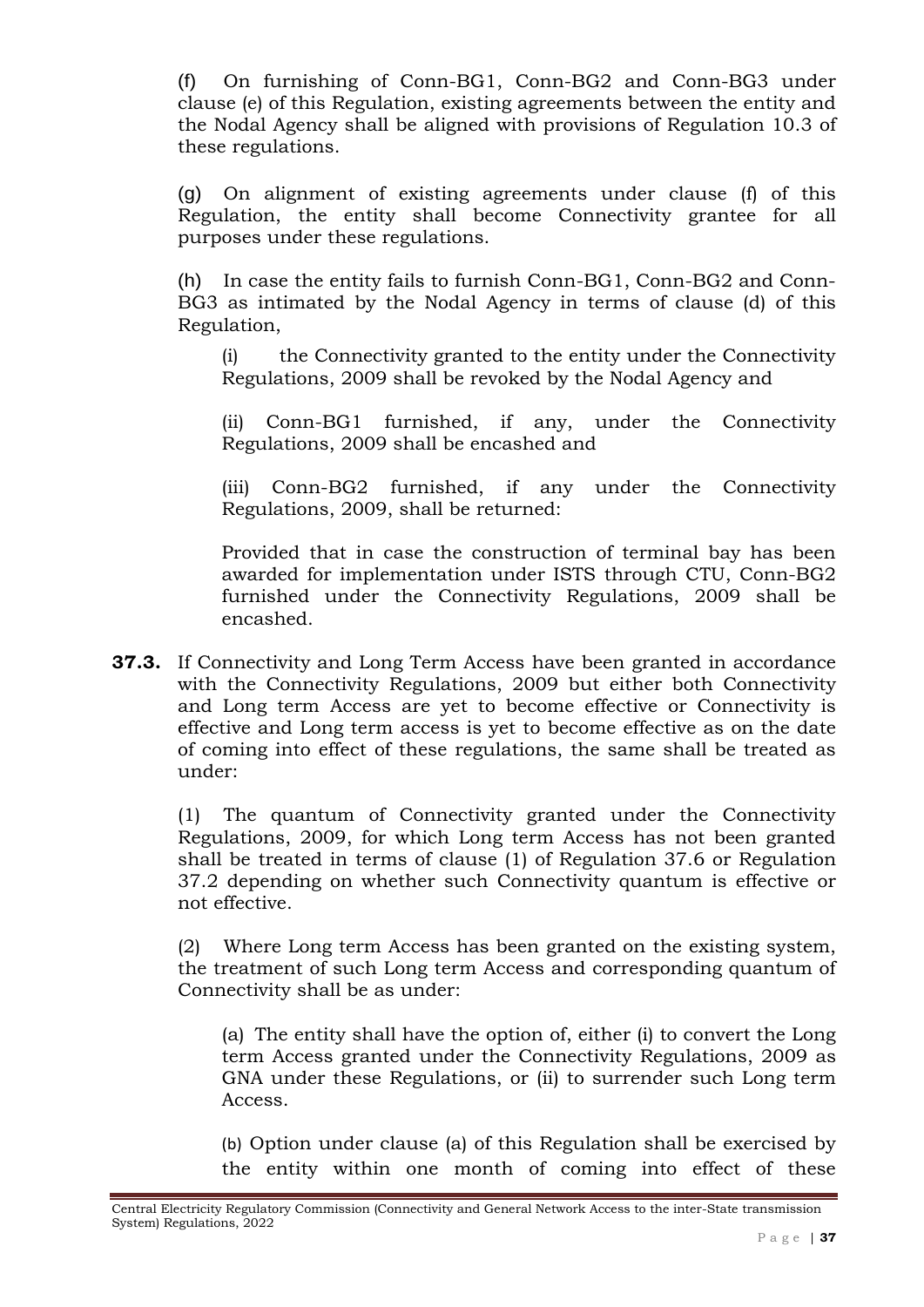Regulations, failing which such Long term Access granted under the Connectivity Regulations, 2009 shall be considered as surrendered.

(c) In case the Long term Access is surrendered in terms of option (ii) of clause (a) of this Regulation or clause (b) of this Regulation, the Application Bank Guarantee, if any, submitted by the entity under the Connectivity Regulations, 2009 shall be returned.

(d) In case, the entity exercises the option (i) of clause (a) of this Regulation to convert the Long term Access granted under the Connectivity Regulations, 2009 as deemed GNA under these Regulations, it shall furnish Conn-BG1 for Rs. 50 lakhs and Conn-BG3 @ Rs. 2 lakh/MW corresponding to such Long term Access quantum within two (2) months of exercising such option. In case any Conn-BG2 has been furnished under the Connectivity Regulations, 2009, the same shall be treated as Conn-BG2 under these regulations. Subsequent treatment of Conn-BG1, Conn-BG2 and Conn-BG3 shall be in terms of Regulations 16.1 to 16.4 of these regulations. Bank Guarantee, if any, furnished by such entity under the Connectivity Regulations, 2009 shall be adjusted.

(e) On furnishing of Conn-BG1 and Conn-BG3 under clause (d) of this Regulation, the Long term access shall be treated as GNA deemed to have been granted under these regulations and the existing agreements between the entity and the Nodal Agency shall be aligned with provisions of these regulations.

(f) In case the entity fails to furnish Conn-BG1 and Conn-BG3 in terms of clause (d) of this Regulation, the Long term access granted to the entity under the Connectivity Regulations, 2009 shall be considered as surrendered in terms of clause (b) of this Regulation.

(g) The quantum of Connectivity for the quantum of Long term access which has been converted into GNA under clause (e) of this regulation, shall be treated as Connectivity granted under these regulations.

(3) Where Long term Access has been granted with system augmentation, the treatment of such Long term Access and corresponding quantum of Connectivity shall be as under:

(a) The entity shall have the option of, either (i) to convert the Long term Access granted under the Connectivity Regulations, 2009 as GNA under these Regulations, or (ii) to surrender such Long term Access.

(b) Option under clause (a) of this Regulation shall be exercised by the applicant within one month of coming into effect of these

Central Electricity Regulatory Commission (Connectivity and General Network Access to the inter-State transmission System) Regulations, 2022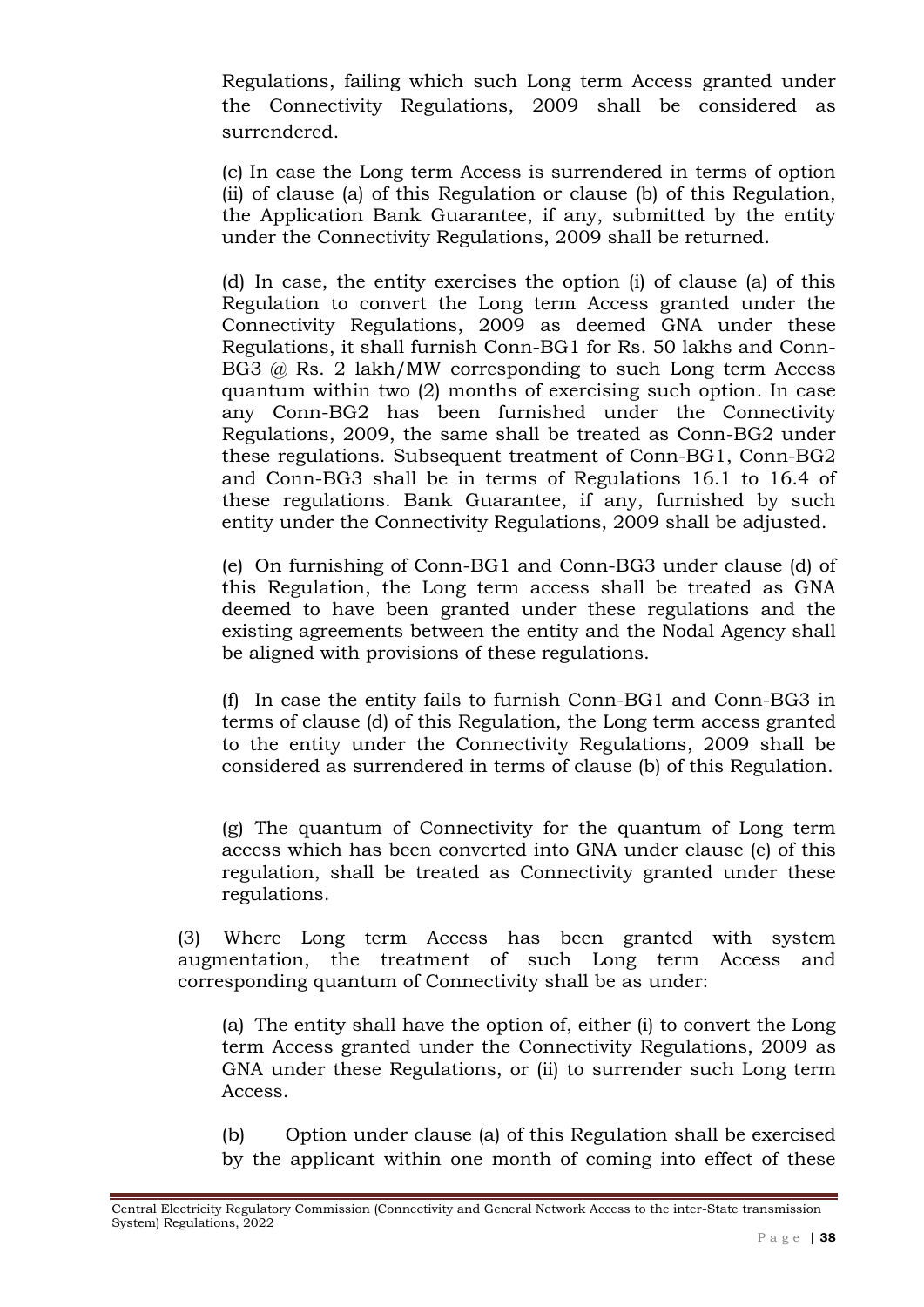Regulations, failing which the Long term Access granted under the Connectivity Regulations, 2009 shall be considered as surrendered.

(c) In case the Long term Access is surrendered in terms of option(ii) of clause (a) or clause (b) of this Regulation, the Construction Bank Guarantee furnished under Connectivity Regulations, 2009 shall be encashed to the extent of estimated cost of ATS has been awarded for implementation ( maximum up to value of the bank guarantee already furnished) and balance, if any, shall be returned. The quantum of Connectivity granted under the Connectivity Regulations, 2009 for such quantum of Long term Access which has been surrendered shall be treated as per clause (1) of this regulation.

(d) In case, the entity exercises the option (i) of clause (a) of this Regulation to convert the Long term Access granted under the Connectivity Regulations, 2009 as GNA deemed to have been granted under these regulations, the Construction Bank Guarantee already furnished shall be treated as Conn-BG1 for Rs 50 lakhs and balance as Conn-BG2 under these regulations. In case no construction bank guarantee has been furnished pursuant to signing of PPA and PSA, it shall furnish Conn-BG1 for Rs. 50 lakhs and Conn-BG3  $\omega$  Rs. 2 lakh/MW corresponding to such Long term access quantum within two (2) months of exercising the option (i) under clause (a) of this Regulation. In case any Conn-BG2 has been furnished under Connectivity Regulations, 2009, the same shall be treated as Conn-BG2 under these regulations. The Conn-BG1, Conn-BG2 and Conn-BG3 shall be treated in terms of Regulations 16.1 to 16.4 of these regulations.

(e)On conversion of Construction bank guarantee as Conn-BG1 and Conn-BG2 or furnishing of Conn-BG1 and Conn-BG3 in terms of clause (d) of this Regulation, as applicable, the Long term Access granted under the Connectivity Regulations, 2009 shall be treated as GNA deemed to have been granted under these regulations. The existing agreements between the entity and the Nodal Agency shall be aligned in line with provisions of these regulations.

(f) In case the entity fails to furnish Conn-BG1 and Conn-BG3 in terms of clause (d) of this Regulation, the Long term access granted to the entity under the Connectivity Regulations, 2009 shall be considered as surrendered in terms of clause (b) of this Regulation.

Central Electricity Regulatory Commission (Connectivity and General Network Access to the inter-State transmission System) Regulations, 2022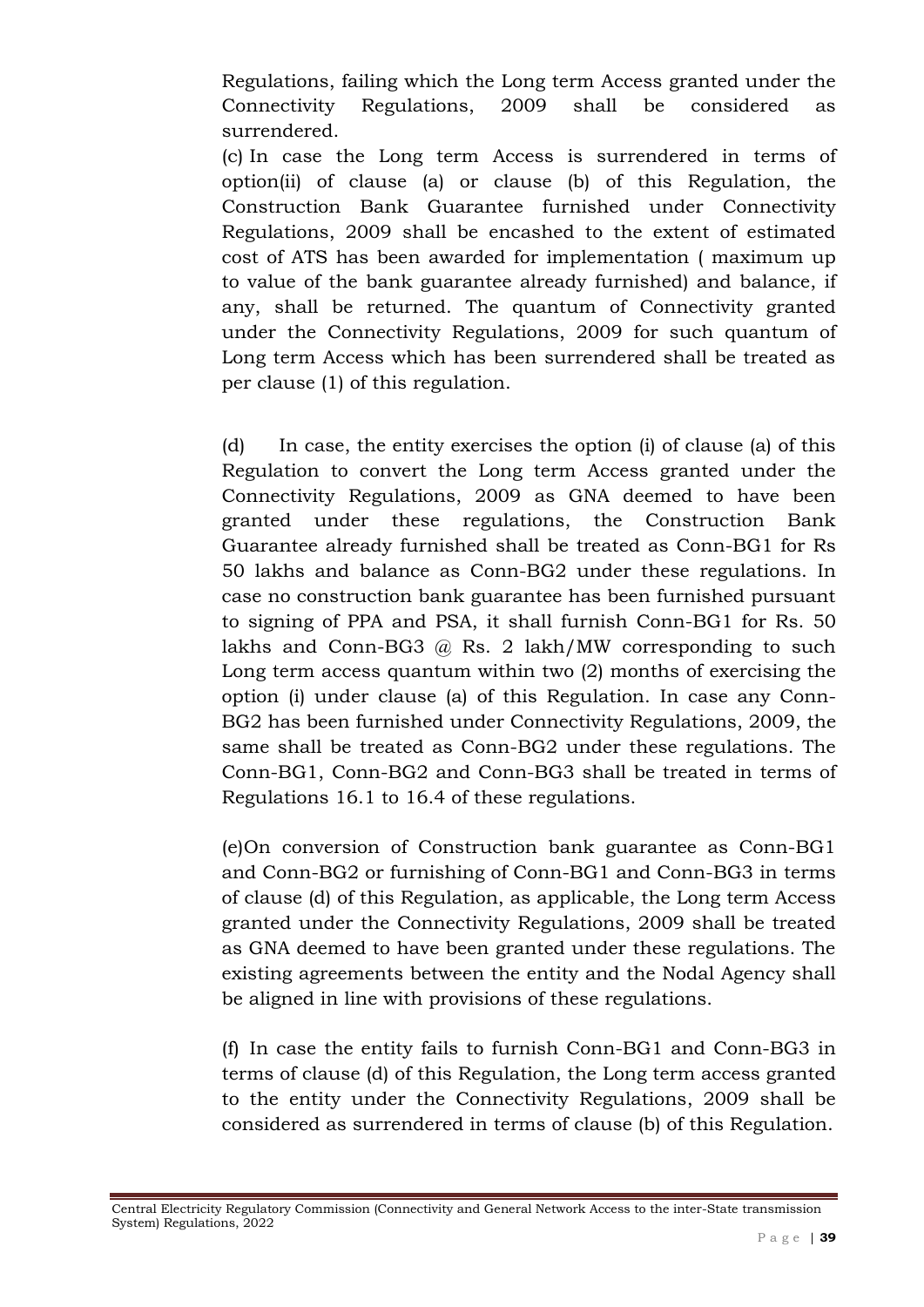(g) The quantum of Connectivity for the quantum of Long term access which has been converted into GNA under clause (e) of this Regulation, shall be treated as Connectivity granted under these regulations.

**37.4.** If Medium Term Open Access has been granted in accordance with the Connectivity Regulations, 2009, but is yet to become effective as on the date of coming into effect of these regulations, the same shall be treated as under:

(1) Medium Term Open Access granted to an entity covered under Regulation 4.1 of these regulations shall be treated as under:

(a) The entity shall have the option of, either (i) to convert the MTOA granted under the Connectivity Regulations, 2009 as GNA deemed to have been granted under these regulations for the period of MTOA, or (ii) to surrender such MTOA.

(b) Such option under clause (a) of this Regulation shall be exercised by the applicant within one month of coming into effect of these Regulations, failing which the MTOA granted under the Connectivity Regulations, 2009 shall be considered as surrendered.

(c) In case the MTOA granted under the Connectivity Regulations, 2009 is surrendered in terms of option (ii) of clause (a) or clause (b) of this Regulation, the Bank Guarantee furnished for MTOA, if any, shall be returned.

(d) In case, the entity exercises the option (i) of clause (a) of this Regulation to convert the Medium term open Access granted under the Connectivity Regulations, 2009 as GNA under these regulations, it shall furnish Conn-BG3  $@$  Rs. 2 lakh/MW corresponding to such MTOA quantum within two (2) months of exercising option (i) under clause (a) of this Regulation, which shall be returned after completion of the term of MTOA. In case such entity has furnished any bank guarantee for MTOA, the same shall be adjusted. Such MTOA shall be treated as GNA deemed to have been granted under these regulations till expiry of the of MTOA.

(e) On furnishing of Conn-BG3 under clause (d) of this Regulation, Medium term open Access granted under the Connectivity Regulations, 2009 shall be treated as GNA deemed to have been granted under these regulations. The existing agreements between the entity and the Nodal Agency shall be aligned in line with provisions of these regulations.

(f) In case the entity fails to furnish Conn-BG3 in terms of clause (d) of this Regulation, the MTOA granted to the entity under the

Central Electricity Regulatory Commission (Connectivity and General Network Access to the inter-State transmission System) Regulations, 2022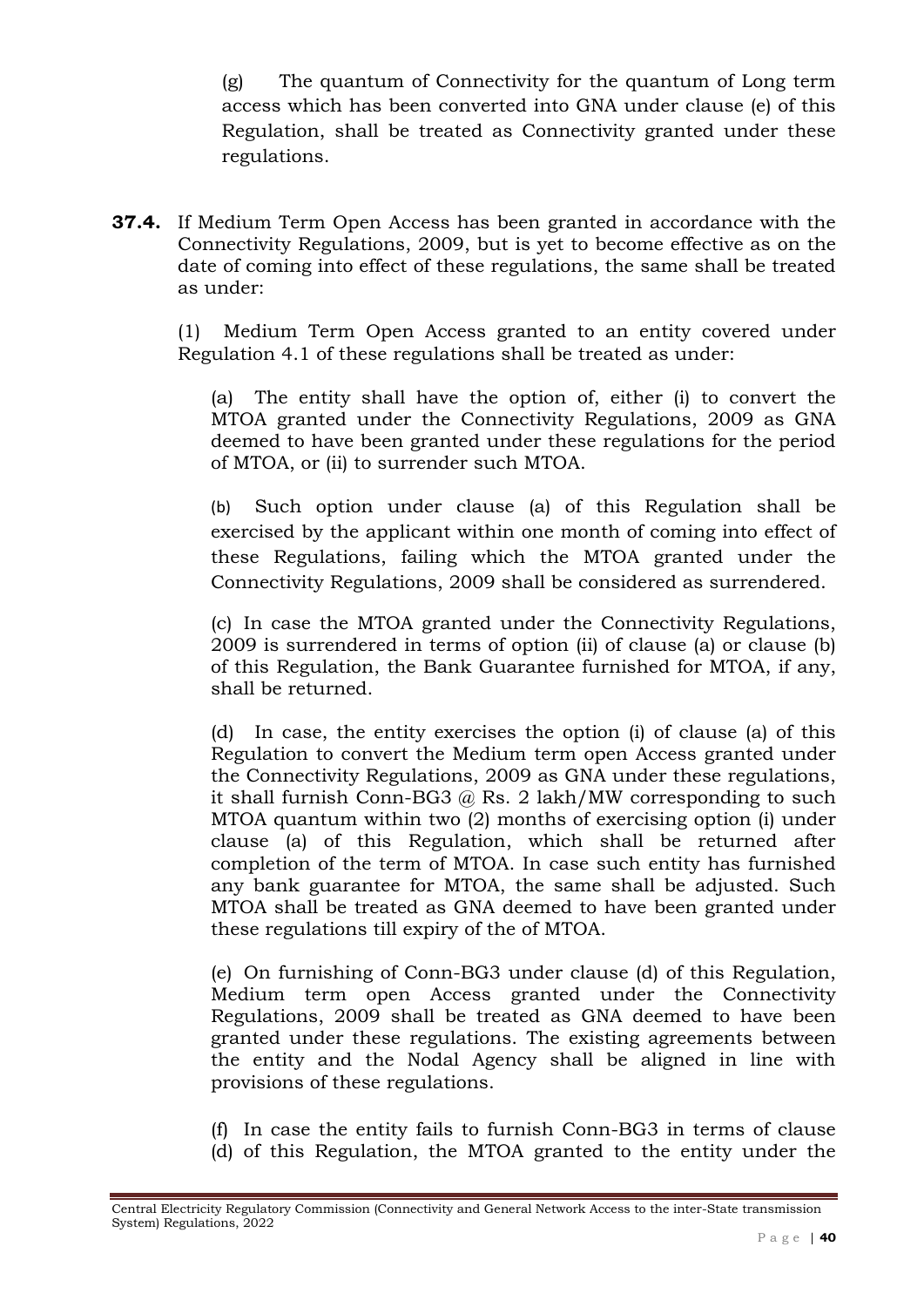Connectivity Regulations, 2009 shall be considered as surrendered in terms of clause (b) of this Regulation.

(g) The Connectivity for the quantum of MTOA granted which has been converted into GNA under clause (e) of this regulation, shall be treated as Connectivity granted under these regulations for such quantum of MTOA, till expiry of the term of MTOA post which the entity may apply for converting its Connectivity granted under the Connectivity Regulations, 2009 as Connectivity granted under these regulations.

(2) Medium Term Open Access granted under the Connectivity Regulations, 2009 to an entity covered under Regulation 17.1 of these regulations, shall be treated as GNA granted to that entity till expiry of the term of Medium Term Open Access, with start date as the date from which such Medium Term Open Access was to become effective.

- **37.5.** Long Term Access granted under the Connectivity Regulations, 2009 which has not become effective, to a trading licensee other than that covered under Regulation 17.1 of these regulations shall be treated as withdrawn and bank guarantee furnished, if any, shall be returned.
- **37.6.** If Connectivity granted in accordance with the Connectivity Regulations, 2009 is effective and Long term Access has either not been granted for any capacity or has been granted for full/part capacity which has become effective as on the date of coming into effect of these Regulations, the following shall apply:
	- (1) Entities covered under Regulation 4.1 of these regulations, which have not been granted Long Term Access for any capacity or granted Long term access for part of the capacity qua the Connectivity quantum under the Connectivity Regulations, 2009 may apply for additional GNA for balance quantum of Connectivity under Regulation 17.2 of these regulations. The same shall be processed by the Nodal Agency as under:

(a) In case additional GNA as applied for under Regulation 17.2 can be granted on existing transmission system, the Nodal Agency shall grant such additional GNA on furnishing Conn-BG3 @ Rs.2 lakh/MW. Conn-BG3 shall be returned in five equal parts over the next five years starting from the year when such GNA becomes effective or in accordance with Regulation 16.2 of these regulations, whichever is later.

Provided that in case connectivity is relinquished in terms of Regulation 24.1 of these regulations, subsisting Conn-BG3 shall be encashed.

Central Electricity Regulatory Commission (Connectivity and General Network Access to the inter-State transmission System) Regulations, 2022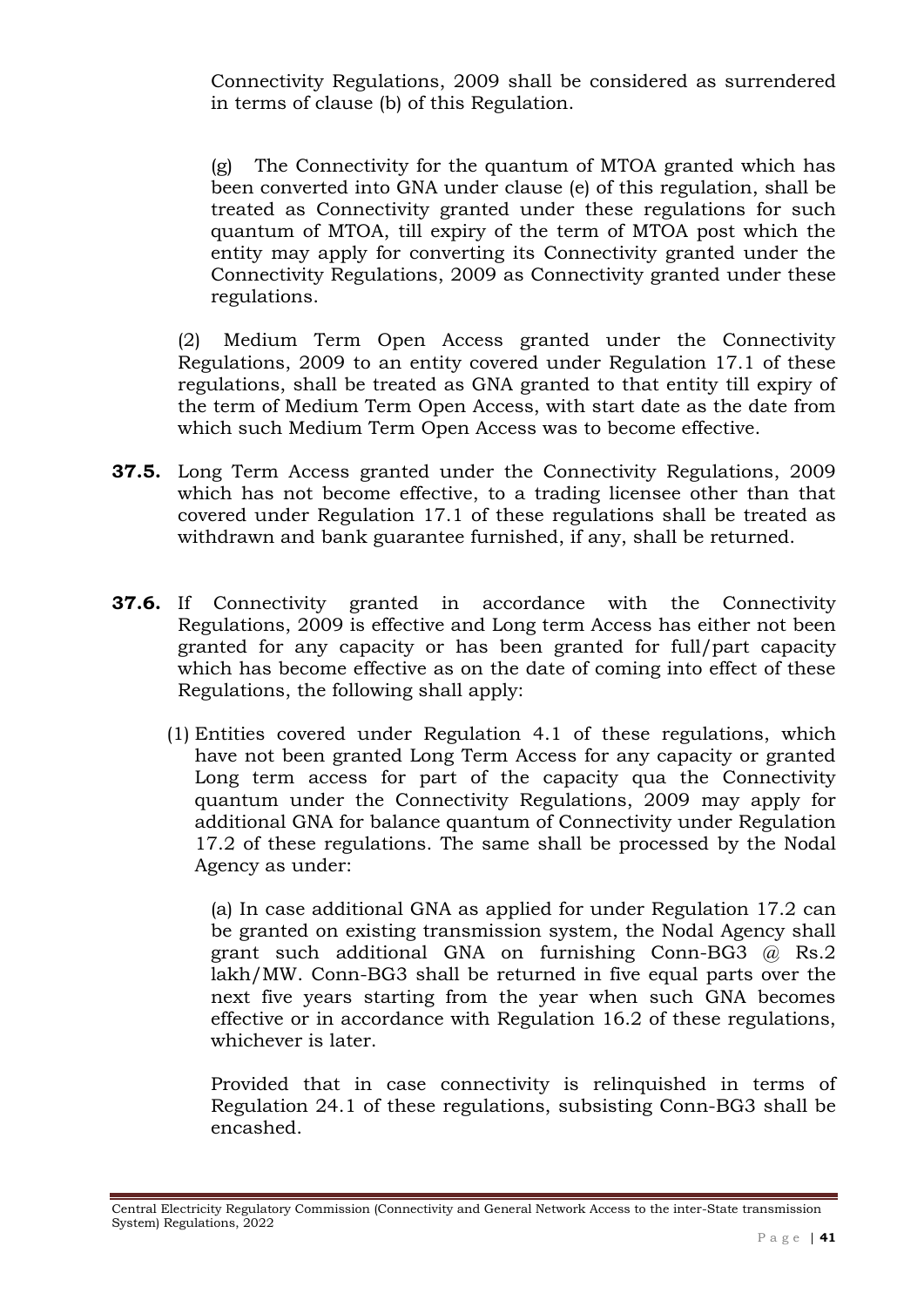(b) In case ATS is required for granting such additional GNA, the application shall be processed in accordance with Regulation 8.3 of these regulations. Such additional GNA shall be granted on furnishing of Conn-BG2. The Conn-BG1 shall be returned within 30 days of declaration of commercial operation of capacity for which additional GNA has been granted. Conn-BG2 shall be returned in five equal parts over five years starting from the year when such GNA becomes effective or in accordance with Regulation 16.2 of these regulations, whichever is later.

Provided that where only some of the transmission elements of the ATS have achieved COD before the COD of the ATS and the Connectivity grantee seeks part effectiveness of its GNA, the Nodal Agency shall make such part GNA effective, subject to availability of transmission system.

Provided also that after the GNA has been granted by the Nodal Agency but yet to become effective, such entity shall be eligible to get its power scheduled partly or fully of the quantum of GNA sought for, subject to availability of transmission system by treating such access as deemed T-GNA and shall not be required to pay T-GNA charges.

Provided that in case connectivity is relinquished in terms of Regulation 24.1, subsisting Conn-BG2 shall be encashed in terms of Regulation 24.2 of these regulations.

(2) Entities covered under Regulation 4.1 of these regulations which have been granted Long Term Access to the target region, shall furnish Conn-BG3 @ Rs. 2 lakh/MW. On furnishing such Conn-BG3, these entities shall be treated as Connectivity grantee under these regulations having GNA corresponding to such Long term access. Conn-BG3 shall be returned in five equal parts over the next five years starting from the year when such GNA becomes effective or in accordance with Regulation 16.2 of these regulations, whichever is later.

Provided that in case Connectivity is relinquished in terms of Regulation 24.1 of these regulations, subsisting Conn-BG3 shall be encashed.

- **37.7.** If Long Term Access granted to entities covered under Regulation 17.1 of these Regulations, in accordance with the Connectivity Regulations, 2009 has become effective it shall be considered as part of GNA deemed to have been granted to the concerned entities under Regulation 18.1.
- **37.8.** Where Medium term open access granted, in accordance with the Connectivity Regulations, 2009 has become effective as on the date of coming into effect of these Regulations, such open access shall be treated as under:

Central Electricity Regulatory Commission (Connectivity and General Network Access to the inter-State transmission System) Regulations, 2022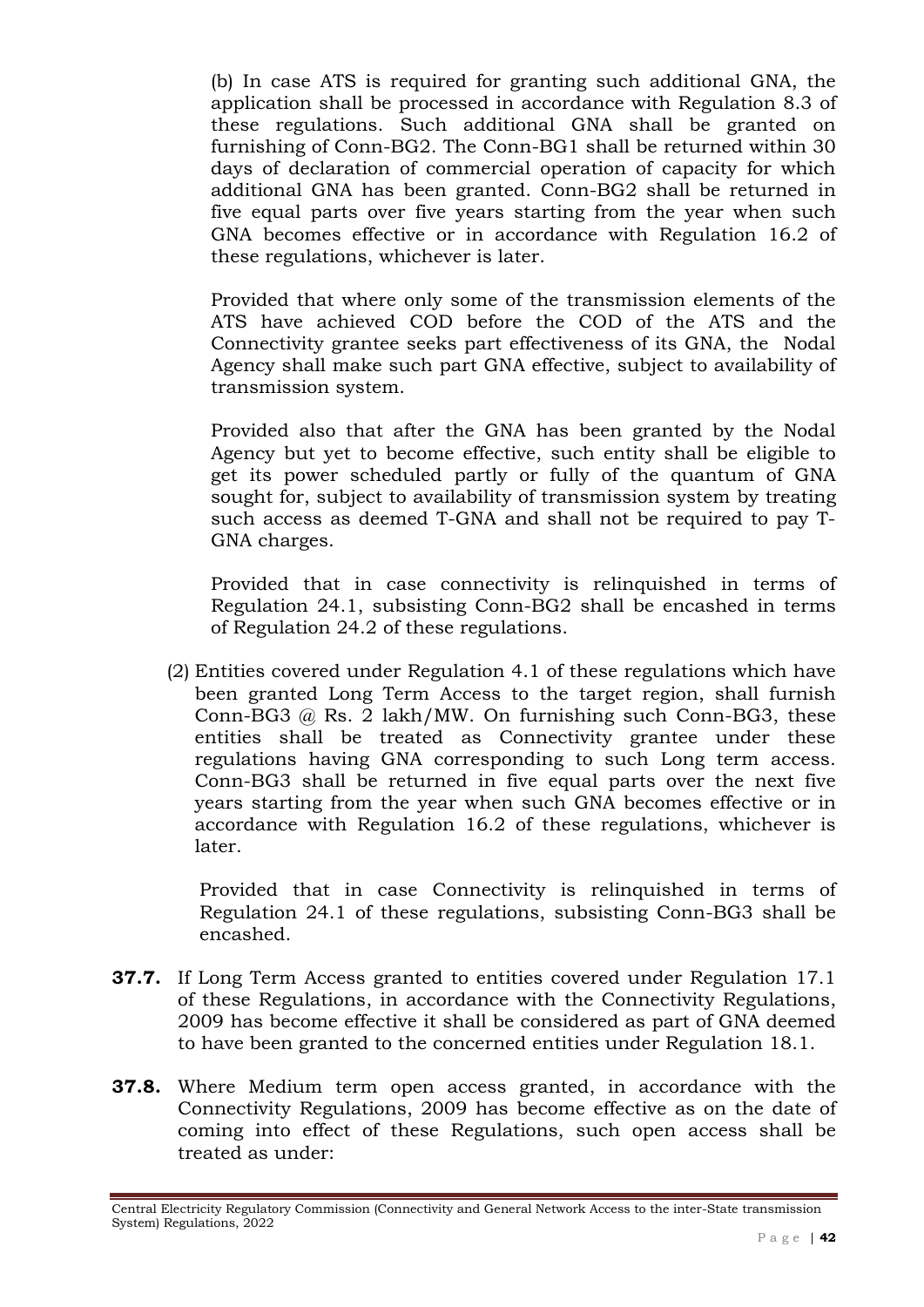(a) For entities covered under Regulation 4.1 of these regulations, GNA corresponding to such Medium term open access shall be deemed to have been granted to such entity, till the expiry of the such Medium Term Open Access.

Provided that such entity may apply for GNA under Regulation 17.2 of these regulations.

- (b) Medium Term Open Access granted to the entities covered under Regulation 17.1 of these regulations, shall be considered as part of GNA deemed to have been granted to the concerned entities. The corresponding quantum shall be considered as deemed GNA for entity covered under Regulation 4.1 of these regulations with whom the entity under Regulation 17.1 has entered into PPA.
- **37.9.** Short Term Open Access:

(a) On the date of coming into effect of these Regulations, Short Term Open Access granted in accordance with the Open Access Regulations shall be treated as T-GNA under Exigency application category, granted for the term of such Short Term Open Access.

(b) On the date of coming into effect of these Regulations, Short Term Open Access applications under the Open Access Regulations pending with RLDC or NLDC shall be closed.

### **38. Curtailment**

**38.1.** When for the reason of transmission constraints or in the interest of grid security, as per the provisions in the Grid Code, it becomes inevitable to curtail power flow on a transmission corridor, the transactions already scheduled may be curtailed by the Regional Load Despatch Centre as per the following provisions:

(a) Transactions under T-GNA shall be curtailed first followed by transactions under GNA.

(b) Within transactions under T-GNA, bilateral transactions shall be curtailed first followed by collective transactions under day ahead market followed by collective transactions under real time market.

(c) Within bilateral transactions under T-GNA, curtailment shall be on pro rata basis based on T-GNA.

(d) Within transactions under GNA, curtailment shall be on pro rata basis based on GNA.

### **39. Detailed Procedure**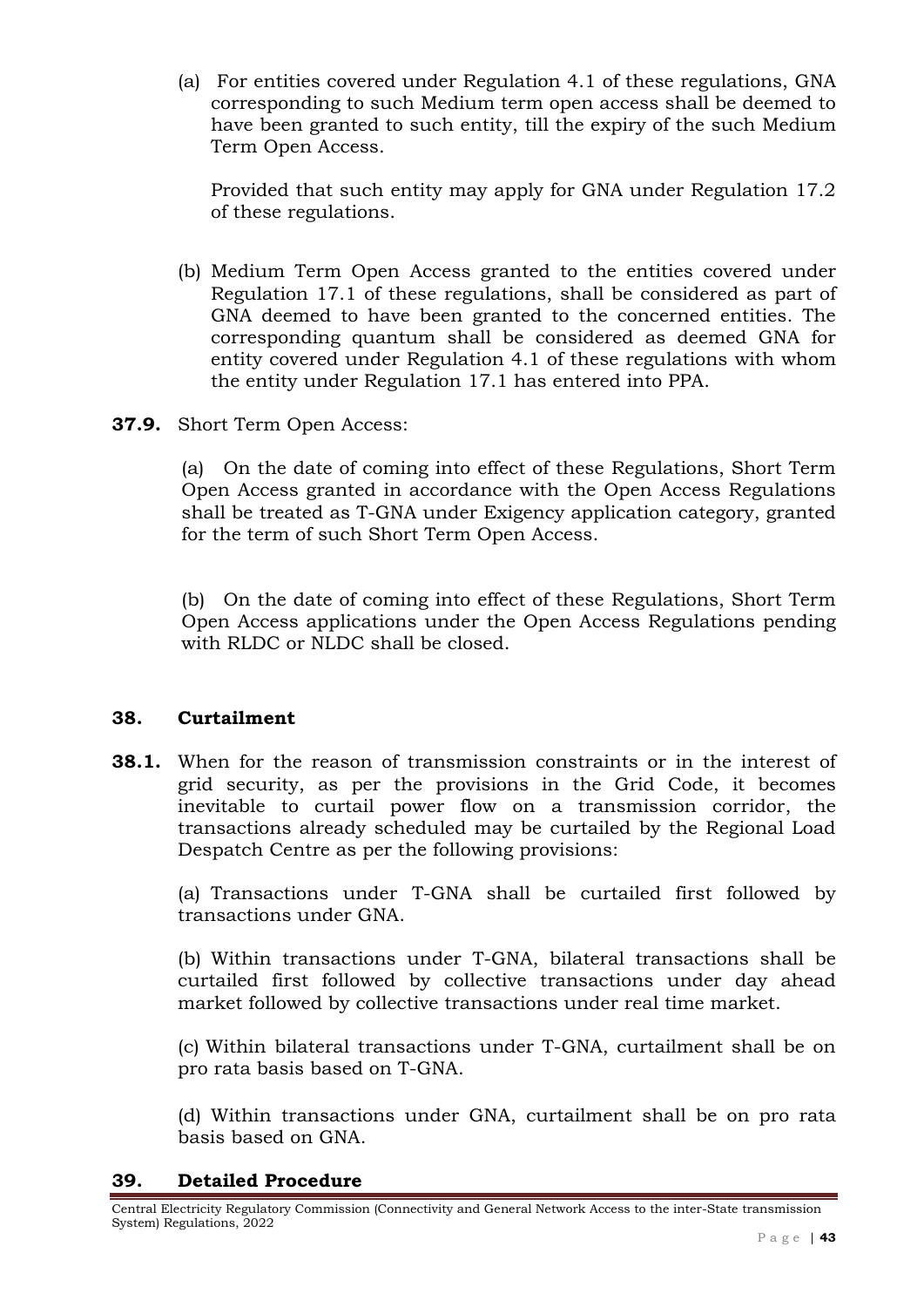- **39.1.** Nodal Agency, i.e., CTU shall issue the 'Detailed Procedure for Connectivity and GNA' in line with these regulations, including the following formats after stakeholders' consultation within a period of 3 months of notification of these regulations and submit the same for information of the Central Commission:
	- (a) Affidavit by the applicant as referred to in Regulation 5.8;
	- (b) Application for Connectivity as referred to in Regulation 5.8;
	- (c) Application for utilization of Connectivity under Regulation 5.2;
	- (d) Approval for utilization of Connectivity under Regulation 5.2;
	- (e) Intimation for in-principle grant of Connectivity as referred to in Regulations 7.1 and 7.2;
	- (f) Intimation of details under clause (b) of Regulation 8.3;
	- (g) Format for Conn-BG1,Conn-BG2 and Conn-BG3 under Regulation 8;
	- (h) Intimation for final grant of Connectivity under Regulation 9;
	- (i) Technical connection data under Regulation 10.1;
	- (j) Intimation of connection details under Regulation 10.2;
	- (k) Connectivity Agreement under Regulation 10.7;
	- (l) Status updation of scope of works under Regulation 11.1;
	- (m) Status updation of ATS and terminal bay(s) under regulation 11.2;
	- (n) Status of allocation of terminal bay(s) and other details under Regulation 11.5;
	- (o) Application for transfer of Connectivity under Regulation 15.3;
	- (p) Application for grant of GNA under Regulation 17.1 and 17.2;
	- (q) Grant of GNA under regulation 22;
	- (r) Application for use of GNA by other GNA grantee(s) under Regulation 23;
	- (s) Relinquishment of Connectivity under Regulation 24;
	- (t) Relinquishment of GNA under Regulation 25;

Provided that the Nodal Agency shall submit the Detailed Procedure in respect of Regulations 4.3, 5, 6, 10.7, 15, 16.2, 18.1, 23, 24, 25 and 37 of these regulations for approval of the Central Commission.

- **39.2.** For T-GNA, NLDC shall issue the Detailed Procedure for T-GNA including the following formats after stakeholders' consultation within a period of 3 months of notification of these regulations and submit the same for information of the Central Commission:
	- a) Advance Application under Regulation 28.4
	- b) Exigency Application under Regulation 28.4;
	- c) Application by power exchange under Regulation 28.4;
	- d) Grant of T-GNA under Advance application category under Regulation 30;
	- e) Grant of T-GNA under Exigency application category under Regulation 30;
	- f) Grant of T-GNA under collective transactions under Regulation 30;
	- g) Standing clearance under Regulation 31;
	- h) Scheduling request under Regulation 33;

Central Electricity Regulatory Commission (Connectivity and General Network Access to the inter-State transmission System) Regulations, 2022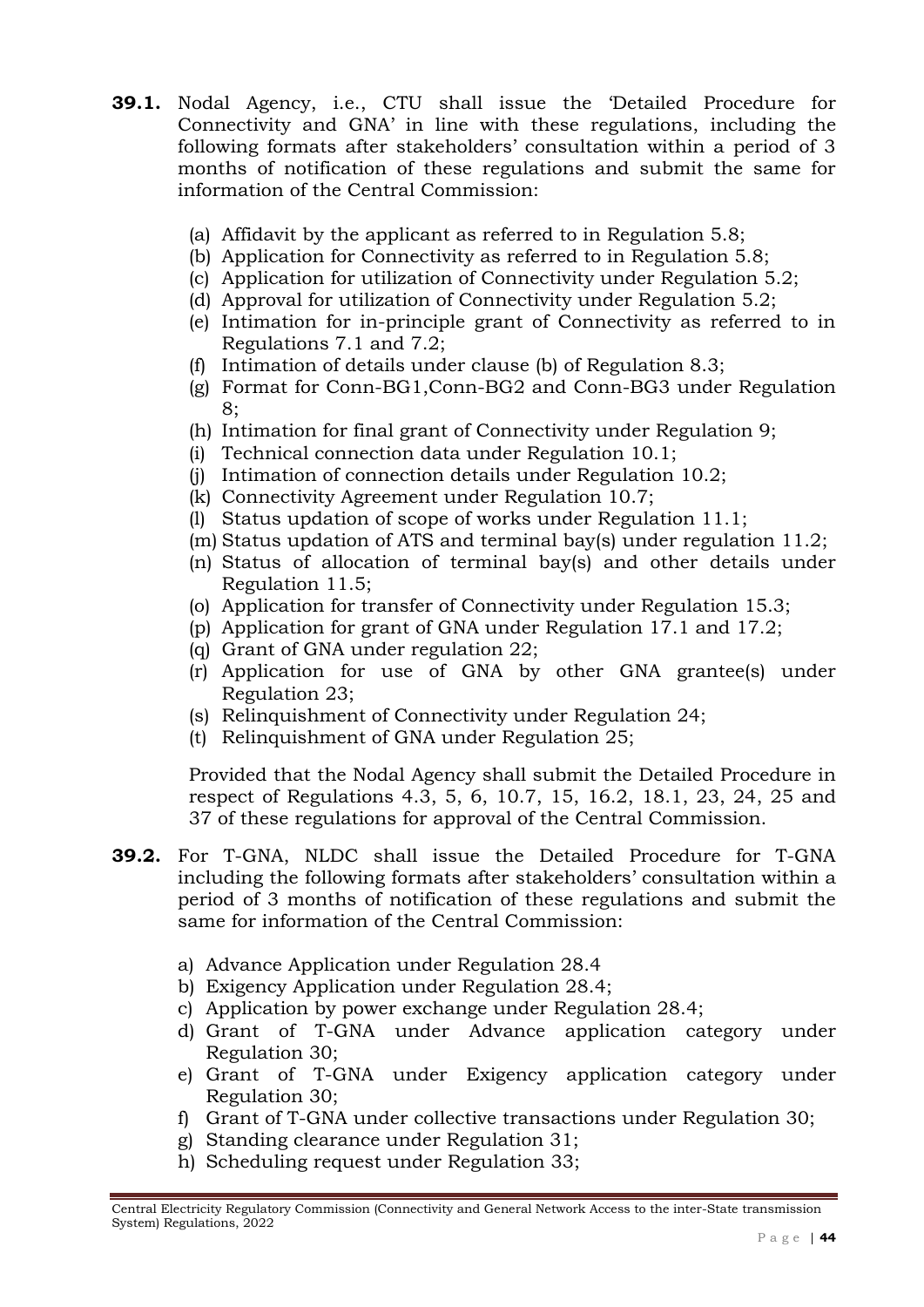i) Transmission charges payable by power exchange under Regulation 34.4(c)

Provided that NLDC shall submit the Detailed Procedure in respect of Regulation 36 of these regulations for approval of the Central Commission.

### **40. Payment of charges**

- **40.1.** The transmission charges and losses for use of the inter-State transmission system shall be shared among drawee DICs of ISTS including entities covered under Regulation 17.1(iii) of these regulations, in accordance with the Sharing Regulations.
- **40.2.** One time GNA charges shall be payable by entities covered under Regulation 4.1 and clause (iii) of Regulation 17.1 of these regulations in terms of clause (d) of Regulation 22.2 of these regulations.
- **40.3.** The fees and charges for National Load Despatch Centre, Regional Load Despatch Centres (including the charges for Unified Load Despatch Scheme) and State Load Despatch Centres shall be payable by the GNA grantees as per the applicable Regulations.
- **40.4.** Deviation charges shall be applicable as per the DSM Regulations.

#### **41. Power to Relax**

The Central Commission, for reasons to be recorded in writing, may relax any of the provisions of these regulations on its own motion or on an application made before it by an affected party to remove the hardship arising out of the operation of these regulations.

#### **42. Power to Remove Difficulty**

If any difficulty arises in giving effect to the provisions of these regulations, the Central Commission may, on its own motion or on an application made before it by affected party by order, make such provision not inconsistent with the provisions of the Act or provisions of other regulations specified by the Central Commission, as may appear to be necessary for removing the difficulty in giving effect to the objectives of these regulations.

### **43. Repeal and Savings**

**43.1.** Save as otherwise provided in these regulations, the Connectivity Regulations, 2009 and the following Procedures thereunder, are hereby repealed:

Central Electricity Regulatory Commission (Connectivity and General Network Access to the inter-State transmission System) Regulations, 2022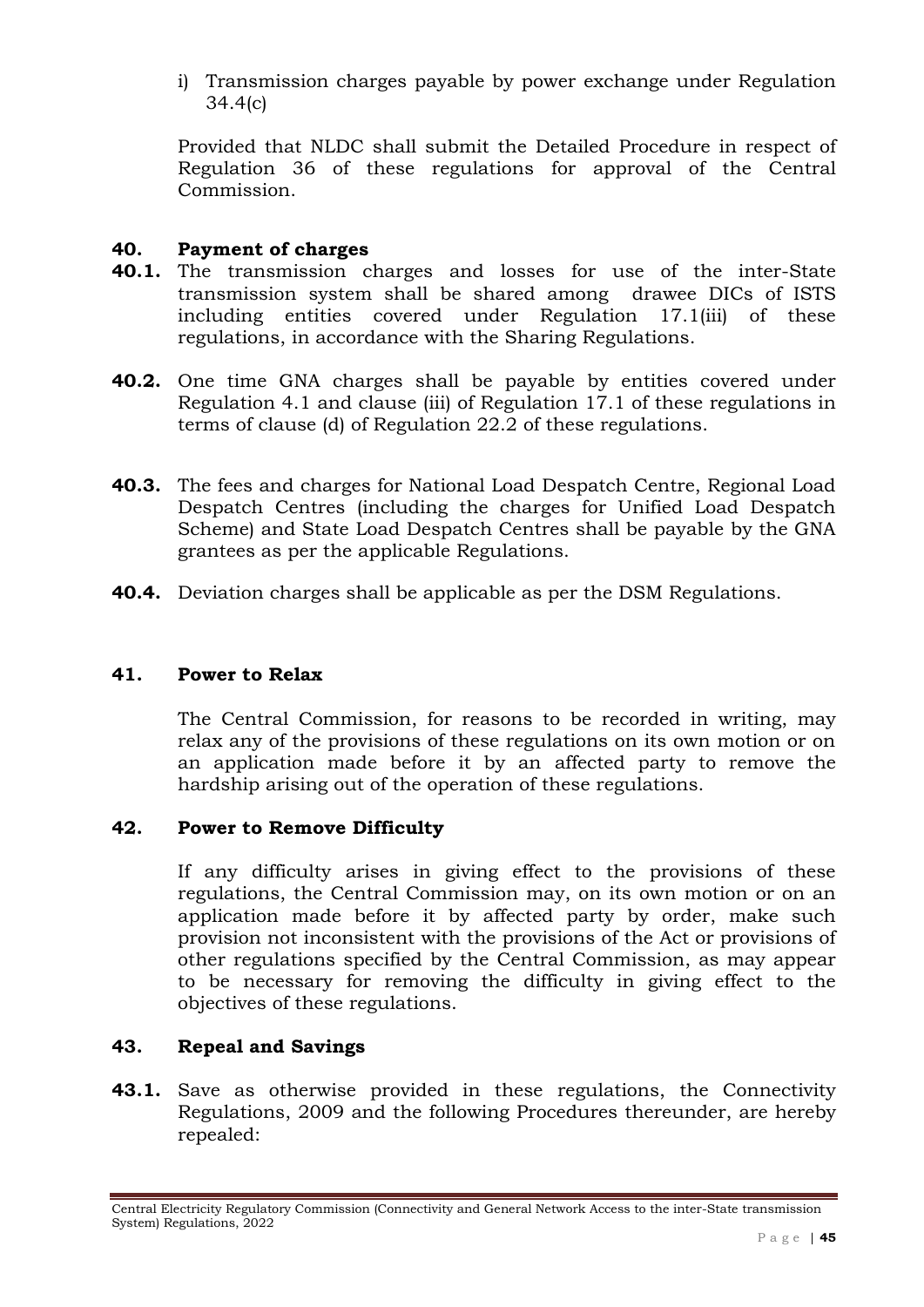(a) Detailed Procedures of Central Transmission Utility under clause (1) of Regulation 27 of the Central Electricity Regulatory Commission (Grant of Connectivity, Long-term Access and Medium-term Open Access in inter-State Transmission and related matters) Regulations, 2009 dated 31.12.2009.

(b) Detailed procedure for "Grant of connectivity to projects based on renewable sources to inter-state transmission system" dated 15.05.2018 along with Revised procedure for "Grant of connectivity to projects based on renewable sources to inter-state transmission system" dated 20.02.2021.

**43.2.** Save as otherwise provided in these regulations, the Open Access Regulations and the following Procedures issued thereunder, are hereby repealed:

(a) Procedure for Scheduling Short-Term Open Access in Inter-State Transmission (Bilateral Transaction) dated 30.6.2011

(b) Short-Term Open Access in Inter-State Transmission (Collective Transaction) Procedure for Scheduling dated 30.6.2011.

(c)"Procedure for Short Term Open Access in inter-State Transmission System through National Open Access Registry (NOAR) dated 1.4.2022" under Regulation 4 of the Central Electricity Regulatory Commission (Open Access in inter-State Transmission)(Fifth Amendment) Regulations, 2018.

**43.3.** Notwithstanding such repeal:

(a) Clause (7) of Regulation 8 of the Connectivity Regulations, 2009 related to infirm power and start up power and Procedure for availing Start up power from the Grid by the Generating Stations under commissioning phase through Deviation Settlement Mechanism dated 12.8.2014, shall continue to be in force till corresponding provisions are included in the Grid Code and become effective.

(b) Sub-clause (g-a) of Clause (1) of Regulation 2, sub-clause (ma) of clause (1) of Regulation 2, clause 13(A) of Regulation 13 and clause (1) of Regulation 20 of Open Access Regulations, related to Real time market and Procedure for Scheduling of Collective Transactions through Real Time Market shall continue to be in force till corresponding provisions are included in the Grid Code and become effective.

(c) Long term Access for export to Bangladesh shall continue to be in effect as per the existing arrangement including, payment for transmission charges.

(d) All the agreements executed under the repealed regulations shall be aligned with these regulations within 30 days of notification of these regulations.

Central Electricity Regulatory Commission (Connectivity and General Network Access to the inter-State transmission System) Regulations, 2022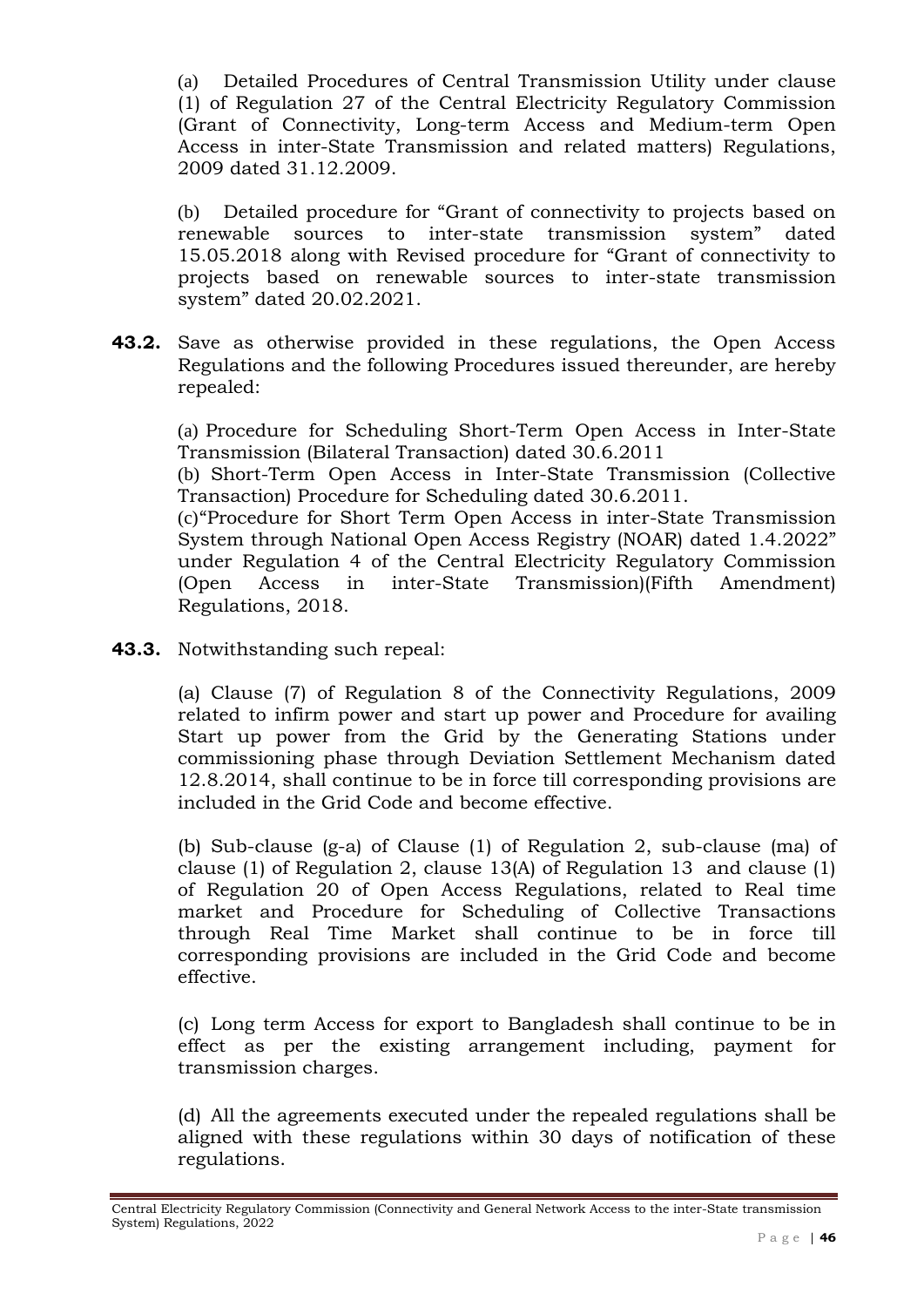### **44. Issue of Suo Moto Orders and directions**

The Central Commission may from time to time issue suo moto orders and practice directions with regards to implementation of these regulations and matters incidental or ancillary thereto, as the case may be.

> **Sd/- (Harpreet Singh Pruthi) Secretary**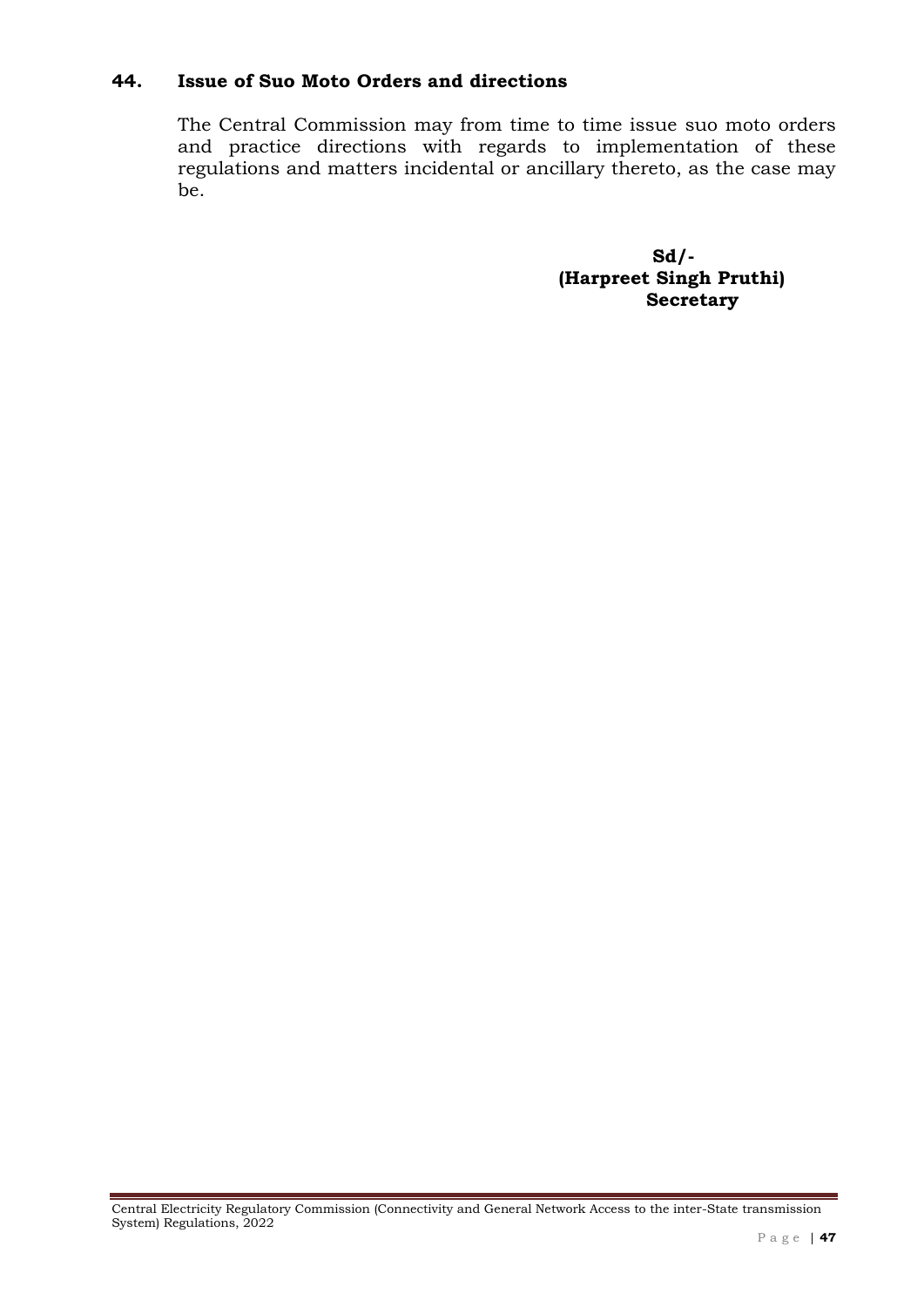#### Annexure-I

### **GNA for States and other entities**

| <b>State</b>                     | Yearly<br>Average<br>of Daily<br><b>Max ISTS</b><br>drawal<br>$(X_1)$<br>(MW) | Yearly<br>Max<br><b>ISTS</b><br>drawal<br>$(Y_1)$<br>(MW) | $A_1 = 0.5 * X_1$<br>+ $0.5*Y_1$<br>(MW) | Yearly<br><b>Average</b><br>of Daily<br><b>Max ISTS</b><br>drawal<br>$(X_2)$<br>(MW) | Yearly<br><b>Max</b><br><b>ISTS</b><br>drawal<br>$(Y_2)$<br>(MW) | $A2 = 0.5*X2$<br>$+0.5*Y2$<br>(MW) | Yearly<br>Average<br>of Daily<br><b>Max</b><br><b>ISTS</b><br>drawal<br>$(X_3)$<br>(MW) | Yearly<br><b>Max</b><br><b>ISTS</b><br>drawal<br>$(Y_3)$<br>(MW) | $A_3 = 0.5 * X_3$<br>+ $0.5*Y_3$<br>(MW) | GNA (MW)=<br><b>Average of</b><br>$A_1 A_2 8 A_3$ |
|----------------------------------|-------------------------------------------------------------------------------|-----------------------------------------------------------|------------------------------------------|--------------------------------------------------------------------------------------|------------------------------------------------------------------|------------------------------------|-----------------------------------------------------------------------------------------|------------------------------------------------------------------|------------------------------------------|---------------------------------------------------|
|                                  |                                                                               | 2018-19                                                   |                                          |                                                                                      | 2019-20                                                          |                                    |                                                                                         | 2020-21                                                          |                                          |                                                   |
| <b>Northern</b><br><b>Region</b> |                                                                               |                                                           |                                          |                                                                                      |                                                                  |                                    |                                                                                         |                                                                  |                                          |                                                   |
| Chandigarh                       | 262                                                                           | 474                                                       | 368                                      | 267                                                                                  | 431                                                              | 349                                | 233                                                                                     | 383                                                              | 308                                      | 342                                               |
| Delhi                            | 3735                                                                          | 5626                                                      | 4681                                     | 3954                                                                                 | 6257                                                             | 5105                               | 3642                                                                                    | 5646                                                             | 4644                                     | 4810                                              |
| Haryana                          | 5004                                                                          | 7739                                                      | 6371                                     | 5728                                                                                 | 8117                                                             | 6922                               | 5756                                                                                    | 9132                                                             | 7444                                     | $6913 \rightarrow$<br>5418**                      |
| HP                               | 793                                                                           | 1421                                                      | 1107                                     | 743                                                                                  | 1398                                                             | 1071                               | 751                                                                                     | 1675                                                             | 1213                                     | 1130                                              |
| <b>J&amp;K</b>                   | 1605                                                                          | 2210                                                      | 1907                                     | 1570                                                                                 | 2305                                                             | 1937                               | 1728                                                                                    | 2444                                                             | 2086                                     | 1977                                              |
| Punjab                           | 3556                                                                          | 6608                                                      | 5082                                     | 4198                                                                                 | 6681                                                             | 5440                               | 4823                                                                                    | 7119                                                             | 5971                                     | 5497                                              |
| Rajasthan                        | 3946                                                                          | 5668                                                      | 4807                                     | 4429                                                                                 | 7834                                                             | 6131                               | 5144                                                                                    | 7512                                                             | 6328                                     | 5755                                              |
| UP                               | 7343                                                                          | 10648                                                     | 8996                                     | 8551                                                                                 | 12500                                                            | 10525                              | 8999                                                                                    | 12952                                                            | 10975                                    | 10165                                             |
| Uttarakhand                      | 1154                                                                          | 1654                                                      | 1404                                     | 1016                                                                                 | 1761                                                             | 1389                               | 1117                                                                                    | 1709                                                             | 1413                                     | 1402                                              |
| Western<br><b>Region</b>         |                                                                               |                                                           |                                          |                                                                                      |                                                                  |                                    |                                                                                         |                                                                  |                                          |                                                   |
| Chhattisgarh                     | 1320                                                                          | 2492                                                      | 1906                                     | 1743                                                                                 | 2626                                                             | 2184                               | 1716                                                                                    | 3001                                                             | 2358                                     | 2149                                              |
| Dadra Nagar<br>Haveli            | 757                                                                           | 825                                                       | 791                                      | 776                                                                                  | 839                                                              | 807                                | 664                                                                                     | 894                                                              | 779                                      | 792                                               |
| Daman Diu                        | 320                                                                           | 355                                                       | 337                                      | 317                                                                                  | 363                                                              | 340                                | 278                                                                                     | 367                                                              | 323                                      | 334                                               |
| Goa                              | 476                                                                           | 598                                                       | 537                                      | 518                                                                                  | 639                                                              | 578                                | 459                                                                                     | 596                                                              | 527                                      | 548                                               |
| Gujarat                          | 5491                                                                          | 8852                                                      | 7172                                     | 4373                                                                                 | 6547                                                             | 5460                               | 4731                                                                                    | 8611                                                             | 6671                                     | 6434                                              |
| Madhya<br>Pradesh                | 5363                                                                          | 8268                                                      | 6815                                     | 5611                                                                                 | 8521                                                             | 7066                               | 6639                                                                                    | 9764                                                             | 8202                                     | 7361                                              |
| Maharashtra                      | 6804                                                                          | 10488                                                     | 8646                                     | 6751                                                                                 | 9053                                                             | 7902                               | 7535                                                                                    | 10344                                                            | 8940                                     | 8496                                              |
| Southern                         |                                                                               |                                                           |                                          |                                                                                      |                                                                  |                                    |                                                                                         |                                                                  |                                          |                                                   |
| Region<br>Andhra                 |                                                                               |                                                           |                                          |                                                                                      |                                                                  |                                    |                                                                                         |                                                                  |                                          |                                                   |
| Pradesh                          | 2994                                                                          | 5015                                                      | 4004                                     | 3094                                                                                 | 5791                                                             | 4443                               | 4095                                                                                    | 6110                                                             | 5102                                     | 4516                                              |
| Karnataka                        | 3225                                                                          | 5026                                                      | 4125                                     | 3232                                                                                 | 4805                                                             | 4019                               | 3658                                                                                    | 6312                                                             | 4985                                     | 4376                                              |
| Kerala<br>Pondicherry            | 2269<br>359                                                                   | 2913<br>413                                               | 2591<br>386                              | 2548<br>376                                                                          | 3034<br>464                                                      | 2791<br>420                        | 2365<br>352                                                                             | 2946<br>427                                                      | 2655<br>390                              | 2679<br>398                                       |
| Tamil Nadu                       | 6962                                                                          | 9732                                                      | 8347                                     | 7673                                                                                 | 10496                                                            | 9085                               | 7973                                                                                    | 12227                                                            | 10100                                    | 9177                                              |
| Telangana                        | 4511                                                                          | 6515                                                      | 5513                                     | 4453                                                                                 | 8145                                                             | 6299                               | 4720                                                                                    | 8494                                                             | 6607                                     | 6140                                              |
| Eastern<br>Region                |                                                                               |                                                           |                                          |                                                                                      |                                                                  |                                    |                                                                                         |                                                                  |                                          |                                                   |
| Bihar                            | 4291                                                                          | 5036                                                      | 4664                                     | 4520                                                                                 | 5664                                                             | 5092                               | 4773                                                                                    | 5973                                                             | 5373                                     | 5043                                              |
| $DVC^*$                          | 687                                                                           | 996                                                       | 841                                      | 829                                                                                  | 1,158                                                            | 993                                | 881                                                                                     | 1,187                                                            | 1,034                                    | 956                                               |
| Jharkhand                        | 919                                                                           | 1167                                                      | 1043                                     | 927                                                                                  | 1270                                                             | 1099                               | 1050                                                                                    | 1325                                                             | 1188                                     | 1110                                              |
| Odisha                           | 1909                                                                          | 3080                                                      | 2494                                     | 1300                                                                                 | 3166                                                             | 2233                               | 825                                                                                     | 2661                                                             | 1743                                     | 2157                                              |
| Sikkim                           | 88                                                                            | 111                                                       | 99                                       | 92                                                                                   | 132                                                              | 112                                | 92                                                                                      | 149                                                              | 121                                      | 111                                               |

Central Electricity Regulatory Commission (Connectivity and General Network Access to the inter-State transmission System) Regulations, 2022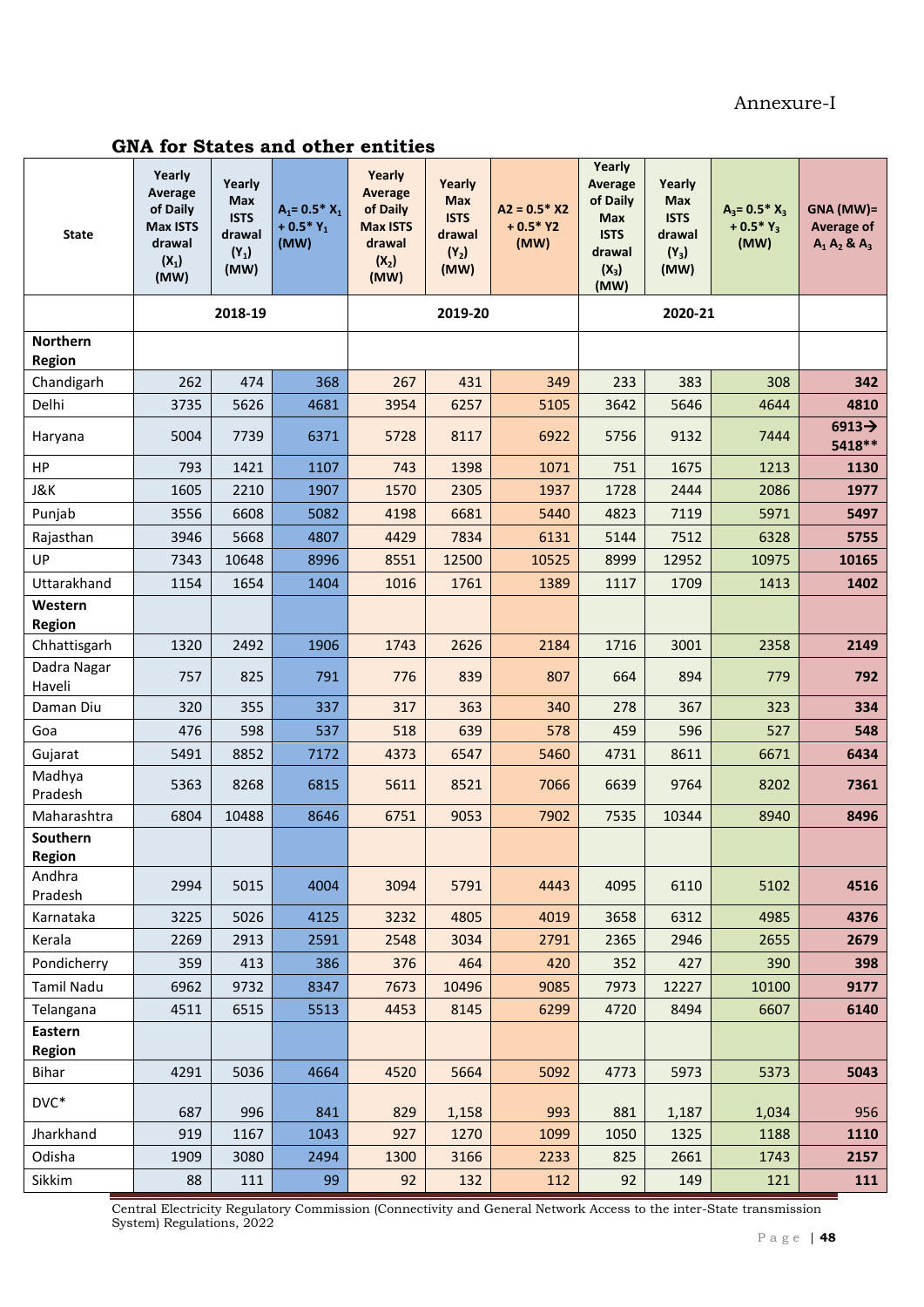| <b>State</b>                          | Yearly<br>Average<br>of Daily<br><b>Max ISTS</b><br>drawal<br>$(X_1)$<br>(MW) | Yearly<br><b>Max</b><br><b>ISTS</b><br>drawal<br>$(Y_1)$<br>(MW) | $A_1 = 0.5^* X_1$<br>+ $0.5*Y_1$<br>(MW) | Yearly<br><b>Average</b><br>of Daily<br><b>Max ISTS</b><br>drawal<br>$(X_2)$<br>(MW) | Yearly<br><b>Max</b><br><b>ISTS</b><br>drawal<br>$(Y_2)$<br>(MW) | $A2 = 0.5*X2$<br>$+0.5*Y2$<br>(MW) | Yearly<br>Average<br>of Daily<br><b>Max</b><br><b>ISTS</b><br>drawal<br>$(X_3)$<br>(MW) | Yearly<br><b>Max</b><br><b>ISTS</b><br>drawal<br>$(Y_3)$<br>(MW) | $A_3 = 0.5 * X_3$<br>+ $0.5*Y_3$<br>(MW) | GNA (MW)=<br><b>Average of</b><br>$A_1 A_2 8 A_3$ |
|---------------------------------------|-------------------------------------------------------------------------------|------------------------------------------------------------------|------------------------------------------|--------------------------------------------------------------------------------------|------------------------------------------------------------------|------------------------------------|-----------------------------------------------------------------------------------------|------------------------------------------------------------------|------------------------------------------|---------------------------------------------------|
| West Bengal                           | 2549                                                                          | 6710                                                             | 4629                                     | 2719                                                                                 | 5334                                                             | 4026                               | 2091                                                                                    | 4274                                                             | 3183                                     | 3946                                              |
| <b>North Eastern</b><br><b>Region</b> |                                                                               |                                                                  |                                          |                                                                                      |                                                                  |                                    |                                                                                         |                                                                  |                                          |                                                   |
| Arunachal<br>Pradesh                  | 135                                                                           | 155                                                              | 145                                      | 119                                                                                  | 155                                                              | 137                                | 107                                                                                     | 134                                                              | 120                                      | 134                                               |
| Assam                                 | 1273                                                                          | 1583                                                             | 1428                                     | 1304                                                                                 | 1737                                                             | 1520                               | 1391                                                                                    | 1885                                                             | 1638                                     | 1529                                              |
| Manipur                               | 174                                                                           | 211                                                              | 193                                      | 179                                                                                  | 216                                                              | 198                                | 196                                                                                     | 246                                                              | 221                                      | 204                                               |
| Meghalaya                             | 167                                                                           | 319                                                              | 243                                      | 170                                                                                  | 327                                                              | 248                                | 147                                                                                     | 298                                                              | 223                                      | 238                                               |
| <b>Mizoram</b>                        | 72                                                                            | 115                                                              | 93                                       | 77                                                                                   | 110                                                              | 93                                 | 79                                                                                      | 119                                                              | 99                                       | 95                                                |
| Nagaland                              | 118                                                                           | 153                                                              | 135                                      | 124                                                                                  | 144                                                              | 134                                | 119                                                                                     | 149                                                              | 134                                      | 134                                               |
| Tripura                               | 225                                                                           | 366                                                              | 295                                      | 222                                                                                  | 380                                                              | 301                                | 261                                                                                     | 414                                                              | 337                                      | 311                                               |
|                                       |                                                                               |                                                                  |                                          |                                                                                      |                                                                  |                                    |                                                                                         |                                                                  |                                          |                                                   |
| <b>Other Entities</b>                 |                                                                               |                                                                  |                                          |                                                                                      |                                                                  |                                    |                                                                                         |                                                                  |                                          |                                                   |
|                                       |                                                                               |                                                                  |                                          |                                                                                      |                                                                  |                                    |                                                                                         |                                                                  |                                          |                                                   |
| <b>Essar Steel</b>                    | 537                                                                           | 747                                                              | 642                                      | 417                                                                                  | 703                                                              | 560                                | 322                                                                                     | 649                                                              | 485                                      | 563                                               |
| Railways-<br>NR-ISTS-UP \$            | 130                                                                           | 151                                                              | 140                                      | 130                                                                                  | 144                                                              | 137                                | 92                                                                                      | 133                                                              | 112                                      | 130                                               |
| PG-HVDC-NR#                           | 5                                                                             | 9                                                                | $\overline{7}$                           | 5                                                                                    | 11                                                               | 8                                  | $\overline{7}$                                                                          | 11                                                               | 9                                        | $\boldsymbol{8}$                                  |
| PG-HVDC-<br>WR#                       | 5                                                                             | $\overline{4}$                                                   | 5                                        | $\overline{3}$                                                                       | $\overline{4}$                                                   | 4                                  | $\overline{4}$                                                                          | $\overline{7}$                                                   | 5                                        | 5                                                 |
| PG-HVDC-ER#                           | $\overline{2}$                                                                | 3                                                                | $\overline{2}$                           | $\overline{2}$                                                                       | $\overline{3}$                                                   | $\overline{2}$                     | $\overline{2}$                                                                          | 3                                                                | $\overline{2}$                           | 2 <sup>1</sup>                                    |
| PG-HVDC-<br>NER#                      | $\mathbf{1}$                                                                  | 1.4                                                              | 1.2                                      | 0.9                                                                                  | 1.4                                                              | 1.2                                | 0.9                                                                                     | 1.4                                                              | 1.1                                      | 1.2                                               |
| <b>BARC</b>                           | 5                                                                             | $\overline{7}$                                                   | $6\phantom{a}$                           | 5                                                                                    | $6\overline{6}$                                                  | 5                                  | $\overline{4}$                                                                          | 6                                                                | 5                                        | 5 <sup>1</sup>                                    |
|                                       |                                                                               |                                                                  |                                          |                                                                                      |                                                                  |                                    |                                                                                         |                                                                  |                                          |                                                   |
| <b>Total</b>                          | 81541                                                                         | 12446<br>$\overline{\mathbf{4}}$                                 | 102998                                   | 85066                                                                                | 129272                                                           | 107166                             | 89822                                                                                   | 138289                                                           | 114054                                   | 106578                                            |

#### **Explanations:**

\* Drawal by DVC is considered excluding injection from Mejia Thermal Power Station #7 & 8, Durgapur Steel Thermal Power Station #1&2, Koderma Thermal Power Station #1 & 2, Bokaro Thermal Power Station-A #1, Raghunathpur Thermal Power Station #1 & 2, which are connected to CTU system.

\*\* GNA for Haryana shall be 5418 MW after excluding 1495 MW. The Transmission Charges for 1495 MW shall be paid by M/s Adani Power (Mundra) Ltd. as per the Sharing Regulations.

For the purpose of calculation of transmission deviation of Haryana under the Sharing Regulations, schedule by Haryana from M/s Adani Power (Mundra) Ltd. within 1495 MW shall be excluded.

# ISTS drawal at HVDC substations have been combined at regional level and accordingly, GNA has been proposed at regional level.

Central Electricity Regulatory Commission (Connectivity and General Network Access to the inter-State transmission System) Regulations, 2022